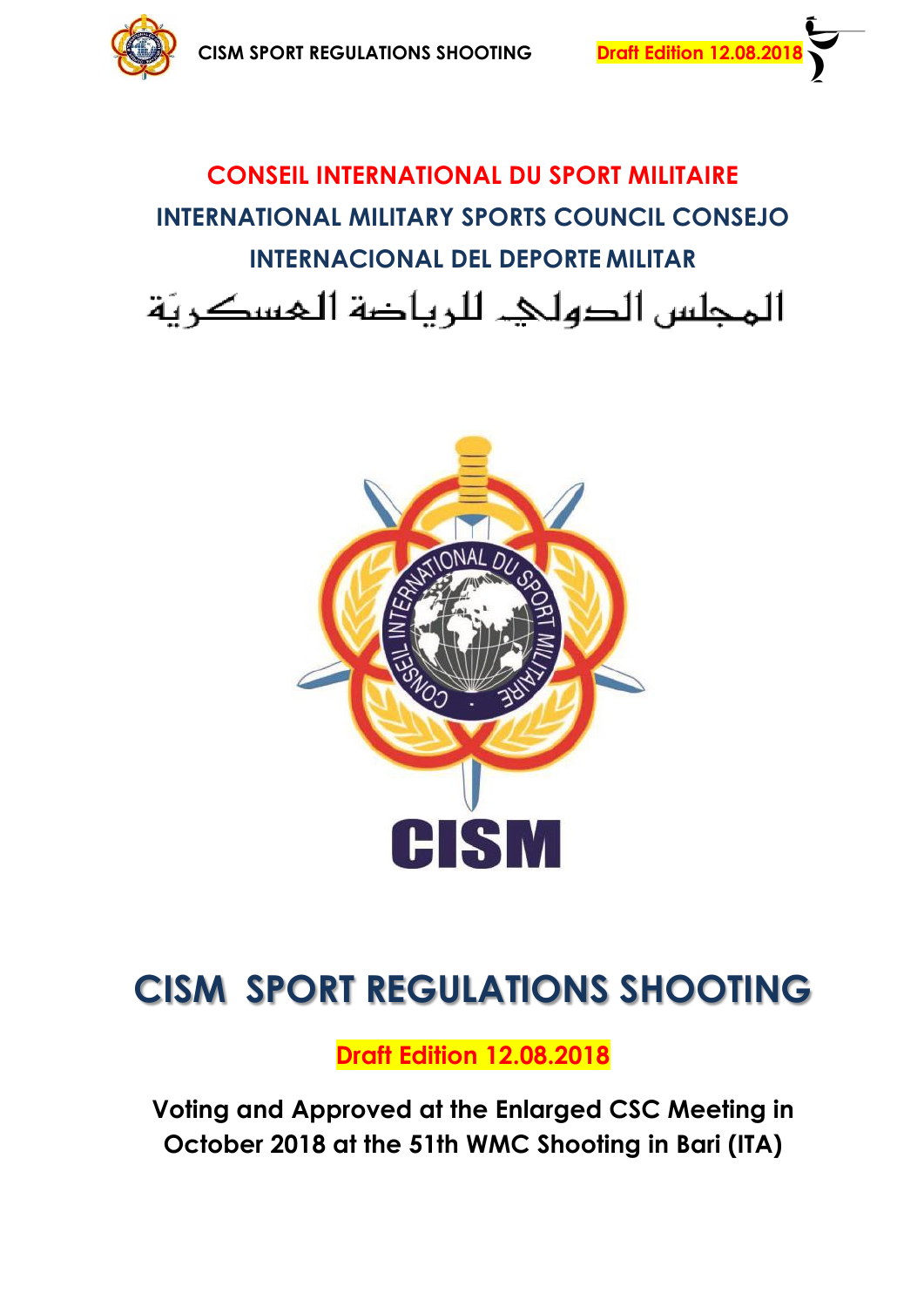

i<br>V<br>V

# **INDEX**

| 1                |        |  |
|------------------|--------|--|
| 2.1              |        |  |
| $2.2\phantom{0}$ |        |  |
| 2.3              |        |  |
|                  | 2.3.1  |  |
|                  | 2.3.2  |  |
|                  | 2.3.3  |  |
|                  |        |  |
|                  | 2.4.1  |  |
|                  | 2.4.2  |  |
|                  | 2.4.3  |  |
|                  | 2.4.4  |  |
|                  | 2.4.5  |  |
|                  | 2.4.6  |  |
|                  | 2.4.7  |  |
|                  | 2.4.8  |  |
|                  | 2.4.9  |  |
| 2.5              |        |  |
| 2.6              |        |  |
|                  | 2.6.1  |  |
|                  | 2.6.2  |  |
|                  | 2.6.3  |  |
|                  | 2.6.4  |  |
|                  | 2.6.5  |  |
|                  | 2.6.6  |  |
|                  | 2.6.7  |  |
|                  | 2.6.8  |  |
|                  | 2.6.9  |  |
|                  | 2.6.10 |  |
|                  | 2.6.11 |  |
|                  | 2.6.12 |  |
|                  | 2.6.13 |  |
|                  | 2.6.14 |  |
|                  | 2.6.15 |  |
|                  | 2.6.16 |  |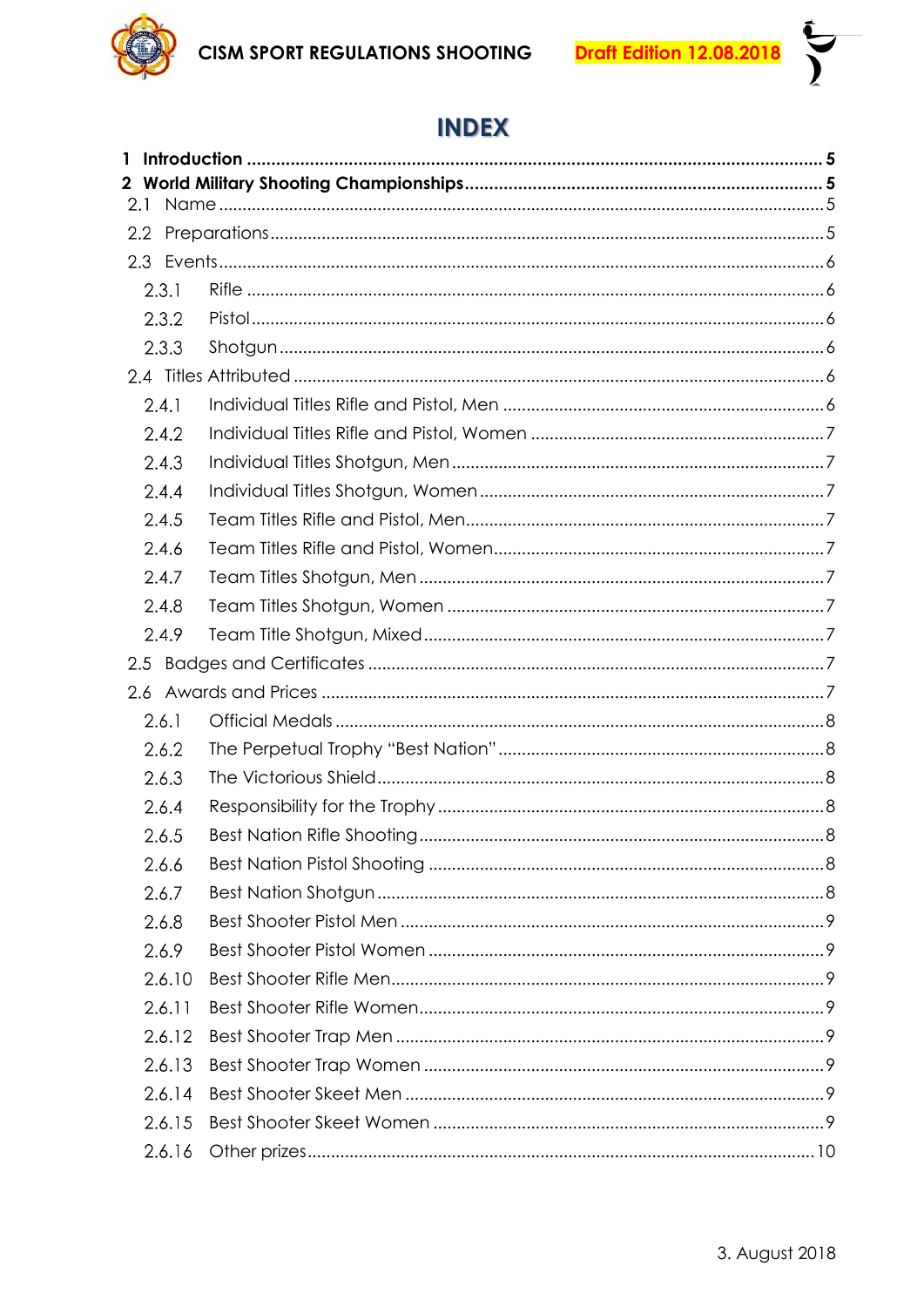# **CISM SPORT REGULATIONS SHOOTING**

**Draft Edition 12.08.2018** 



| 3.1   |                                                                            |  |
|-------|----------------------------------------------------------------------------|--|
| 3.2   |                                                                            |  |
| 3.3   |                                                                            |  |
| 3.4   | Range Facilities and Program for the World Military Shooting Championships |  |
| 3.4.1 |                                                                            |  |
| 3.4.2 |                                                                            |  |
| 3.4.3 |                                                                            |  |
| 3.4.4 |                                                                            |  |
| 3.4.5 |                                                                            |  |
|       |                                                                            |  |
| 4.1   |                                                                            |  |
| 4.2   |                                                                            |  |
| 4.3   |                                                                            |  |
|       |                                                                            |  |
| 4.4.1 |                                                                            |  |
| 4.4.2 |                                                                            |  |
| 4.4.3 |                                                                            |  |
| 4.4.4 |                                                                            |  |
|       |                                                                            |  |
| 4.5.1 |                                                                            |  |
| 4.5.2 |                                                                            |  |
|       |                                                                            |  |
|       |                                                                            |  |
|       |                                                                            |  |
|       |                                                                            |  |
| 5.1   |                                                                            |  |
|       |                                                                            |  |
| 5.2.1 | Shooting - Regulations for 300m Military Rapid Fire Rifle  17              |  |
| 5.2.2 |                                                                            |  |
| 5.2.3 |                                                                            |  |
|       |                                                                            |  |
| 5.3.1 |                                                                            |  |
| 5.3.2 |                                                                            |  |
|       |                                                                            |  |
| 5.4.1 |                                                                            |  |
| 5.4.2 |                                                                            |  |
| 5.4.3 |                                                                            |  |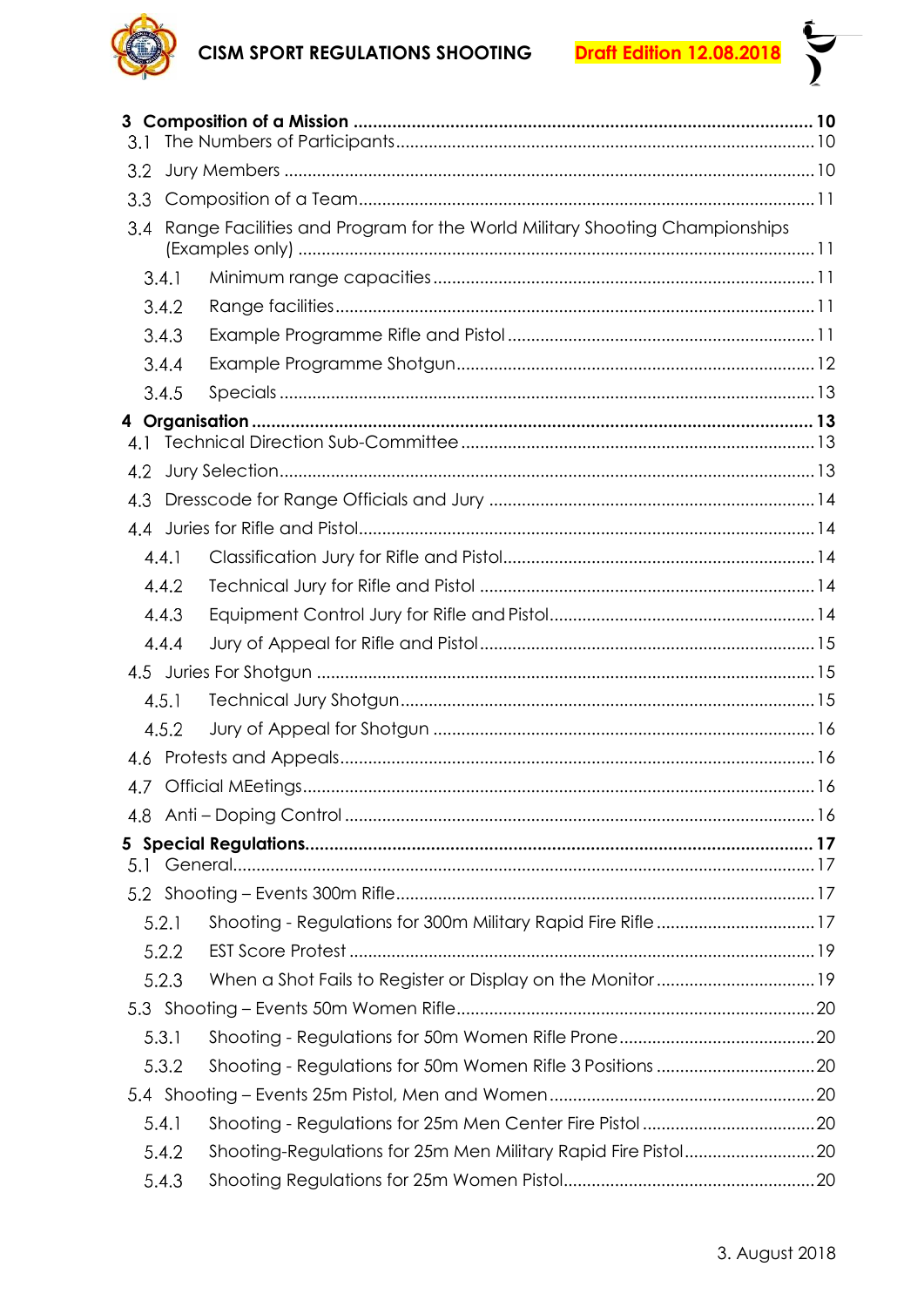

**SV** 

|     | 5.4.4     | Shooting Regulations for 25m Women Military Rapid Fire Pistol21           |    |
|-----|-----------|---------------------------------------------------------------------------|----|
|     | 5.4.5     | Individual Ranking all competition 25m Women and Men21                    |    |
|     | 5.4.6     |                                                                           |    |
|     |           |                                                                           |    |
|     | 5.5.1     |                                                                           |    |
|     | 5.5.2     |                                                                           |    |
|     | 5.5.3     |                                                                           |    |
| 5.6 |           | Qualification for the Individual Competitions in Rifle and Pistol Event22 |    |
| 5.7 |           |                                                                           |    |
|     |           |                                                                           |    |
| 6.1 |           |                                                                           |    |
| 6.2 |           |                                                                           |    |
| 6.3 | Pistol 24 |                                                                           |    |
|     |           |                                                                           |    |
|     | 6.4.1     |                                                                           |    |
|     | 6.4.2     |                                                                           |    |
|     | 6.4.3     |                                                                           |    |
|     | 6.4.4     |                                                                           |    |
| 6.5 |           |                                                                           |    |
| 6.6 |           |                                                                           |    |
| 6.7 |           |                                                                           |    |
| 6.8 |           |                                                                           |    |
| 6.9 |           |                                                                           |    |
|     | 6.9.1     |                                                                           |    |
|     | 692.      | 25m Pistol Cadet                                                          | 26 |
|     |           |                                                                           |    |
|     |           |                                                                           |    |
|     |           |                                                                           |    |
|     |           |                                                                           |    |
|     |           |                                                                           |    |
|     |           | 7 Checklist for World and International Military Championships  27        |    |
| 7.1 |           |                                                                           |    |
| 7.2 |           | Preparation and Conduct of a World and International Military Shooting    |    |
|     |           |                                                                           |    |
|     |           | 9 Annexes 30                                                              |    |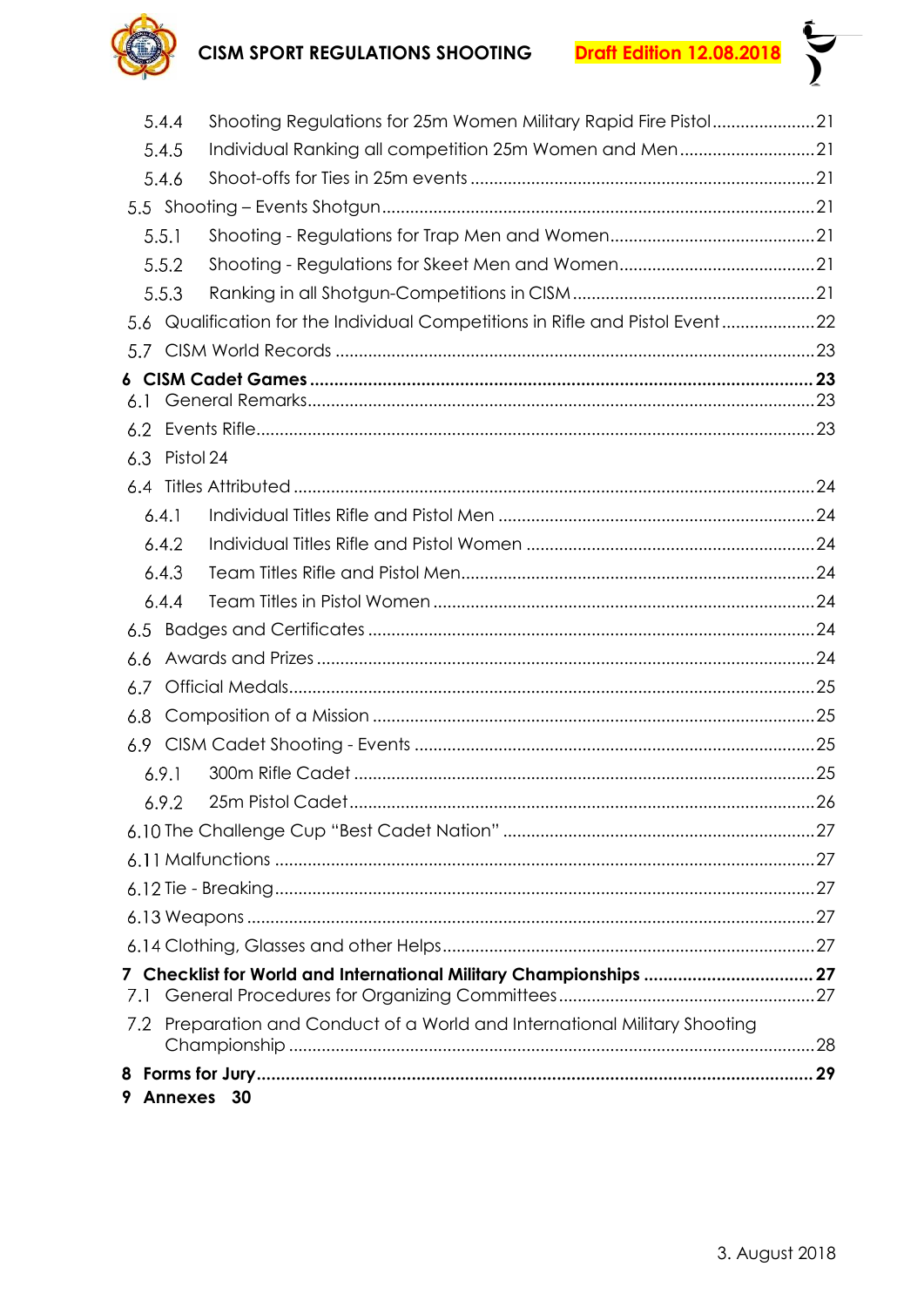

# <span id="page-4-0"></span>**1 INTRODUCTION**

The **World Military Shooting Championship** is in principle organized every year under the patronage of the **International Military Sports Council** (**CISM**). The organizing country is appointed during the General Assembly being held minimum one year before the championship.

The place and dates of the championship must be communicated and coordinated with the **International Shooting Sport Federation** (**ISSF**) and World Shooting Para Sport(WSPS)

The *Specific Regulations* for Shooting will primarily govern the World Military Shooting Championship but also continental championships, regional championships, regional tournaments and other international military shooting competitions*.*

Except for some modifications as mentioned in these regulations, in particular with regard to the Military Rapid Fire in Rifle- and Pistol-Shooting, *the ISSF Rules for Rifle-, Pistol- and Shotgun - Shooting* will be in force*.* It is obligatory for all chiefs of mission to be in possession of up-to-date CISM and *ISSF-Regulations*.

<span id="page-4-1"></span>The working language is English. In the event of discrepancies arising from interpretation of rules, the English text is decisive as per **ISSF**.

# **2 WORLD MILITARY SHOOTING CHAMPIONSHIPS**

### <span id="page-4-2"></span>**2.1 NAME**

<span id="page-4-3"></span>World Military Shooting Championships are called: **"(NUMBER) WORLD MILITARY SHOOTING CHAMPIONSHIP (Year) (CISM Logo)".**

# **2.2 PREPARATIONS**

Minimum six Month before the start of the World Military Shooting Championship, **the President or his deputy and the Secretary** of the **CISM Shooting Committee** will be appointed to act on behalf of **CISM** in an advisory capacity to the organizing nation. The adviser must visit the organizing country to discuss all matters concerning the competitions and will offer such advice as deemed appropriate. After conclusion of his tour, he will submit a report. A copy of this report will be sent to the organizing nation. The costs and expenses of the visit **are to be paid by the organizing country**.

*See also CISM Regulations, Chapter VII / VIII.*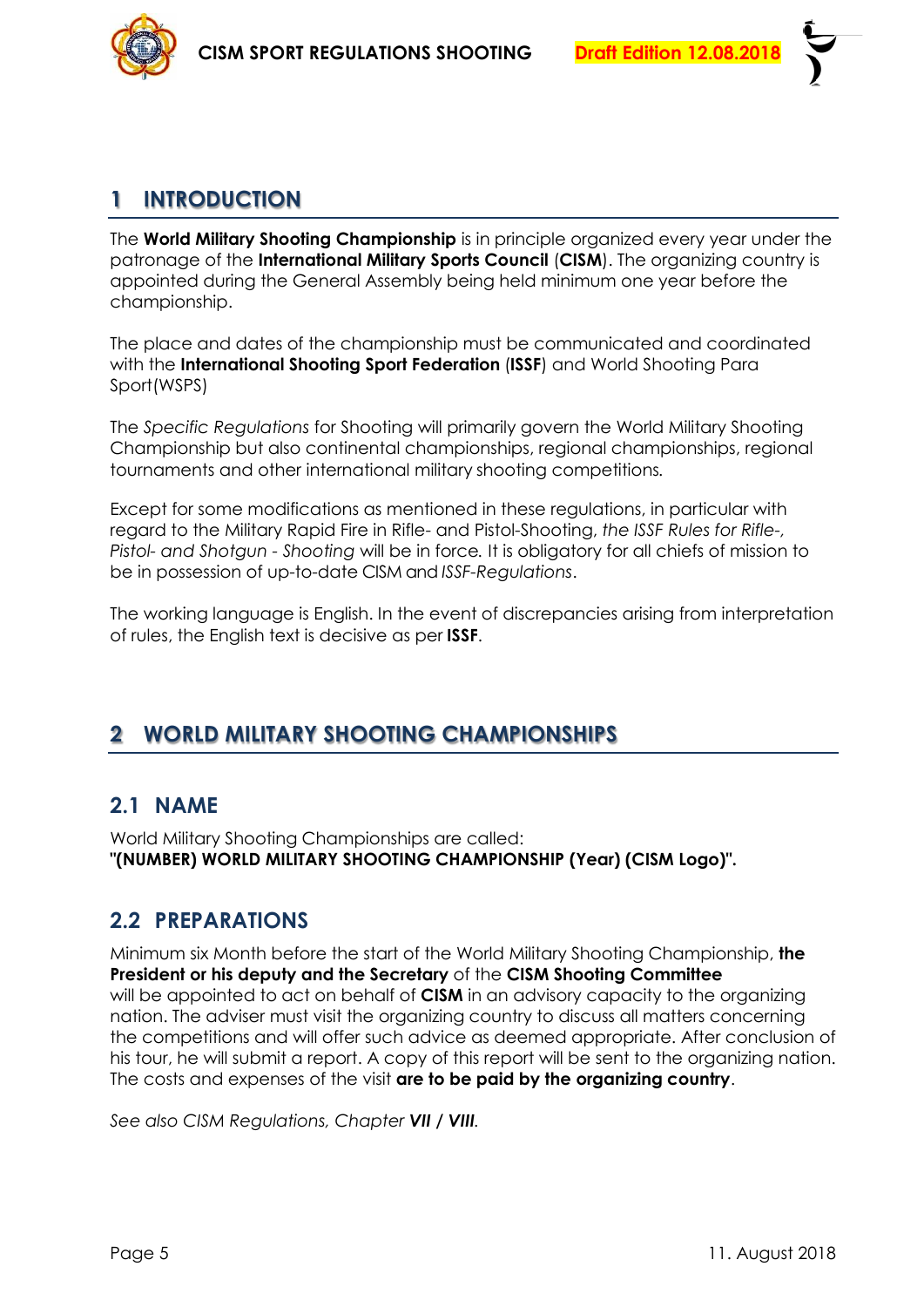

# <span id="page-5-0"></span>**2.3 EVENTS**

#### <span id="page-5-1"></span>**2.3.1 Rifle**

- 300m Standard Rifle 3 Position Men Team
- 300m Standard Rifle 3 Position Men Individual
- 300m Military Rapid Fire Rifle Men Team
- 300m Military Rapid Fire Rifle Men Individual
- 50m Rifle Prone Women Team
- 50m Rifle Prone Women Individual
- 50m Rifle 3 Position Women Team
- 50m Rifle 3 Position Women Individual
- <span id="page-5-2"></span>- Team match, Women, 50m Rifle Prone

### **2.3.2 Pistol**

- 25m Center Fire Pistol Men Team
- 25m Center Fire Pistol Men Individual
- 25m Military Rapid Fire Pistol Men Team
- 25m Military Rapid Fire Pistol Men Individual
- 25m Pistol Women Team
- 25m Pistol Women Individual
- 25m Military Rapid Fire Pistol Women Team
- <span id="page-5-3"></span>- 25m Military Rapid Fire Pistol Women Individual

### **2.3.3 Shotgun**

- Trap Men Team
- Trap Men Individual
- Skeet Men Team
- Skeet Men Individual
- Trap Women Team
- Trap Women Individual
- Skeet Women Team
- Skeet Women Individual
- <span id="page-5-4"></span>- Trap Mixed Team

# **2.4 TITLES ATTRIBUTED**

### <span id="page-5-5"></span>**2.4.1 Individual Titles Rifle and Pistol, Men**

- (Year) World military champion in 300m Standard Rifle 3 Positions Men
- (Year) World military champion in 300m Military Rapid Fire Rifle Men
- (Year) World military champion in 25m Center Fire Pistol Men
- (Year) World military champion in 25m Military Rapid Fire Pistol Men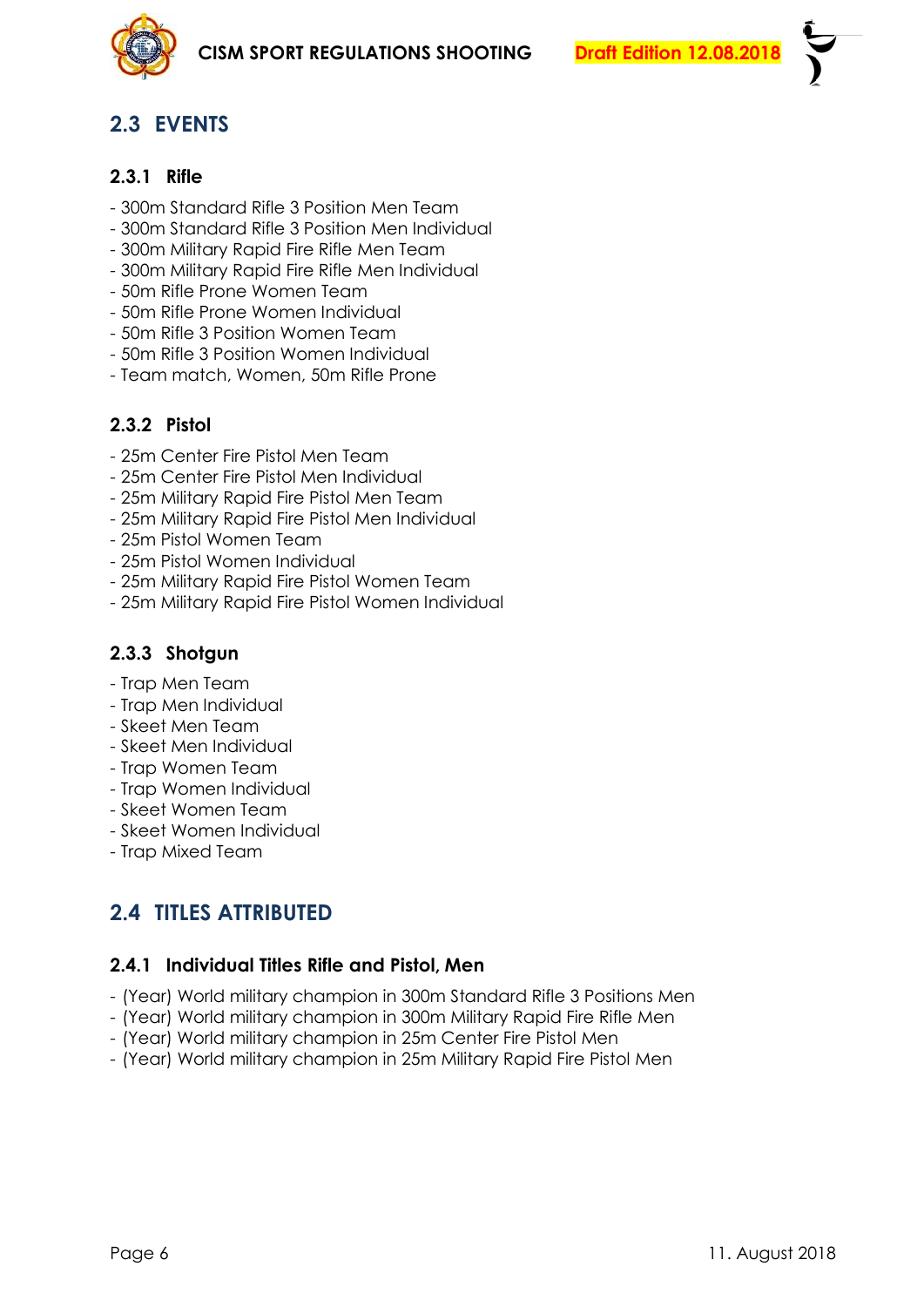

### <span id="page-6-0"></span>**2.4.2 Individual Titles Rifle and Pistol, Women**

- (Year) World military champion in 50m Rifle Prone Women
- (Year) World military champion in 50m Rifle 3 positions Women
- (Year) World military champion in 25m Pistol Women
- <span id="page-6-1"></span>- (Year) World military champion in 25m Military Rapid Fire Pistol Women

#### **2.4.3 Individual Titles Shotgun, Men**

- (Year) World military champion in Trap Men
- <span id="page-6-2"></span>- (Year) World military champion in Skeet Men

#### **2.4.4 Individual Titles Shotgun, Women**

- (Year) World military champion in Trap Women
- <span id="page-6-3"></span>- (Year) World military champion in Skeet Women

#### **2.4.5 Team Titles Rifle and Pistol, Men**

- (Year) World military champion in 300m Standard Rifle 3 positions Team Men
- (Year) World military champion in 300m Military Rapid Fire Rifle Team Men
- (Year) World military champion in 25m Center Fire Pistol Team Men
- <span id="page-6-4"></span>- (Year) World military champion in 25m Military Rapid Fire Pistol Team Men

#### **2.4.6 Team Titles Rifle and Pistol, Women**

- (Year) World military champion in 50m Rifle Prone Team Women
- (Year) World military champion in 50m Rifle 3 positions Team Women
- (Year) World military champion in 25m Pistol Team Women
- <span id="page-6-5"></span>- (Year) World military champion in 25m Military Rapid Fire Pistol Team Women

### **2.4.7 Team Titles Shotgun, Men**

- (Year) World military champion in Trap Team Men
- <span id="page-6-6"></span>- (Year) World military champion in Skeet Team Men

#### **2.4.8 Team Titles Shotgun, Women**

- (Year) World military champion in Trap Team Women
- <span id="page-6-7"></span>- (Year) World military champion in Skeet Team Women

#### **2.4.9 Team Title Shotgun, Mixed**

<span id="page-6-8"></span>- (Year) World military champion in Trap Team Mixed

# **2.5 BADGES AND CERTIFICATES**

<span id="page-6-9"></span>See CISM Regulations, Chapter VII / VIII.

### **2.6 AWARDS AND PRICES**

See CISM Regulations, Chapter VII / VIII.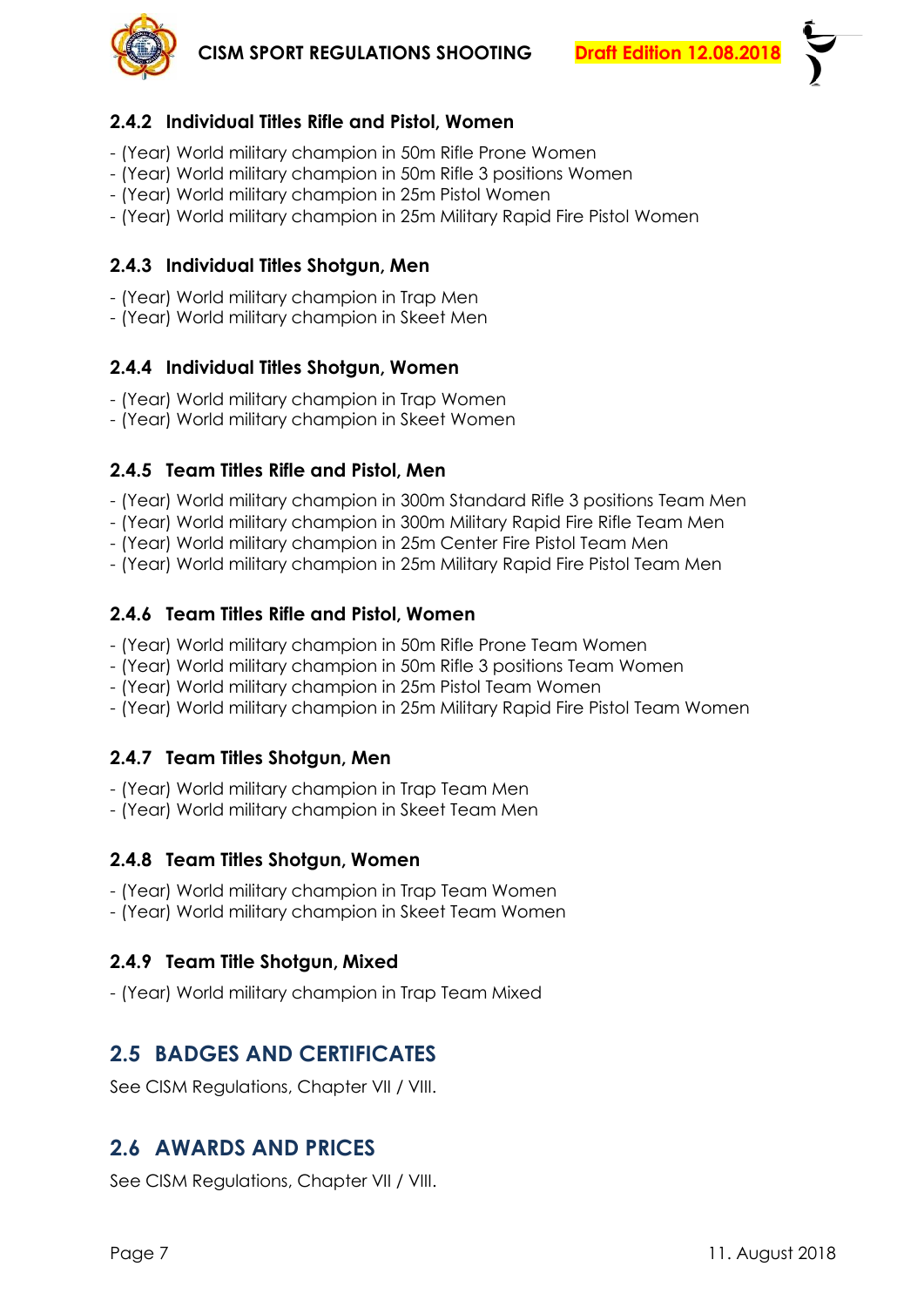

### <span id="page-7-0"></span>**2.6.1 Official Medals**

The following official CISM medals are awarded. These medals are provided at the expense of the host nation:

- A medal to each of the first three competitors in the individual of each discipline.
- A medal to each member of the first three teams of each discipline.
- <span id="page-7-1"></span>- One complete medals set (gold, silver, bronze) for the CSC Shooting

### **2.6.2 The Perpetual Trophy "Best Nation"**

The Main Challenge Cup (a pair of ornate silver dueling pistols) was first presented, by King Paul of Greece, to CISM in 1957. In 1972, after the United States won the CISM Shooting championship for five consecutive years, they were awarded the pistols on permanent basis. In 1973, the United States proposed the pistols became the U.S. Army Challenge Trophy and placed them in competition for perpetual rotation for future Rifle and Pistol World Military Shooting championships.

### <span id="page-7-2"></span>**2.6.3 The Victorious Shield**

The Shotgun trophy is the Victorious shield. This prize was presented by the State of Qatar.

### <span id="page-7-3"></span>**2.6.4 Responsibility for the Trophy**

Between two successive competitions, each winning nation has to take the trophy mentioned above, in custody, and is also responsible for handing them over to the host nation upon arrival at the next championship. The holder of the trophy must ensure that any outstanding engraving is carried out and is responsible for any upkeep costs.

### <span id="page-7-4"></span>**2.6.5 Best Nation Rifle Shooting**

Basis to win this trophy is the summary of the results:

- 300m Standard Rifle 3 Position Men Team
- 300m Military Rapid Fire Men Team
- 50m Rifle Prone Woman Team
- <span id="page-7-5"></span>- 50m Rifle 3 Position Woman Team

### **2.6.6 Best Nation Pistol Shooting**

Basis to win this trophy is the summary of the results

- 25m Center Fire Pistol Men Team
- 25m Pistol Women Team
- 25m Military Rapid Fire Pistol Men Team
- <span id="page-7-6"></span>- 25m Military Rapid Fire Pistol Women Team

### **2.6.7 Best Nation Shotgun**

Basis to win this trophy is the summary of the results

- Trap Men Team
- Skeet Men Team
- Trap Women Team
- Skeet Women Team
- Trap Mixed Team (if shot)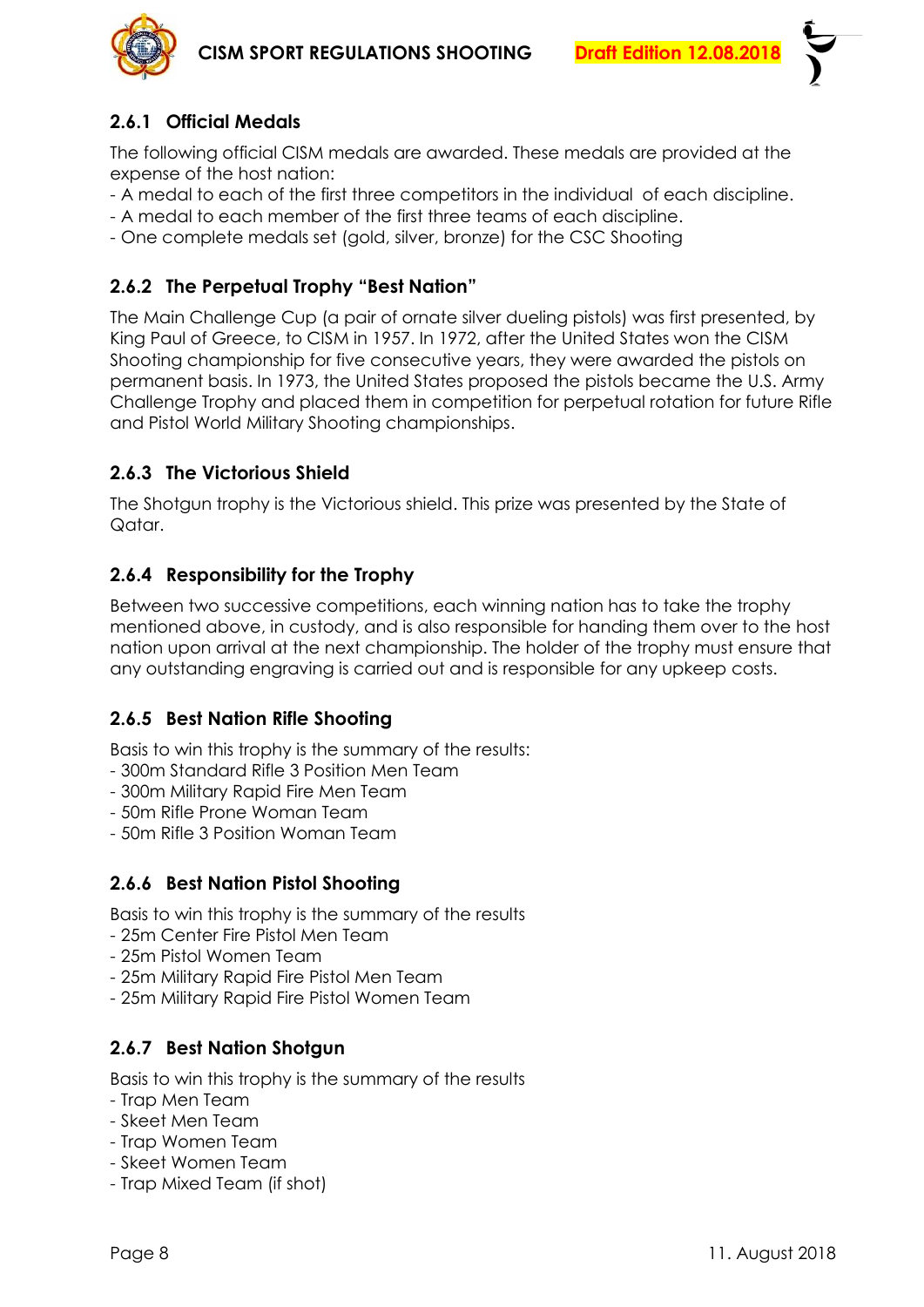

### <span id="page-8-0"></span>**2.6.8 Best Shooter Pistol Men**

Basis to win Best Shooter Pistol Men is the summary of the results

- 25m Center Fire Pistol Men Individual
- <span id="page-8-1"></span>- 25m Military Rapid Fire Pistol Men Individual

### **2.6.9 Best Shooter Pistol Women**

Basis to win Best Shooter Pistol Women is the summary of the results

- 25m Pistol Women individual
- <span id="page-8-2"></span>- 25m Military Rapid Fire Pistol Women Individual

#### **2.6.10 Best Shooter Rifle Men**

Basis to win Best Shooter Rifle Men is the summary of the results

- 300m Three Positions Rifle Men Individual
- <span id="page-8-3"></span>- 300m Rifle Military Rapid Fire Men Individual

### **2.6.11 Best Shooter Rifle Women**

Basis to win Best Shooter Rifle Women is the summary of the results

- 50m Prone Rifle Women Individual
- <span id="page-8-4"></span>- 50m Three Positions Rifle Women Individual

### **2.6.12 Best Shooter Trap Men**

Basis to win Best Shooter Trap Men is the summary of the results

- Trap Men Individual
- <span id="page-8-5"></span>- Trap Men Team (Individual result)

### **2.6.13 Best Shooter Trap Women**

Basis to win Best Shooter Trap Women is the summary of the results

- Trap Women Individual
- <span id="page-8-6"></span>- Trap Women Team (Individual result)

### **2.6.14 Best Shooter Skeet Men**

Basis to win Best Shooter Skeet Men is the summary of the results

- Skeet Men Individual
- <span id="page-8-7"></span>- Skeet Men Team (Individual result)

### **2.6.15 Best Shooter Skeet Women**

Basis to win Best Shooter Skeet Women is the summary of the results

- Skeet Women Individual
- Skeet Women Team (Individual result)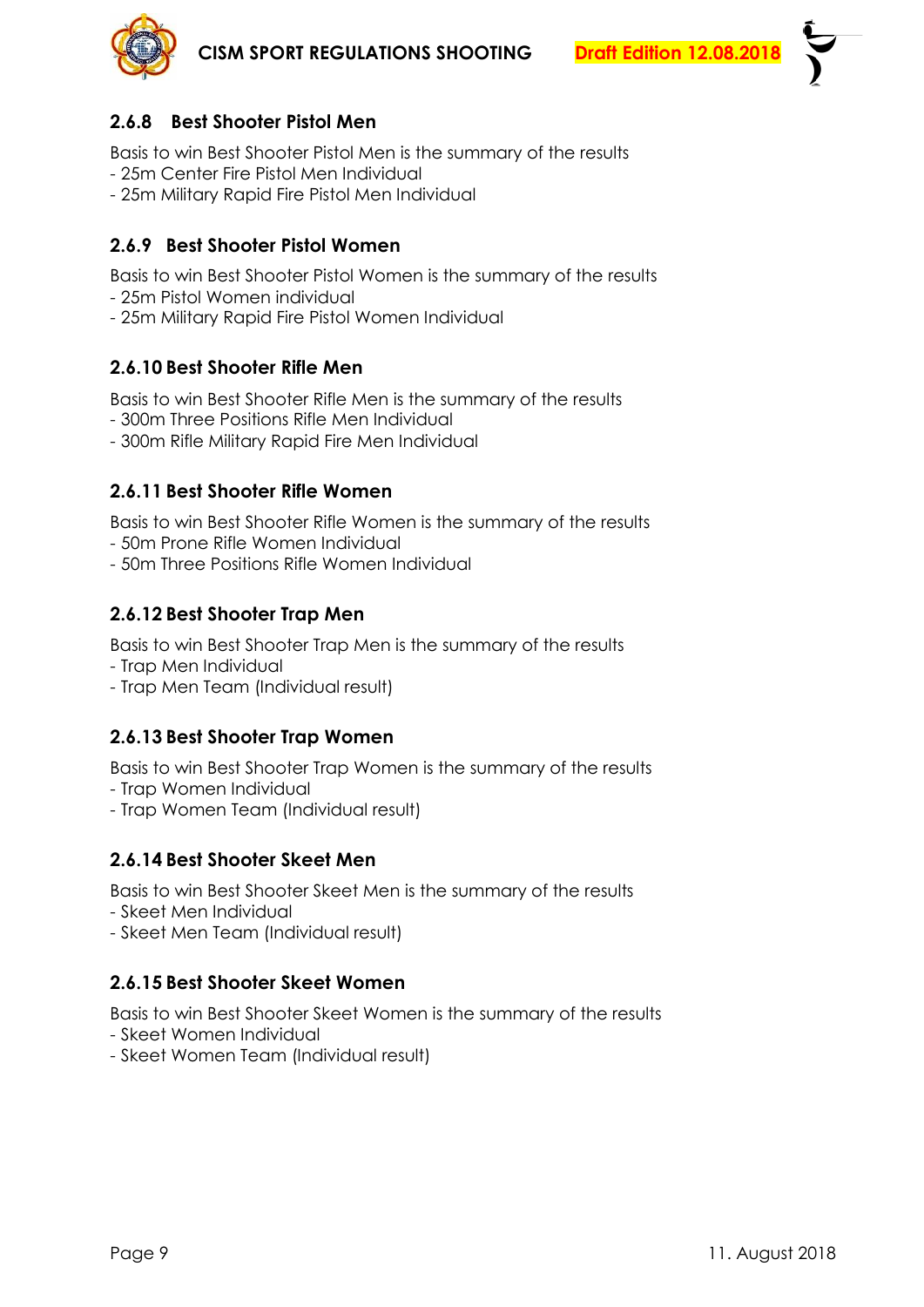

### <span id="page-9-0"></span>**2.6.16 Other prizes**

In addition to the official medals and prizes, the organizing country may present prizes of its own choice.

It is recommended to the organizing country to present:

- A prize to each of the three best competitors in each individual event.
- <span id="page-9-1"></span>- A prize to each member of the three best teams of each event.

# **3 COMPOSITION OF A MISSION**

# <span id="page-9-2"></span>**3.1 THE NUMBERS OF PARTICIPANTS**

The mission of a country participating in any CISM shooting competition is based on the events conducted.

#### Mission / Staff

- 1 Chief of mission 1 Team captain

Rifle

- 1 Coach Rifle Men 3 Rifle shooters Men
- 1 Coach Rifle Women 3 Rifle shooters Women

#### Pistol

- 1 Coach Pistol Men 3 Pistol shooters Men
- 1 Coach Pistol Women 3 Pistol shooters Women

#### Shotgun

- 1 Team captain Shotgun 1 Coach Shotgun Men
- 3 Shotgun Trap shooters Men 3 Shotgun Skeet shooters Men 1 Coach Shotgun Women
- 3 Shotgun Trap shooters Women 3 Shotgun Skeet shooters Women

#### Jury / Referee

- 1 Jury Rifle
- 1 Jury Pistol
- <span id="page-9-3"></span>- 2 Jury / Referee Shotgun

# **3.2 JURY MEMBERS**

The host country determines together with the President CISM Shooting Committee or his deputy, which countries are requested to send Jury- members holding an ISSF license A or B to any shooting competition. This has to be stipulated in the invitation.

One member of the officials of the mission may be expected to act as a member of a Jury *(Jury of Appeal, Classificaton Jury, Technical Jury or Equipment Control Jury).*

No other additional member may be included in the mission without special authorization from the host country.

*See also CISM Regulations, Chapter VII / VIII.*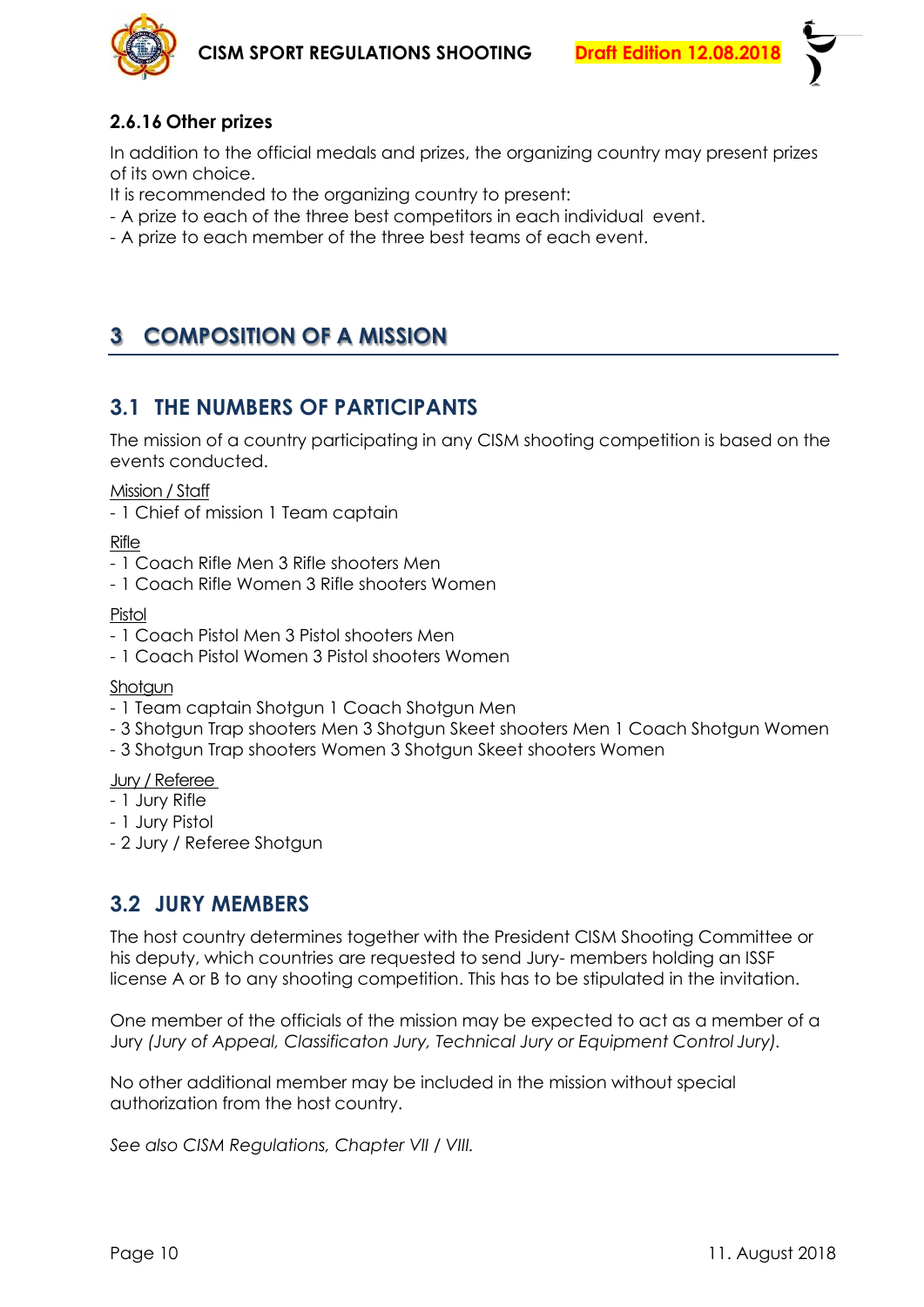

# <span id="page-10-0"></span>**3.3 COMPOSITION OF A TEAM**

All teams for the rifle and pistol events are composed of **three (3)** competitors. The results of the three team members will be counted for the team result. Any nation unable to provide a full team can be represented by one or more individual competitors in the team event.

<span id="page-10-1"></span>A competitor can only participate in either the Rifle or Pistol or Shotgun events.

# **3.4 RANGE FACILITIES AND PROGRAM FOR THE WORLD MILITARY SHOOTING CHAMPIONSHIPS (EXAMPLES ONLY)**

#### <span id="page-10-2"></span>**3.4.1 Minimum range capacities**

For World Military Shooting Championships, the following range capacities are necessary:

300m Rifle Minimum 35 targets 50m Rifle Minimum 40 targets 25m Pistol Minimum 40 targets Shotgun Trap and Skeet Minimum 3 combined Ranges

### <span id="page-10-3"></span>**3.4.2 Range facilities**

- 1 Office for the President
- 1 Office for the Chairman of the Classification Jury
- 1 Lounge for the Jury members
- 1 Lounge for the CSC members
- <span id="page-10-4"></span>- 1 Briefing room

### **3.4.3 Example Programme Rifle and Pistol**

#### 1st day

- Arrival of missions/accreditation/equipment control

#### 2nd day

- Pre event training
- Equipment Control Preliminary Meeting Opening Ceremony

#### 3rd day

- Team match, 300m Standard Rifle 3 positions
- Team match, Men 25m Center Fire Pistol (Precision course)
- Team match, Women 50m Rifle Prone
- Team match, Women 25m Pistol (Precision course)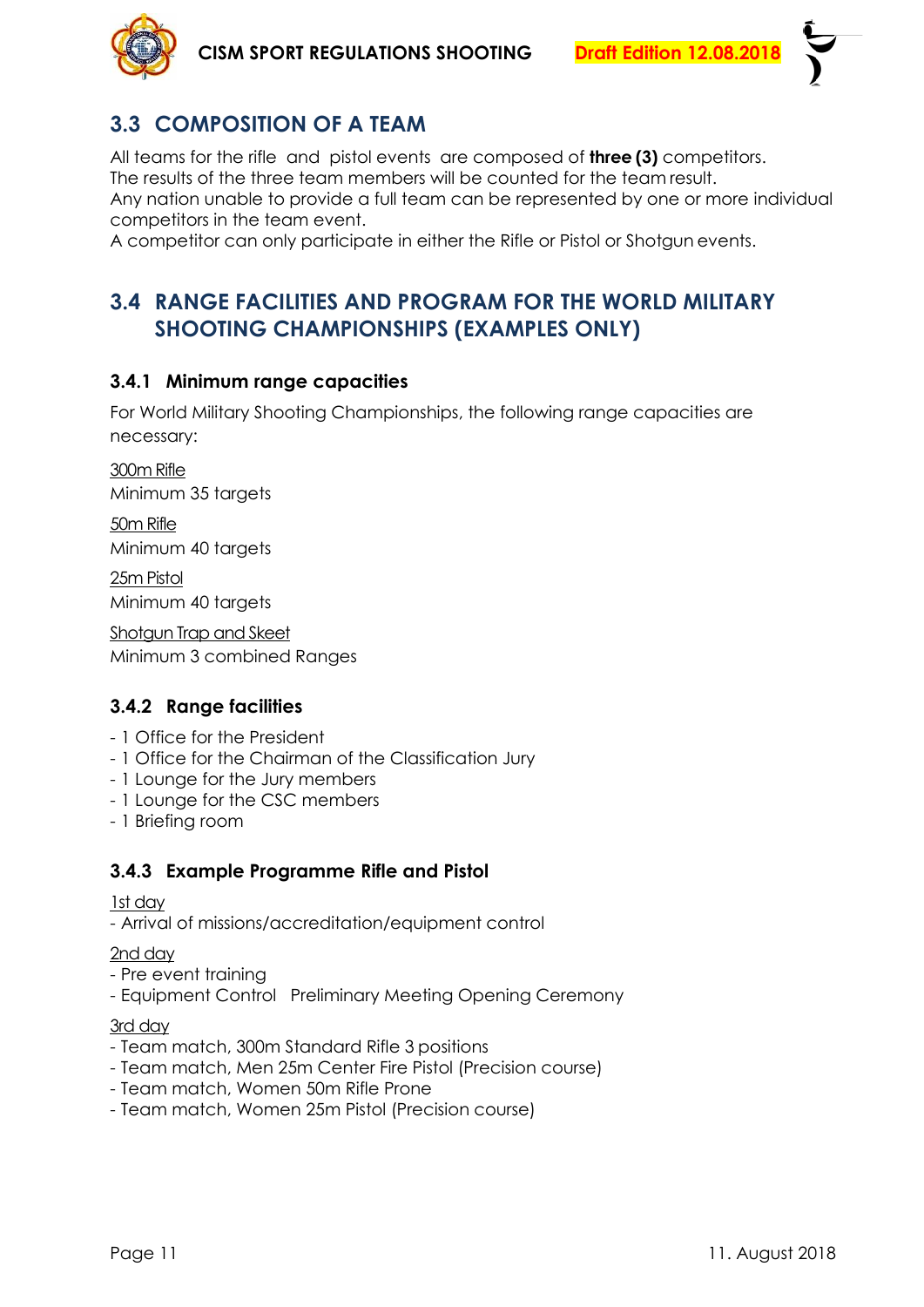

- Individual match, 300m Standard Rifle 3 positions
- Team Match Men, 25m Center Fire Pistol (Rapid-Fire course) Individual match, Women 50m Rifle Prone
- Team match, Women 25m Pistol (Rapid-Fire course)

#### 5th day

- Individual match, Men 25m Center Fire Pistol
- Individual match, Women 25m Pistol
- Pre event tainings, Rifle and Pistol

#### 6th day

- Team match, 300m Military Rapid Fire Rifle
- Team match, Men 25m Military Rapid Fire Pistol
- Team match, Women 50m Rifle 3 Positions
- Team match, Women 25m Military Rapid Fire Pistol

#### 7th day

- Individual match, 300m Military Rapid Fire Rifle
- Individual match, Men 25m Military Rapid Fire Pistol
- Individual match, Women 50m Rifle 3 Positions
- Individual match, Women 25m Military Rapid Fire Pistol
- Closing ceremony Closing banquet

#### 8th day

- Excursion/study day (*optional*), Departure

9th day

<span id="page-11-0"></span>- Departure

### **3.4.4 Example Programme Shotgun**

#### 1st day

- Arrival of missions/accreditation/equipment control

#### 2nd day

- Training PET
- Equipment Control
- Technical Meeting
- Opening Ceremony

#### 3rd day

- Trap Men

4th day - PET Trap Women

#### 5th day

- Double Trap Men
- Trap Women
- PET Skeet Women
- 6th day
- Skeet Women
- PET Skeet Men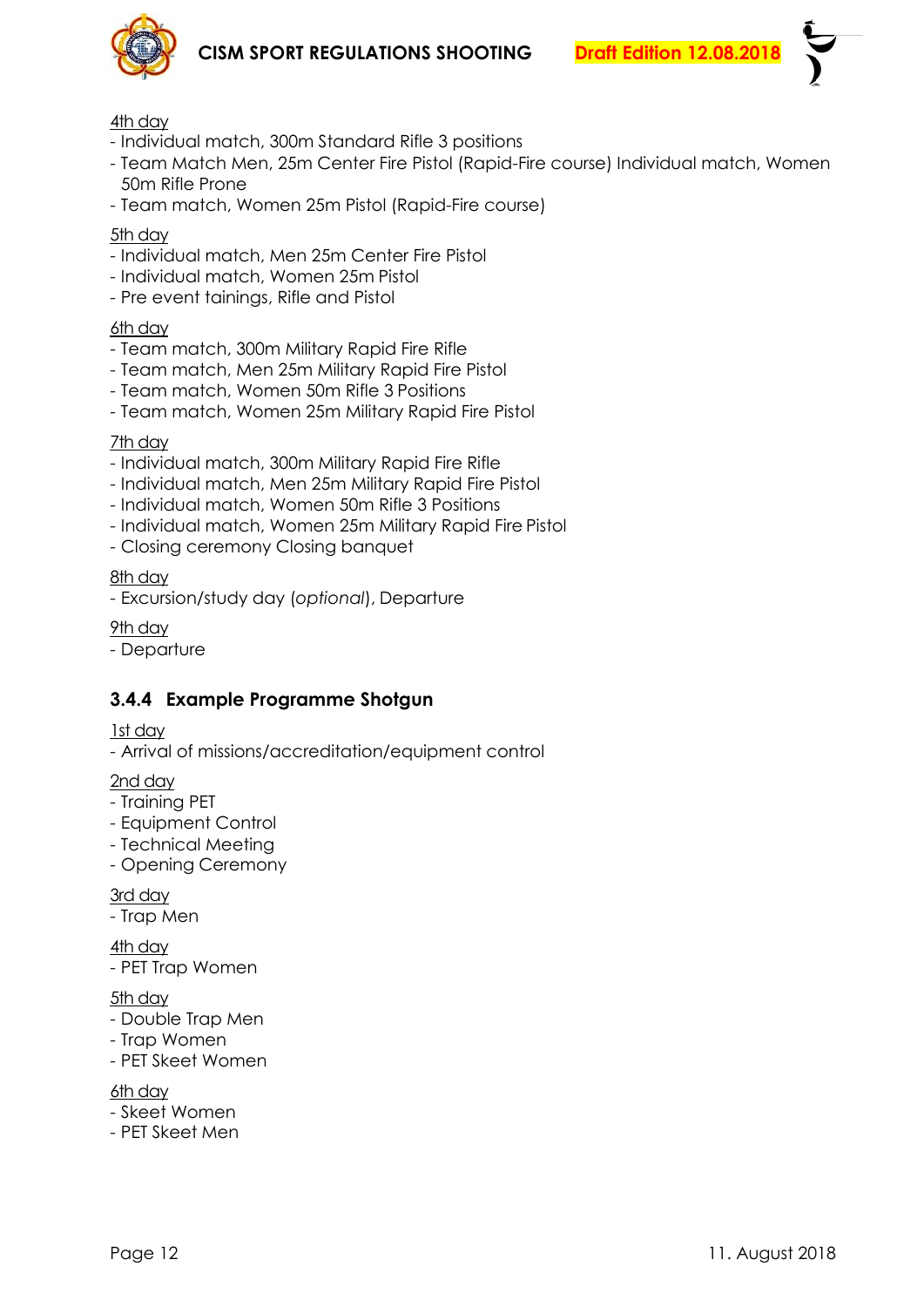



- Skeet Men
- Closing ceremony
- Closing banquet

8th day

- Excursion/study day (*optional*), Departure

9th day

<span id="page-12-0"></span>- Departure

### **3.4.5 Specials**

In addition to the examples of programs in, 3.3.3 and 3.3.4, the host nation is responsible for organizing CSC Shooting Meetings and other activities as mentioned in CISM Regulations, Chapter VII / VIII.

<span id="page-12-1"></span>The host nation must inform the President of the CISM Shooting Committee of any major deviation from provisions under article 3.3. The CSC Shooting is empowered to decide certain modifications required by local conditions.

# **4 ORGANISATION**

The general organization of CISM-competitions is described in *CISM Regulations, Chapter VII / VIII*. Therefore, only supplementary regulations for CISM-Shooting are listed below.

# <span id="page-12-2"></span>**4.1 TECHNICAL DIRECTION SUB-COMMITTEE**

This committee will be in charge of the technical direction of the championship and have a responsibility for preparing the championship to include the following points:

- Choice of facilities
- Program of the events
- Training facilities and provisions for directing the championship
- Ensure that the championship will be organized and conducted according to the *existing CISM and ISSF Regulations.*
- Nominate qualified officials in charge of the technical direction of the championship according to the CISM and ISSF Regulations.

# <span id="page-12-3"></span>**4.2 JURY SELECTION**

PCSC selects the Jury Members before the PET with assistance from the host country. **The Jury will be confirmed during Preliminary Meeting.** The Jury Members must be at the range during all PET Training**.** Under no circumstances can any member of the Juries belong to the Organizing Committee.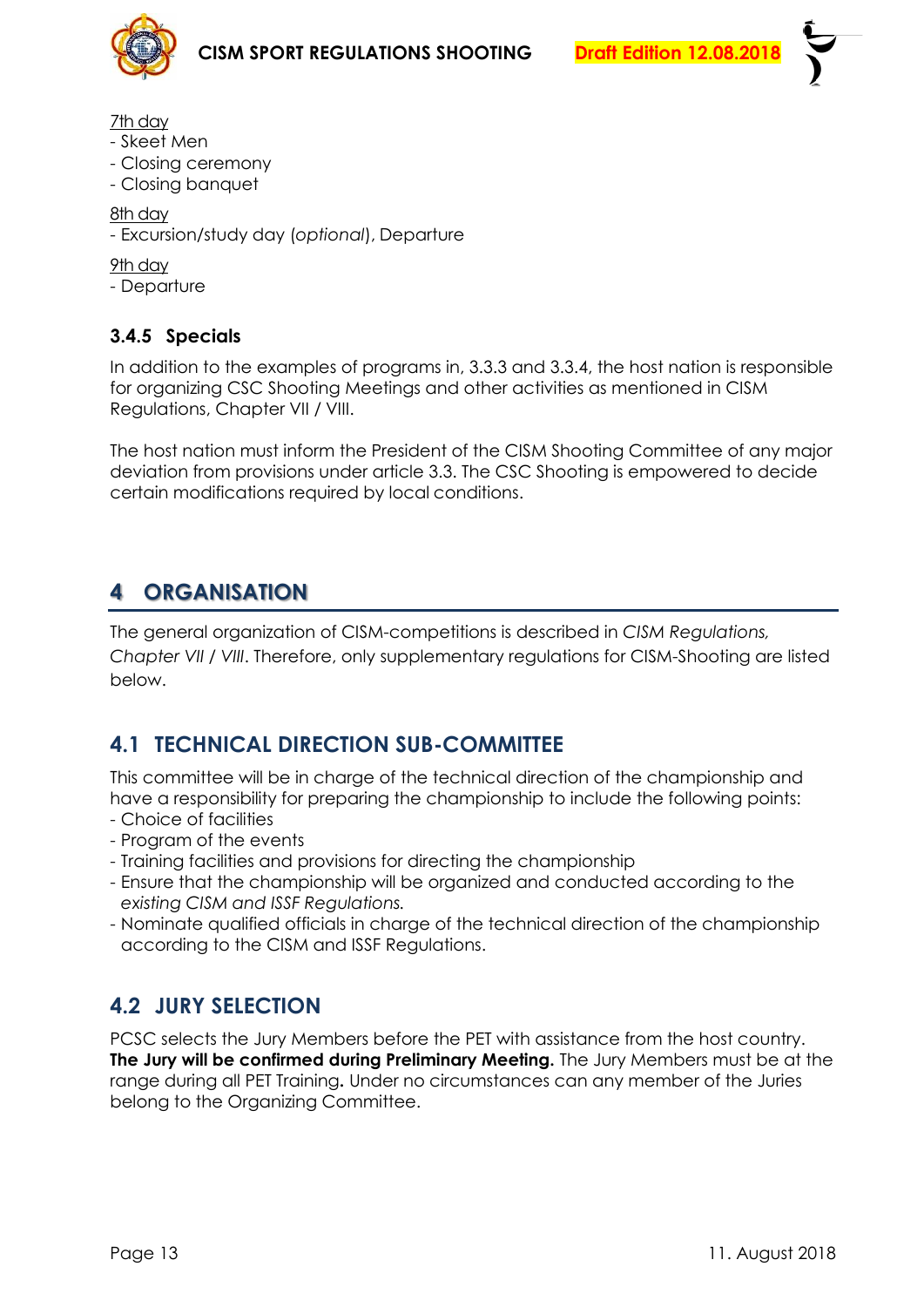

# <span id="page-13-0"></span>**4.3 DRESSCODE FOR RANGE OFFICIALS AND JURY**

Juries and other range officials should be distinguishable on the range from competitors, team officials and spectators. The PCSC will agree the dress with the host country. Dress should be smart but military uniform may be appropriate on the range for officials.

# <span id="page-13-1"></span>**4.4 JURIES FOR RIFLE AND PISTOL**

### <span id="page-13-2"></span>**4.4.1 Classification Jury for Rifle and Pistol**

A classification jury will be appointed for each competition with sufficient personnel to supervise each range. A sub-classification Jury may be necessary if the ranges are not collocated. The chairman and members of Classification Jury are appointed prior to PET and confirmed during the preliminary meeting. They are discharged after the official closing of the competition.

#### **Composition**

The Classification Jury should include at least three qualified members who can be either civilian or military personnel. The host country must nominate a minimum of one member and the other members will be selected from the participating missions. The members of the Classification Jury should hold an ISSF Judges Licence A or B and have completed the ISSF Electronic Scoring Target course.

#### Duties

The Classification Jury is responsible for the official startlists, results, timing and scoring procedures. See also ISSF Rules.

### <span id="page-13-3"></span>**4.4.2 Technical Jury for Rifle and Pistol**

At least three juries have to be appointed: One for rifle 300m, one for rifle 50m and one for pistol 25m. The chairman and members of the Rifle and Pistol Jury are appointed prior to PET and confirmed during the preliminary meeting. They are discharged after the official closing of the competition.

#### **Composition**

Each Technical Jury is composed of a chairman and at least two qualified members who can be either civilian or military personnel. The organizing country must nominate one (or two) member(s) and two (or one) member(s) will be selected from the participating missions. The members of the Technical Juries should hold ISSF Judges License A or B.

#### **Duties**

The Technical Juries are responsible for the satisfactory progress of a competition and must ensure that the conduct of the events is *according to CISM- and ISSF Regulations.*  For the detailed duties of the Technical Juries *see CISM- Regulations, Chapter VII / VIII and the ISSF Rules and Regulations.*

### <span id="page-13-4"></span>**4.4.3 Equipment Control Jury for Rifle and Pistol**

The Equipment Control Section will be assisted and supervised by Jury Members. The chairman and members of the Equipment Control Jury are appointed prior to PET and confirmed during the preliminary meeting. They are discharged after the official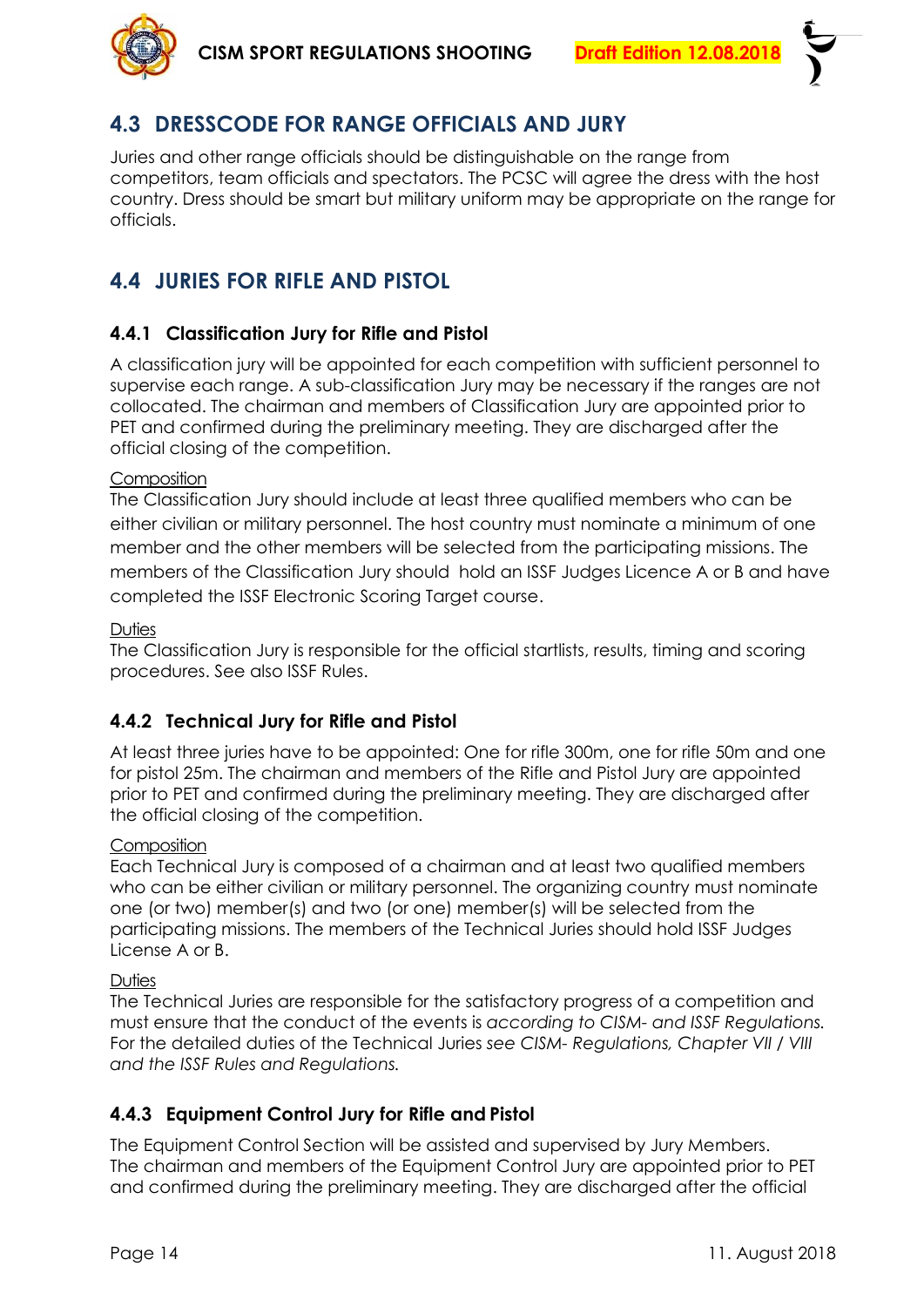

closing of the competition**.**

#### **Composition**

Each Equipment Control Jury is composed of a chairman and at least two qualified members who can be either civilian or military personnel. The organizing country must nominate one (or two) member(s) and two (or one) member(s) will be selected from the participating missions. The members of the Equipment Control Juries should hold ISSF Judges License A or B.

#### **Duties**

<span id="page-14-0"></span>Equipment Control Juries supervise the testing of athletes clothing and equipment.

### **4.4.4 Jury of Appeal for Rifle and Pistol**

#### *See CISM Regulations, Chapter VII / VIII.*

The chairman and members of the Jury of Appeal are appointed prior to PET and confirmed during the preliminary meeting. They are discharged after the official closing of the competition**.**

#### **Composition**

Each Jury of Appeal is composed of a chairman and at least two qualified members who can be either civilian or military personnel. The country must nominate one member and two (or one) member(s) will be selected from the participating missions. The members of the Equipment Control Juries should hold ISSF Judges License A or B.

#### Duties

The Jury of Appeal is responsible for making final decisions on all written appeals against decisions by Technical and Equipment Control Juries. Decisions by the Jury of Appeal and Classification Jury may not be appealed!

# <span id="page-14-1"></span>**4.5 JURIES FOR SHOTGUN**

### <span id="page-14-2"></span>**4.5.1 Technical Jury Shotgun**

All persons who are designated to serve as an official in CISM competitions must possess a valid qualification appropriate to the level of the competition.

The chairman and members of the Shotgun Jury are appointed prior to PET and confirmed during the preliminary meeting. They are discharged after the official closing of the competition.

#### **Composition**

The jury includes at least five qualified members who can be either civilian or military personnel. The host country may nominate one (or two) member(s) and four (or three) members will be selected from the participating missions. The Jury members should hold ISSF Judges License A or B.

The Chairman and members of the Jury are appointed during the preliminary meeting and discharged after the official closing of the competition.

Under no circumstances can any member of the Jury belong to the Organizing Committee.

#### **Duties**

The Jury is responsible for the satisfactory progress of a competition and must ensure that the conduct of the events is *according to CISM- and ISSF Regulations.* For the detailed duties of the Shotgun Jury *see the ISSF Rules and Regulations and CISM-*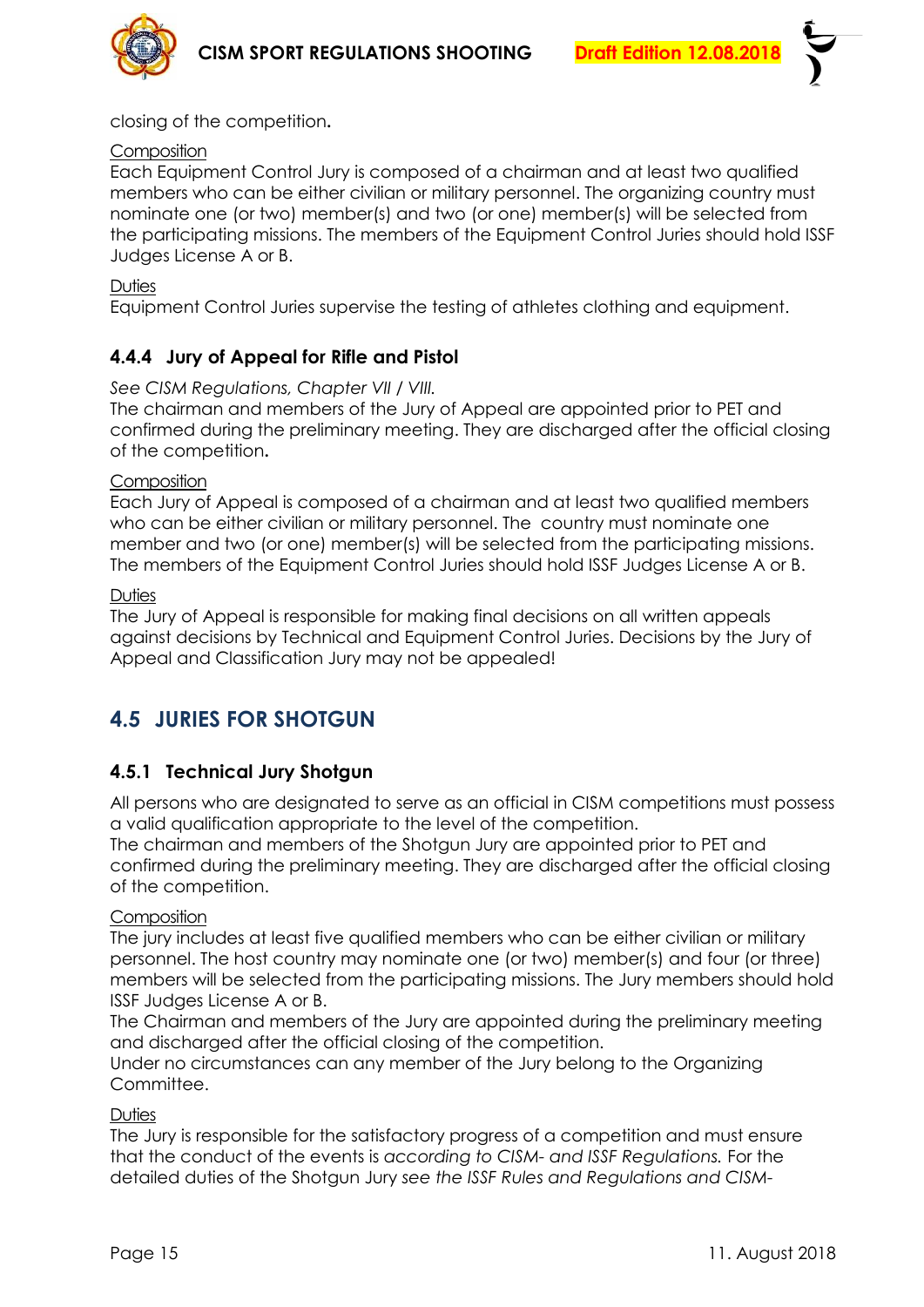



<span id="page-15-0"></span>*Regulations, Chapter VII / VIII.*

### **4.5.2 Jury of Appeal for Shotgun**

See CISM Regulations, Chapter VII / VIII and ISSF Rules and Regulations. The chairman and members of the Jury of Appeal are appointed during the preliminary meeting and discharged after the official closing of the competition**.**

#### **Composition**

Each Jury of Appeal is composed of a chairman and at least two qualified members who can be either civilian or military personnel. The country must nominate one member and two (or one) member(s) will be selected from the participating missions. The members of the Equipment Control Juries should hold ISSF Judges License A or B.

#### **Duties**

The Jury of Appeal is responsible for making final decisions on all written appeals against decisions by Technical and Equipment Control Juries. Decisions by the Jury of Appeal and Classification Jury may not be appealed!

# <span id="page-15-1"></span>**4.6 PROTESTS AND APPEALS**

<span id="page-15-2"></span>According to ISSF Rules and Regulations.

# **4.7 OFFICIAL MEETINGS**

<span id="page-15-3"></span>*See CISM Regulations, Chapter VII / VIII.*

# **4.8 ANTI – DOPING CONTROL**

#### Doping is defined as:

the presence of prohibited substances or its metabolites or markers in an athletes bodily specimen

-the use or the attempted use of a prohibited substance or a prohibited method -the refusing, or failing without compelling justification to submit to sample collection after notification

Doping, according to this definition, is strictly forbidden in CISM, and especially in Shooting.

At least at each CISM Military World Shooting Championship, if possible also at other Major events, anti- doping controls will be carried out according to the latest CISM Anti Doping Regulation (CISM Regulations, Chapter IX) that are fully in line with the World Anti-Doping-Code of WADA.

Specificities of the ISSF Anti Doping Regulation will be considered when necessary. The operational responsibilities of the anti-doping controls will lie with the Anti-Doping Commission formed for the considered event. The composition and the tasks of this commission are defined in the CISM Anti-Doping Regulation.

At World Military Shooting Championships in Rifle & Pistol-Shooting at least **6** tests have to be carried out without considering world records.

At World Military Shooting Championships in Shotgun-Shooting at least **6** tests have to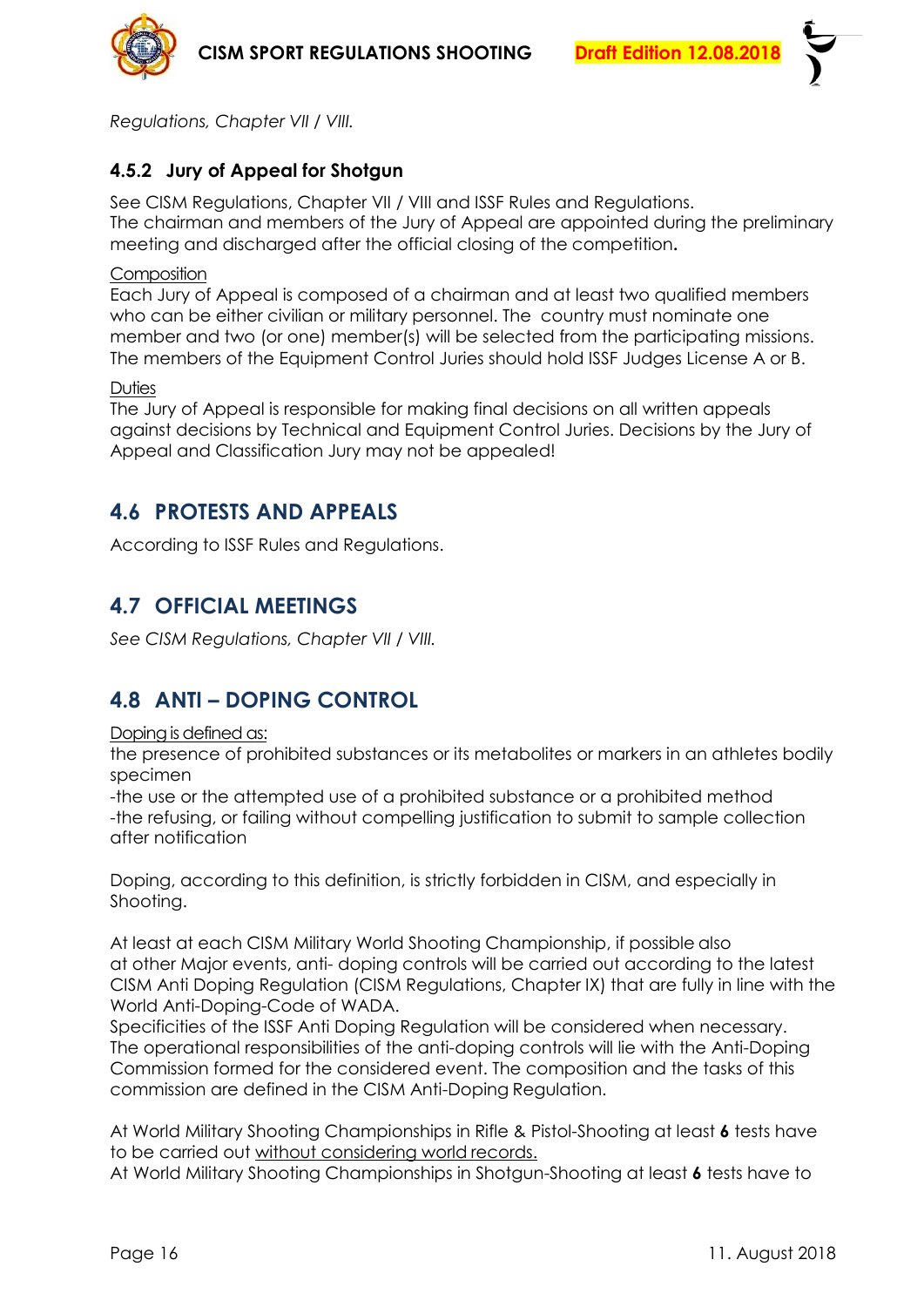

be carried out without considering world records.

The PCSC or his deputy can define the number of Doping tests. Latest Six Month before the start of the World Military Shooting Championship, the PCSC or his deputy defines the numbers of Doping tests.

<span id="page-16-0"></span>The list of prohibited substances and methods used for the anti-doping testing in CISM events will always be the current WADA-List.

# **5 SPECIAL REGULATIONS**

# <span id="page-16-1"></span>**5.1 GENERAL**

The *ISSF Regulations* will be in force with the necessary modifications as mentioned in this article. The *CISM Shooting Committee* is empowered to decide certain modifications required by local conditions.

# <span id="page-16-2"></span>**5.2 SHOOTING – EVENTS 300M RIFLE**

Only standard rifles following the *ISSF Regulations* will be admissible both for the 300m Standard Rifle program and 300m Military Rapid Fire Rifle program..

<span id="page-16-3"></span>The 300m Standard Rifle 3 Positions will follow the the *ISSF Rules and Regulations*.

### **5.2.1 Shooting - Regulations for 300m Military Rapid Fire Rifle**

### **5.2.1.1 Program**

The 300m Military Rapid Fire Rifle-Program consists of a shooting event of 60 competition-shots divided into 3 positions of 20 shots each. Each position consists of 2 series of 10 shots and is fired in the following order:

| <u>Kneeling:</u> | <b>2</b> series of 10 shots each. Each series in 2 minutes.               |
|------------------|---------------------------------------------------------------------------|
| Prone:           | <b>2</b> series of 10 shots each. Each series in 1 minute 30 seconds.     |
| Standing:        | <b>2</b> series of <b>10</b> shots each. Each series in <b>2</b> minutes. |

The Chief Range Office must call athletes to the line at least 15min before the Preparation and Sighting Time starts. The athletes are permitted to handle their guns, dry fire or carry out holding and aiming exercises before Preparation and Sighting Time starts.

Before the competition start there will be a 15min Preparation and Sighting Time. Commands for sighting shots:

"15 minutes preparation and sighting time - START"

At 30 sec. before the end of the Sighting Time, the CRO will command "**30 SECONDS**." At the end the CRO commands " **End of Preparation and Sighting Time STOP" "UNLOAD"**

This will be followed by a pause when the Technical Officer clears the targets for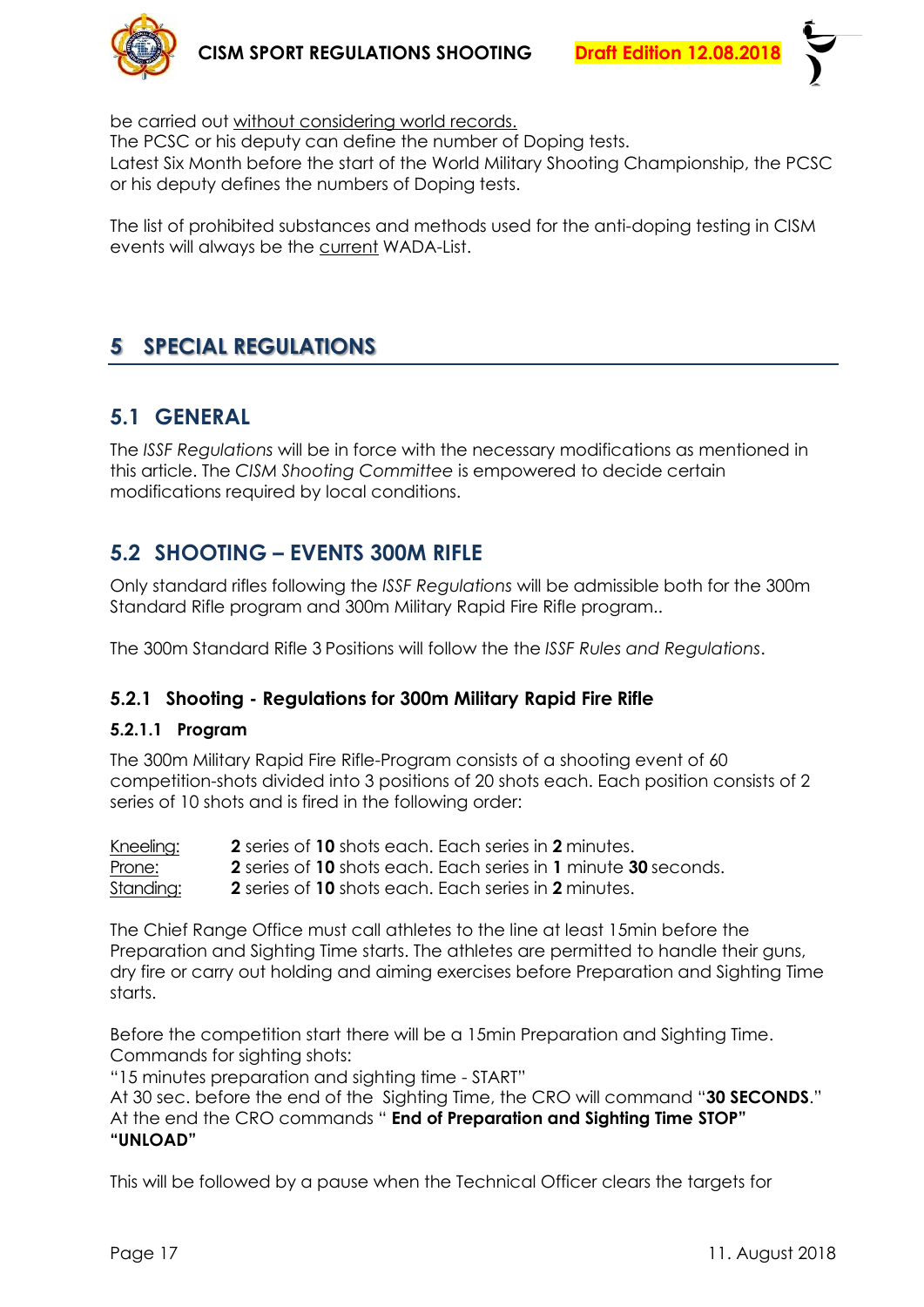

MATCH firing.

Each series starts with the command:

**"The odd/even numbers** *get ready for the* **(kneeling, prone, standing) position" "***Load***".**

After exactly one minute, the Range Officer will command: **"***Attention, three- two-one-START".*

Each series fired with the od number targets first, followed by the even number targets.

Before the command "START" is given, the rifle must be held in the ready position, i.e. the weapon is not shouldered.

Commands for the end of a serie:

3sec before the end of the series, a whistle tone will be given. Shots fired after the end of the whistling will be recorded as zero.

At the end the CRO will give the command **"UNLOAD**"

Refires will be shot in the next series or at the end of each position.

Between each shooting position the CRO will give the command: **"Ten Minutes** 

#### **Changeover and Sighting Time Start!** "

At 30 sec. before the end of the Changeover and Sighting Time, the CRO will give the command "**30 SECONDS**."

At the end the CRO will give the command **"CHANGE OVER TIME STOP" "UNLOAD**"

In the Change Over and Sighting Time the shooters may handle their rifles to prepare them for the next position, remove safety flags, dry fire and fire unlimited sighting shots is permitted

#### **5.2.1.2 Safety (Penalties, ready-position, more than 10 shots, etc.)**

**a)** Safety is of the highest importance. After each series, the command "UNLOAD" will be given (cartridges and/or magazines are removed and the action is open and bolt back).

The competitor is allowed to fill an unlimited number of magazines for this programme in the 300 m **Military Rapid Fire Rifle**. The competitor is only allowed to fill the magazines when they are on command or during the PT and Change Over and Sighting Time

- **b)** All magazines have to be empty at the end of the relay, before the shooter leave the firing point. The range officers or the jury must confirm this.
- **c)** If a competitor fires one or more shots between the command "*Load* " and "*Start" the shots will count but the shooter will* lose the same number of shots with the highest value in this series.
- **d)** If a competitor moves his rifle from the ready position to the firing position before the command "*Start*", he will first receive a warning. If repeated, he will lose 2 points from the score of that series.
- **e)** Additional shoots and Crossfires are handled as in the ISSF rules.

#### **5.2.1.3 Malfunctions 300m Military Rapid Fire**

If a competitor should have malfunctions in the 300 m Rifle Military Rapid Fire, he has to inform the jury by raising his free hand. The following rules must be applied. The shooter will have two (2) AM per relay.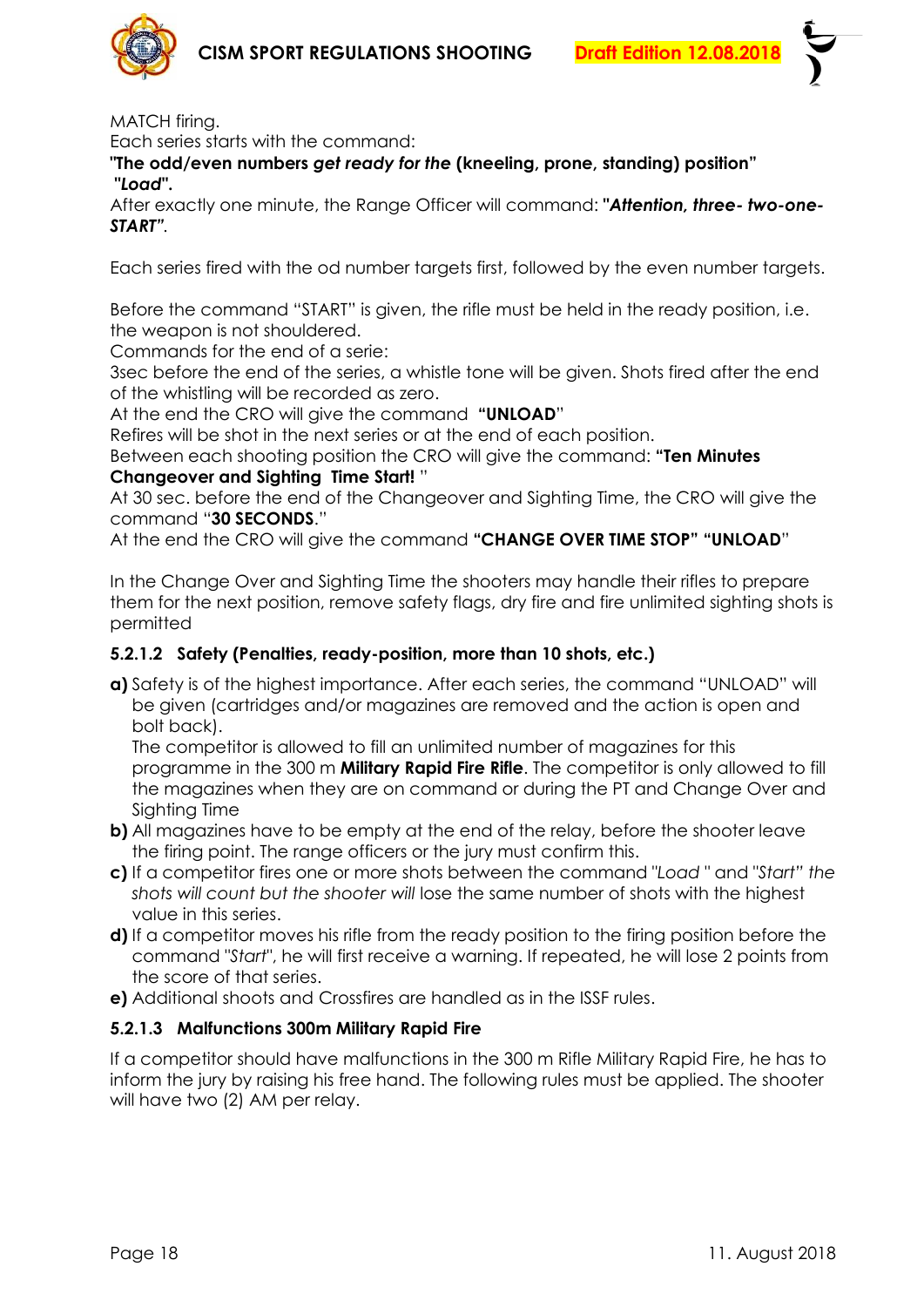

#### **a) Allowable malfunctions (AM) are:**

- A bullet is lodged in the barrel.
- A part of the action is broken.
- A magazine is jamming

The number of shots already fired must be recorded and the series may be repeated. The shooter must fire all 10 shots at the target in any repeat series, unless a further malfunction occurs. Any shot(s) not fired or not hitting the target must be scored as a miss. Final Score is the total of the ten lowest value shot-scores overall The shooter may continue to shoot the rest of the event.

The refire series will be fired in the next series. Additional series will be added as necessary in that position.

The malfunction must be fixed within 5min. or the shooter can continue the relay with a replacement rifle but without additional sighting shots. Any replacement rife must be checked by the equipment control jury after the relay.

#### **b) Non-allowable malfunctions (NAM)**

All other malfunction not described in rule 5.2.3.4.1.a are NAM.

In the case of a NAM every shot that is not fired will be scored as a miss (zero). **No re-fire** or completion is permitted. Only the values of shots fired will be credited to the shooter. The shooter may continue to shoot the remainder of the relay.

#### **c) Malfunctions In sighting shots.**

The malfunction must be fixed within the sighting time. or the shooter can continue with a replacement rifle but without additional sighting time. Any replacement rife must be checked by the equipment control jury after the relay.

If a malfunction (AM or NAM) occurs in the sighting shots it must not be registered as a malfunction.

### <span id="page-18-0"></span>**5.2.2 EST Score Protest**

If an athlete protests the value of an indicated shot on an EST, the protest will only be accepted when it is made before the next shot or series is fired.

A protest fee must be paid before the EST procedure starts

If a protest is made concerning the value of a shot, the athlete will be requested to fire a repetition series. The same procedure as an AM apply.

If the protest concerning a shot value, other than zero (0) or failure to register, is not upheld, a two (2) point penalty will be deducted from the score of the disputed series. The protest fee will not be returned.

<span id="page-18-1"></span>The team official or athlete has the right to know the resolution of the disputed shot.

### **5.2.3 When a Shot Fails to Register or Display on the Monitor**

See ISSF Rules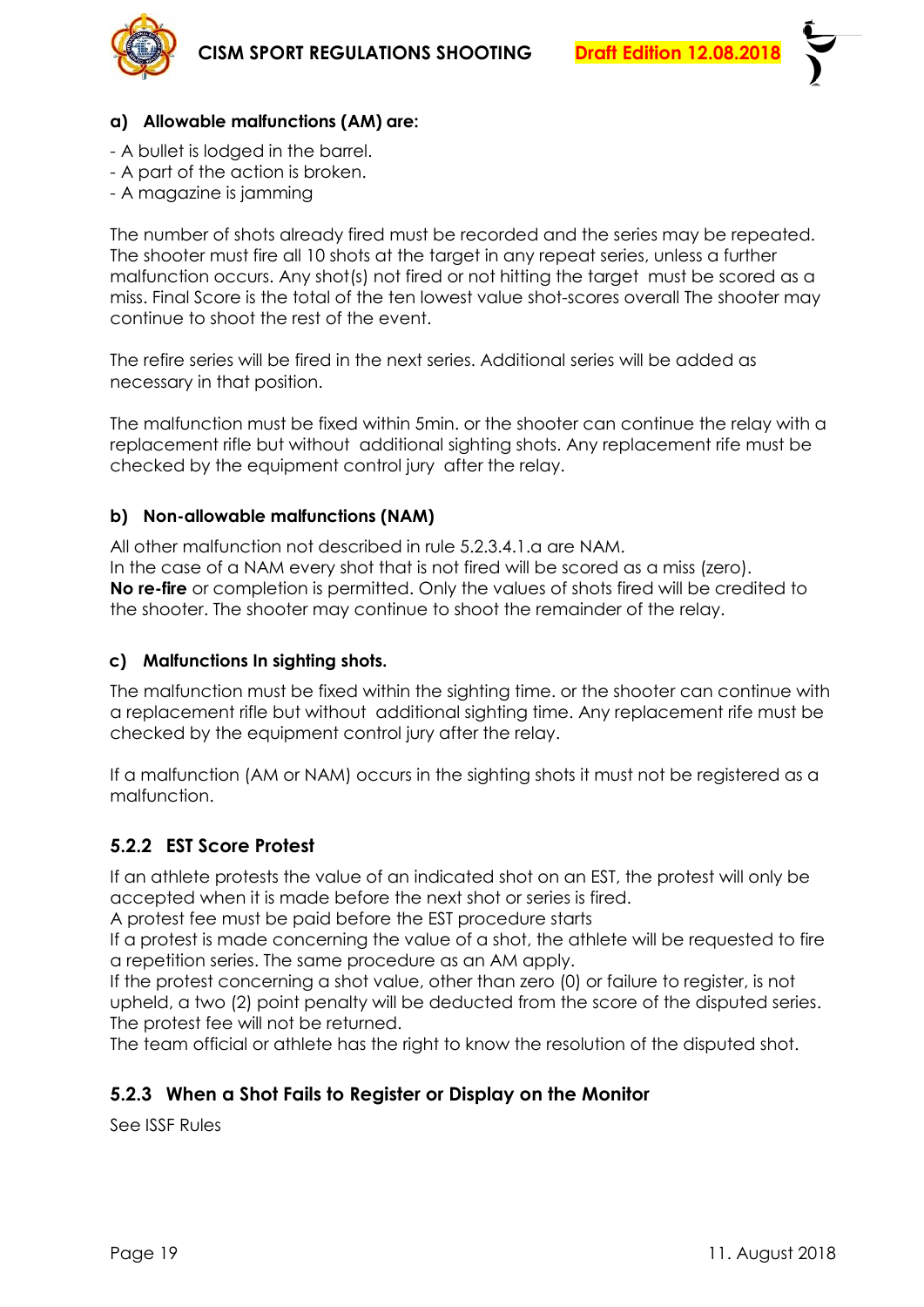

# <span id="page-19-0"></span>**5.3 SHOOTING – EVENTS 50M WOMEN RIFLE**

#### <span id="page-19-1"></span>**5.3.1 Shooting - Regulations for 50m Women Rifle Prone**

This program takes place according to the *ISSF Rules and Regulations* for Women 50m Rifle Prone.

### <span id="page-19-2"></span>**5.3.2 Shooting - Regulations for 50m Women Rifle 3 Positions**

This program takes place according to the *ISSF Rules and Regulations* for Women 50m Rifle 3 positions.

# <span id="page-19-3"></span>**5.4 SHOOTING – EVENTS 25M PISTOL, MEN AND WOMEN**

#### <span id="page-19-4"></span>**5.4.1 Shooting - Regulations for 25m Men Center Fire Pistol**

This program takes place according to the *ISSF Rules and Regulations* for the Center Fire Pistol-Program.

#### <span id="page-19-5"></span>**5.4.2 Shooting-Regulations for 25m Men Military Rapid Fire Pistol**

This program takes place according to the *ISSF Rules and Regulations* for the Standard Pistol-Program with the necessary modifications as mentioned in *the rules below*.

#### **5.4.2.1 Weapons, Ammunition and Targets**

Weapons and ammunition according to the *ISSF Regulations* for Center Fire Pistol. Targets to be used are the ISSF-Rapid Fire Pistol – Targets.

#### **5.4.2.2 Program 25m Men Military Rapid**

The 25m Men Military Rapid Fire Pistol-Program consists of a shooting event of 60 competition shots divided into three stages of 20 shots each. Each stage consists of four series of 5 shots and is fired in the following order:

- **4** series of **5** shots each in **10** seconds per series

- **4** series of **5** shots each in **8** seconds per series

- **4** series of **5** shots each in **6** seconds per series

Before the competition begins, a series of **5** sighting shots in **10** seconds may be fired.

#### **5.4.2.3 Malfunctions in 25m Pistol Military Rapid Fire: Handling and number**

If a competitor should have malfunctions*, the ISSF Rules and Regulations for the Standard Pistol Event are applicable. Only two* Malfunction (AM or NAM) are allowed in the 60 shot Military-Rapid-Fire-Program.

### <span id="page-19-6"></span>**5.4.3 Shooting Regulations for 25m Women Pistol**

This program takes place according to the *ISSF Regulations* for the **Women 25m Pistol-Program.**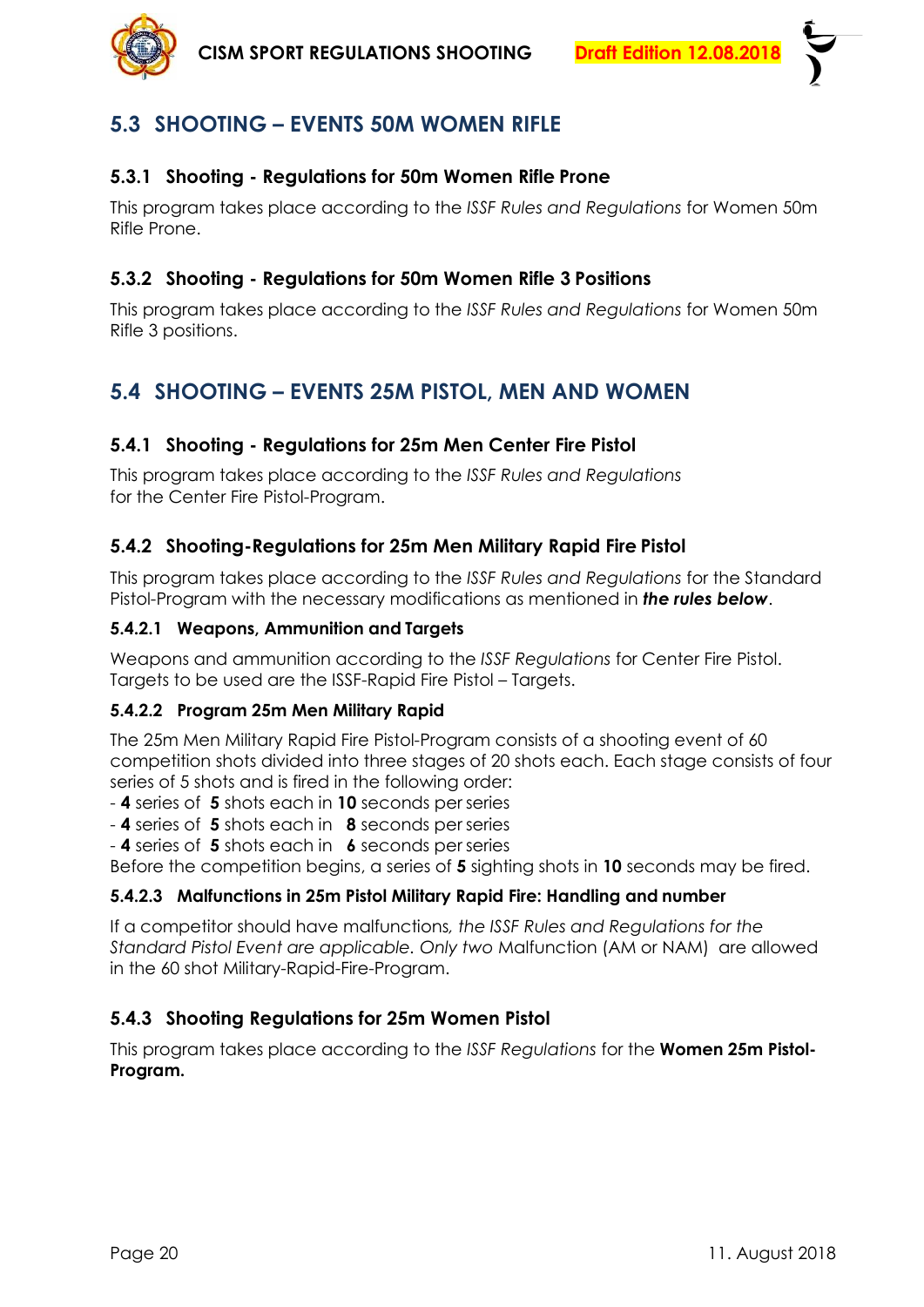

# <span id="page-20-0"></span>**5.4.4 Shooting Regulations for 25m Women Military Rapid Fire Pistol**

This program takes place according to the *ISSF Regulations* for the Standard Pistol-Program with the modifications as mentioned in *5.4.2.1. concerning targets, 5.4.2.2 and 5.4.2.3*.

### <span id="page-20-1"></span>**5.4.5 Individual Ranking all competition 25m Women and Men**

The final ranking for the medal-positions in the case of a tie is done by a shoot-off according to the Rules listed below. The rest of the rankings will done by the "Tie breaking Rules"-method according to the ISSF rules.

### <span id="page-20-2"></span>**5.4.6 Shoot-offs for Ties in 25m events**

Tied athletes will be allocated new firing points on the range though the drawing of lots by the Technical Jury. If more athletes are tied than target groups are available, the firing sequence will also be determined by the drawing of lots.

### **5.4.6.1 Shoot-off procedures**

25m Pistol Women

Preparation time two (2) minutes Sighting Series: One (1) five (5) shot series in the rapid fire Shoot-off series: One (1) five (5) shot series in the rapid fire cours

25m Center Fire Pistol Men

Preparation time two (2) minutes Sighting Series: One (1) five (5) shot series in the rapid fire Shoot-off series: One (1) five (5) shot series in the rapid fire cours

25m Military Rapid Fire Men and Women

Preparation time two (2) minutes Sighting Series: Five (5) shots in a 6 seconds series Shoot-off series: Five (5) shot in a 6 seconds series

### **5.4.6.2 Further Tied score**

In the event of a further tied score, a second shoot-off consisting of one (1) series must be fired. If the tie is still not broken, the shoot-offs will continue until the ties are broken

# <span id="page-20-3"></span>**5.5 SHOOTING – EVENTS SHOTGUN**

### <span id="page-20-4"></span>**5.5.1 Shooting - Regulations for Trap Men and Women**

<span id="page-20-5"></span>This program takes place according to the ISSF Rules and Regulations for Trap.

### **5.5.2 Shooting - Regulations for Skeet Men and Women**

<span id="page-20-6"></span>This program takes place according to the *ISSF Rules and Regulations* for Skeet.

### **5.5.3 Ranking in all Shotgun-Competitions in CISM**

#### Individual Ranking

The final ranking for the medal-positions in the case of a tie is done by a shoot-off according to ISSF-rules. Rankings below the lowest medal-position is done by the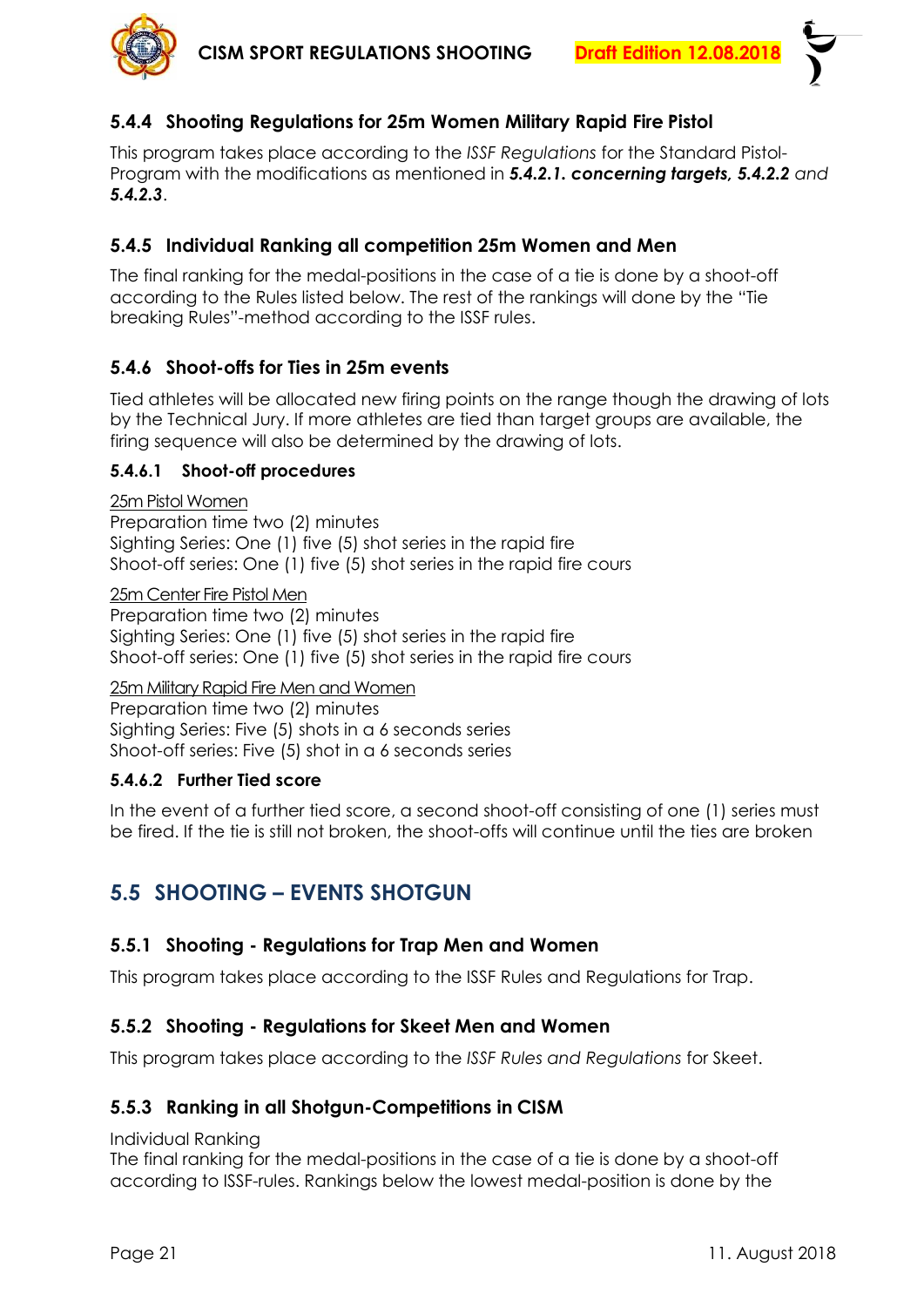

"Count-Back"-method according to the ISSF rules. Ties with perfect scores will not be broken but will share first place with the same rank. The next rank is then appropriately numbered.

Team Ranking Shotgun

If two (2) or more teams have the same scores, ranking must be decided by the combined score of the team members in the last round of targets, then by the next to the last round, etc. until the tie is broken.

# <span id="page-21-0"></span>**5.6 QUALIFICATION FOR THE INDIVIDUAL COMPETITIONS IN RIFLE AND PISTOL EVENT**

At the preliminary meeting, the host country must inform about the number of firing points that will be in use in the individual competitions. (In general, a*ll available firing points* should be used, except for 2 (left, right) that will be *in reserve*). Based on this information, the rules for qualification for the individual competitions will be:

**a)** *Not less than 80% of the number of competitors shall be qualified by their* results in the team competition:

60% shall be qualified directly by their ranking in their respectively relays. 20% shall be qualified by best scoring independent of relays.

**b)** The remaining firing positions (*not more than 20% of the competitors*) will be filled up in accordance to scoring among nations not having competitors qualified for the individual competition as referred in item (a). Only one participant from each of these nations can qualify.

If there is no need for all of the 20% nationality places, the rest of final places are qualified by highest results.

Shooters with **DNS** and **DSQ** have no right to start in the Individual competition, and are not counted in the calculation for the individual event Example

The calculation in detail for the 60 % is as follows:

40 Targets in Total,to use for the Finals = 38 (reserve 1 left, 1 right).

38 Targets as Total

- 60% are 22,8 targets so 23 Shooters starts directly from the relays
- 20% are 7,6 targets so 8 Shooters starts from the best individual results over all relays
- 20% are 7.6 targets so 7 Shooters (instead of 8) starts from the nations without start places in the 80% above

Calculation for the 60 % (23 shooters) for example 94 shooters, 3 Relays:

- Relay 1: 28 shooters with results (without DNS, DSQ)
- Relay 2: 34 shooters with results (without DNS, DSQ)
- Relay 3: 32 shooters with results (without DNS, DSQ)

23 shooters of a total of 94 shooters are 24,5 % -24,5% of 28 shooters in relay 1 are 6.8 or 7 shooters -24,5% of 34 shooters in relay 2 are 8.3 or 8 shooters -24.5% of 32 shooters in relay 3 are 7.8 or 8 shooters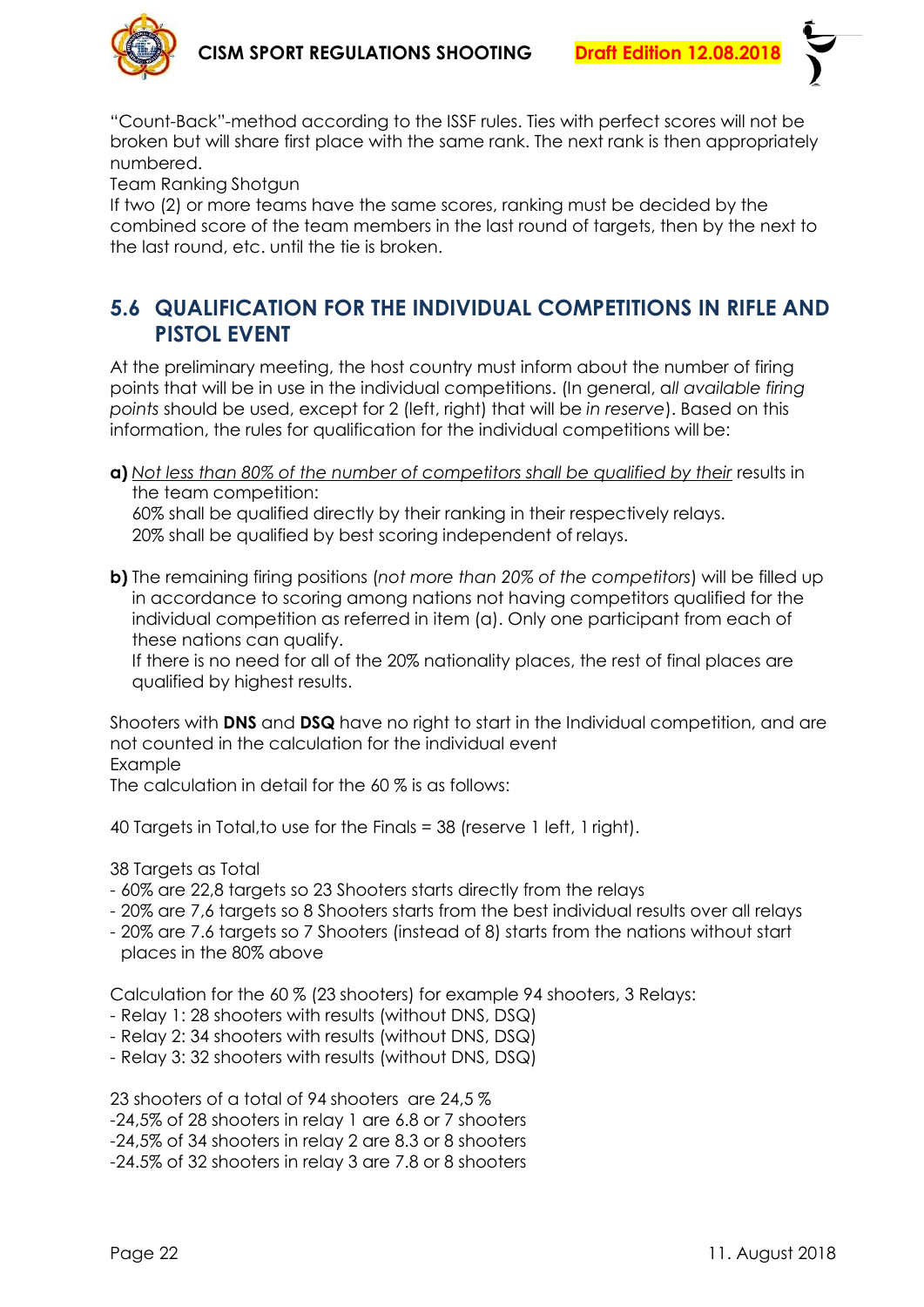

In order to ensure equal conditions for the best nations in the team competitions, the **best 10 nations** of the last shooting military world championship shall have the same number of shooters in each relay.

<span id="page-22-0"></span>(*For example in a 3-relay match: 1-1-1*).

# **5.7 CISM WORLD RECORDS**

CISM world records may be established in World Military Shooting Championships which had been conducted according to CISM regulations. CISM world records may be established in qualification competitions (team competition) as well as in individual competitions. Team records may only be established in team competition.

<span id="page-22-1"></span>**Inner Tens** do not count for the World Record.

# **6 CISM CADET GAMES**

# <span id="page-22-2"></span>**6.1 GENERAL REMARKS**

After the success of the summer and winter CISM World Games, the International Military Sports Council has decided to create a new category of international sports competitions opened to the young generations of the military personnel of the world, called "the CISM World Cadet Games". The CISM World Cadet Games take place after announcement by the International Military Sports Council. Most CISM and ISSF Shooting Rules apply to the CISM World Cadet Games, the exceptions can be found in the articles below.

# <span id="page-22-3"></span>**6.2 EVENTS RIFLE**

- 300m CISM Cadet Rifle Match Team Men
- 300m CISM Cadet Rifle Match Individual Men
- 300m Cadet Military Rapid Fire Rifle Team Men
- 300m Cadet Military Rapid Fire Rifle Individual Men
- 300m CISM Cadet Rifle Match Team Women
- 300m CISM Cadet Rifle Match Individual Women
- 300m Cadet Military Rapid Fire Rifle Team Women
- 300m Cadet Military Rapid Fire Rifle Individual Women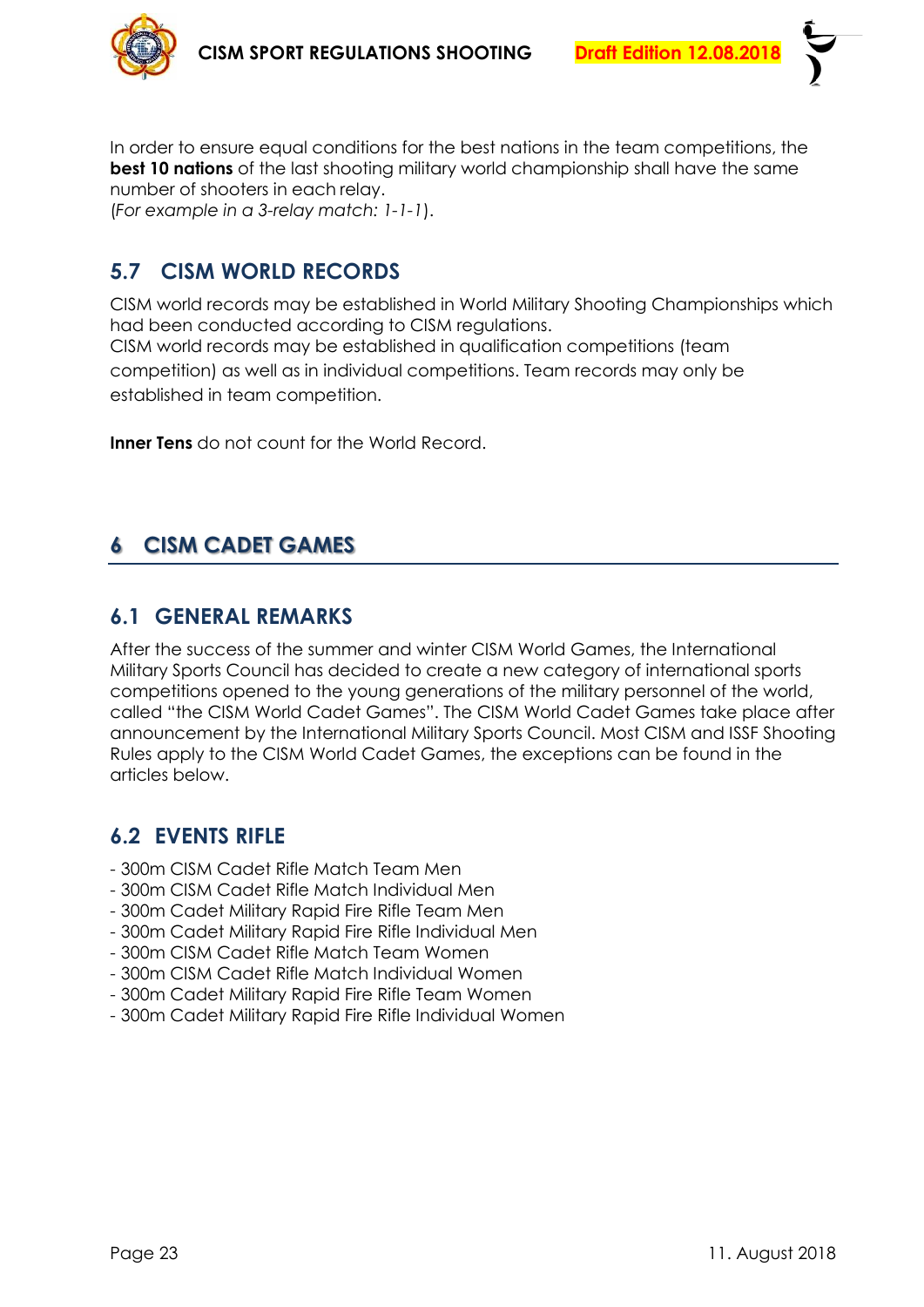

# <span id="page-23-0"></span>**6.3 PISTOL**

- 25m CISM Cadet Pistol Match Team Men
- 25m CISM Cadet Pistol Match Individual Men
- 25m Cadet Military Rapid Fire Pistol Team Men
- 25m Cadet Military Rapid Fire Pistol Individual Men
- 25m CISM Cadet Pistol Match Team, Women
- 25m CISM Cadet Pistol Match Individual Women
- 25m Cadet Military Rapid Fire Pistol Team Women
- <span id="page-23-1"></span>- 25m Cadet Military Rapid Fire Pistol Individual Women

# **6.4 TITLES ATTRIBUTED**

#### <span id="page-23-2"></span>**6.4.1 Individual Titles Rifle and Pistol Men**

- (Year) World military champion in 300m CISM Cadet Rifle Match Men
- (Year) World military champion in 300m Cadet Military Rapid Fire Rifle Men
- (Year) World military champion in 25m CISM Cadet Pistol Match Men
- <span id="page-23-3"></span>- (Year) World military champion in 25m Cadet Military Rapid Fire Pistol Men

### **6.4.2 Individual Titles Rifle and Pistol Women**

- (Year) World military champion in 300m CISM Cadet Rifle Match Women
- (Year) World military champion in 300m CISM Cadet Military Rapid Fire Rifle Women
- (Year) World military champion in 25m CISM Cadet Pistol Match Women
- <span id="page-23-4"></span>- (Year) World military champion in 25m Cadet Military Rapid Fire Pistol Women

### **6.4.3 Team Titles Rifle and Pistol Men**

- (Year) World military champion in 300m CISM Cadet Rifle Match Team Men
- (Year) World military champion in 300m Cadet Military Rapid Fire Rifle Team Men
- (Year) World military champion in 25m CISM Cadet Pistol Match Team Men
- <span id="page-23-5"></span>- (Year) World military champion in 25m Cadet Military Rapid Fire Pistol Team Men

### **6.4.4 Team Titles in Pistol Women**

- (Year) World military champion in 300m CISM Cadet Rifle Match Team Women
- (Year) World military champion in 300m Cadet Military Rapid Fire Rifle Team Women
- (Year) World military champion in 25m CISM Cadet Pistol Match Team Women
- <span id="page-23-6"></span>- (Year) World military champion in 25m Cadet Military Rapid Fire Pistol Team Women

# **6.5 BADGES AND CERTIFICATES**

<span id="page-23-7"></span>See CISM Regulations, Chapter VII / VIII.

# **6.6 AWARDS AND PRIZES**

See CISM Regulations, Chapter VII / VIII.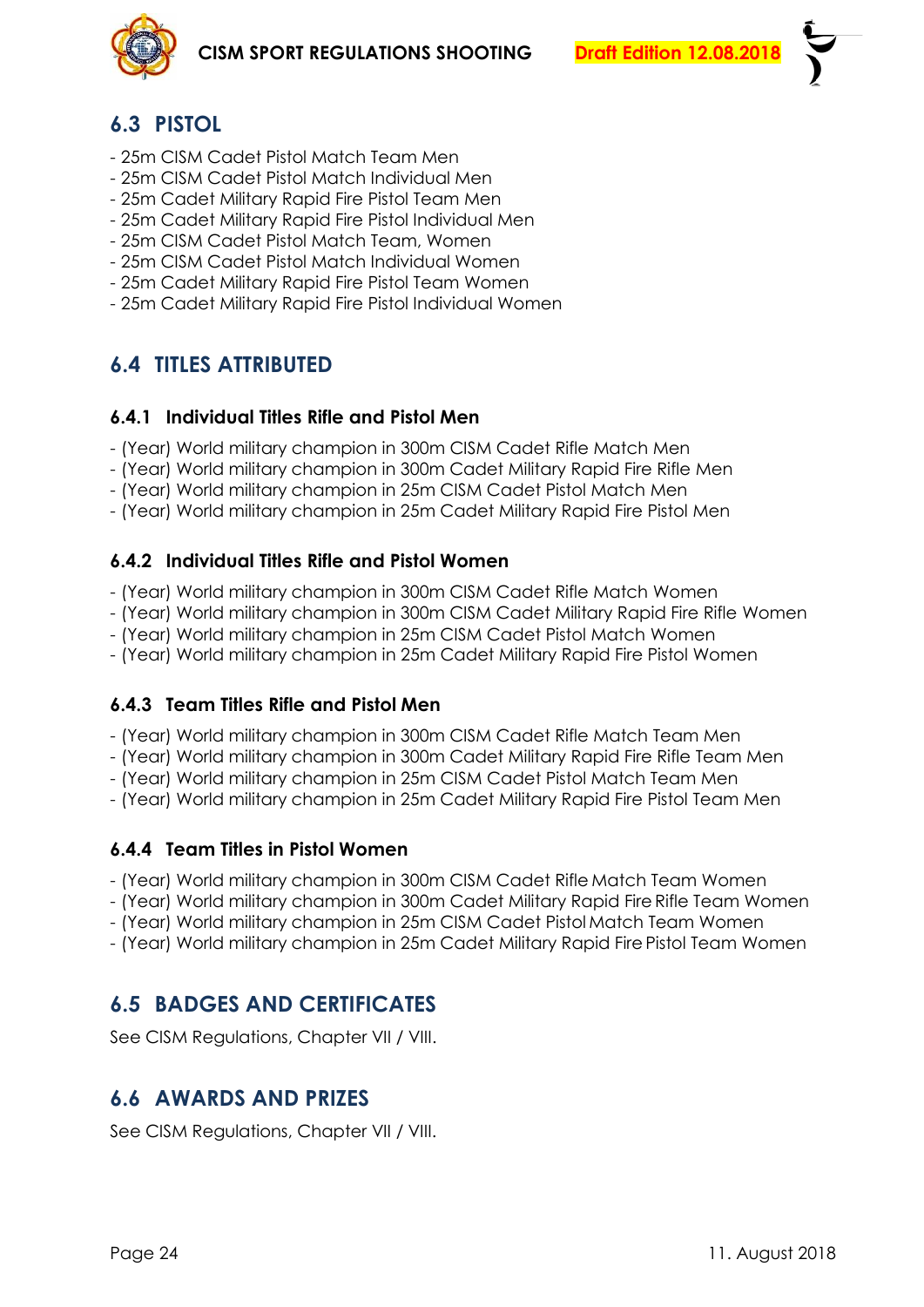

# <span id="page-24-0"></span>**6.7 OFFICIAL MEDALS**

The following official CISM medals are awarded. These medals are provided at the expense of the host nation:

- A medal to each of the first three competitors in the individual RTS of each discipline.
- A medal to each member of the first three teams of each discipline.
- <span id="page-24-1"></span>- One complete medals set (gold, silver, bronze) for the CSC Shooting.

# **6.8 COMPOSITION OF A MISSION**

The mission of a country participating in the CISM World Cadet Games in shooting can include a maximum of:

- 1 Team Captain
- 1 Rifle Coach Men 3 Rifle Shooters Men
- 1 Rifle Coach Women 3 Rifle Shooters Women 1 Pistol Coach Men
- 3 Pistol Shooters Men
- 1 Pistol Coach Women 3 Pistol Shooters Women
- <span id="page-24-2"></span>- 1 Jury Member (no ISSF jury license needed)

# **6.9 CISM CADET SHOOTING - EVENTS**

### <span id="page-24-3"></span>**6.9.1 300m Rifle Cadet**

Target: official ISSF 300m Rifle Target. Full ring scoring (no inner tens)

#### **6.9.1.1 The 300m CISM Cadet Rifle Match**

The match consists of a prone shooting event of 30 competition shots divided into two phases of 15 shots each fired in the following order:

15 Single Shots in 60 seconds each, scoring after each shot.

3 series of 5 Shots each in 60 seconds, scoring after each series.

Before the competition begins, a limited number of 20 sighting shots may be fired within a time limit of 15 minutes. After each sighting shot the marker must show the value and the position of the hit on the target. The competitor may observe the hits with the telescope.

#### **6.9.1.2 The 300m Cadet Military Rapid Fire Rifle**

The program consists of a shooting event of 30 competition shots divided into two positions of 15 shots each. Each position consists of 3 series of 5 shots and is fired in the following order:

Kneeling: 3 series of 5 shots each. Each series in 60 seconds.

Prone: 3 series of 5 shots each. Each series in 30 seconds.

#### **6.9.1.3 Sighters**

see Cadet Rifle Match.

The sighting shots can be fired in any position as long as the changing of positions does not disturb another competitor. Competitors will be given 10 minutes to change position in match firing.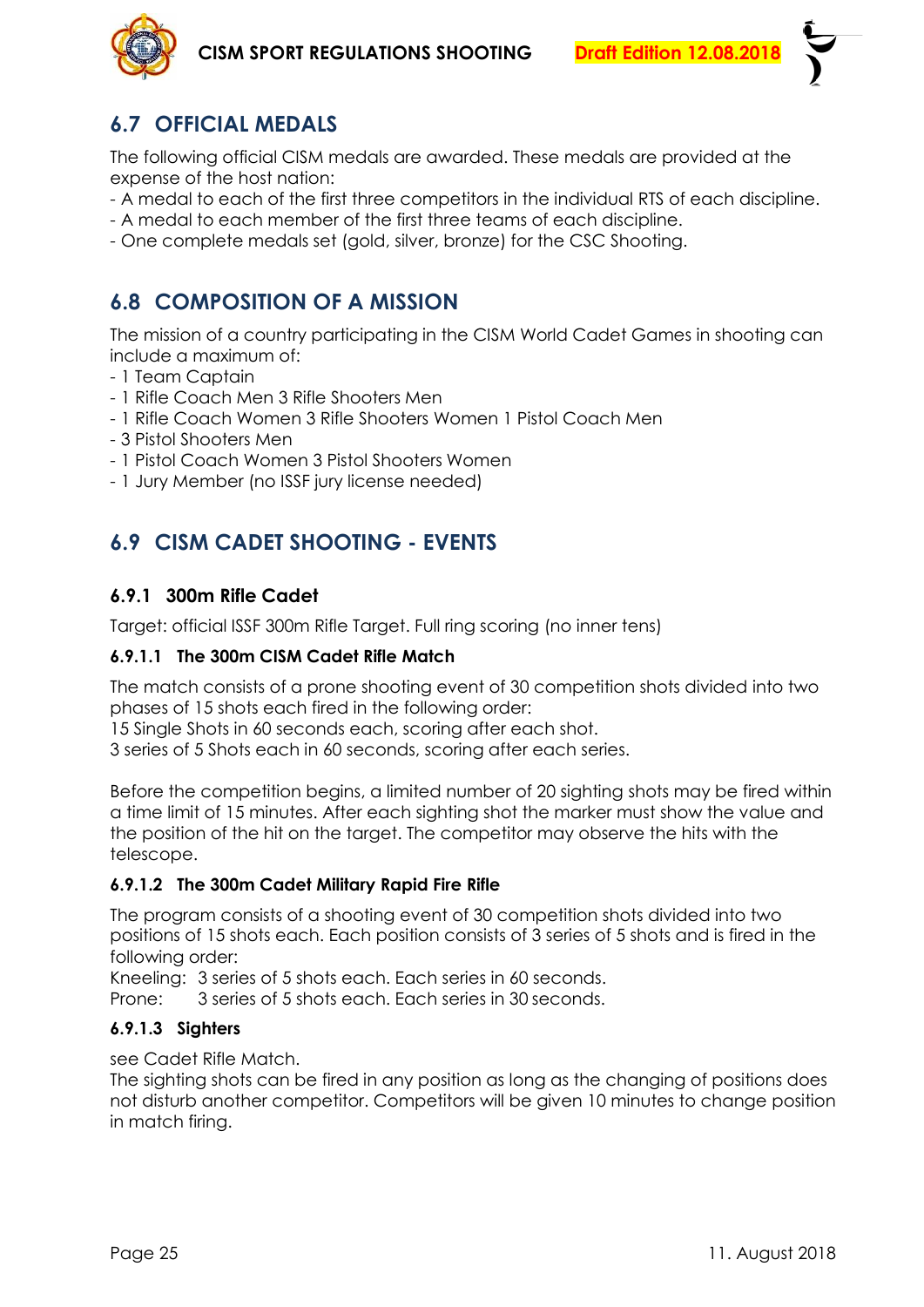

### **6.9.1.4 Commands**

Commands for sighting shots:

#### **"The preparation and sighting time - START! – 30seconds – STOP!"**

Each competition series starts with the command: **"Get ready for the position (prone single shots, prone, kneeling)" – (60 sec) – LOAD!"**. After "**get ready…"** the magazines can be filled by needed number of the ammunition only.

After one minute, the Range Officer will command:

#### **"Attention, three - two - one – fire".**

On "fire" all the targets are hoisted simultaneously to the firing position. The firing in both matches will cease with a 3 seconds long whistle tone. During the whistling (57 seconds to 1 minute or 27 seconds 30 seconds), the competitors may fire. Each shot fired after the end of the 3 seconds whistling will be recorded as zero.

In the end of the shooting time the targets will be lowered. The single shots are fired simultaneously (odd/even). When there are series to shoot the odd number firing points shoot first, followed by the even number targets. Refire will be shot at the end of each position or the shooter may be resquaded at the decision of the Technical Jury. After each series in prone and kneeling position, the targets are shown one minute to the competitor to allow him to observe the hits. The competitor is allowed to use a telescope during the entire competition.

Before the command "fire" is given, the weapons are held in the ready position, i.e. the weapon is not shouldered.

<span id="page-25-0"></span>Between shooting positions is commanded: **"ten minutes changeover time, START!"**

### **6.9.2 25m Pistol Cadet**

Targets: official ISSF 25m Precision and Rapid Fire Target.

#### **6.9.2.1 CISM Cadet Pistol Match**

The match consists of 30 competition shots divided into a precision phase and a rapid fire phase in which 15 shots in each phase are fired in the following order: Precision Fire: 3 series of 5 Shots in 2 minutes, scoring after each series. Rapid Fire: 5 Shots in 50 Seconds 5 Shots in 40 Seconds5 Shots in 30 Seconds

#### **6.9.2.2 Cadet Military Rapid Fire Pistol**

The match consists of 30 competition shots divided into three phases of 10 shots in each phase fired in the following order:

- 2 series of 5 shots each in 30 seconds per series

- 2 series of 5 shots each in 20 seconds per series

- 2 series of 5 shots each in 10 seconds per series

#### **6.9.2.3 Sighters**

Sighters: 2 x 5 Shots in 2 Minutes

#### **6.9.2.4 Commands**

"For the sighting serie (first serie/next serie) **– LOAD! – (60 sec) – ATTENTION! – FIRE - START!**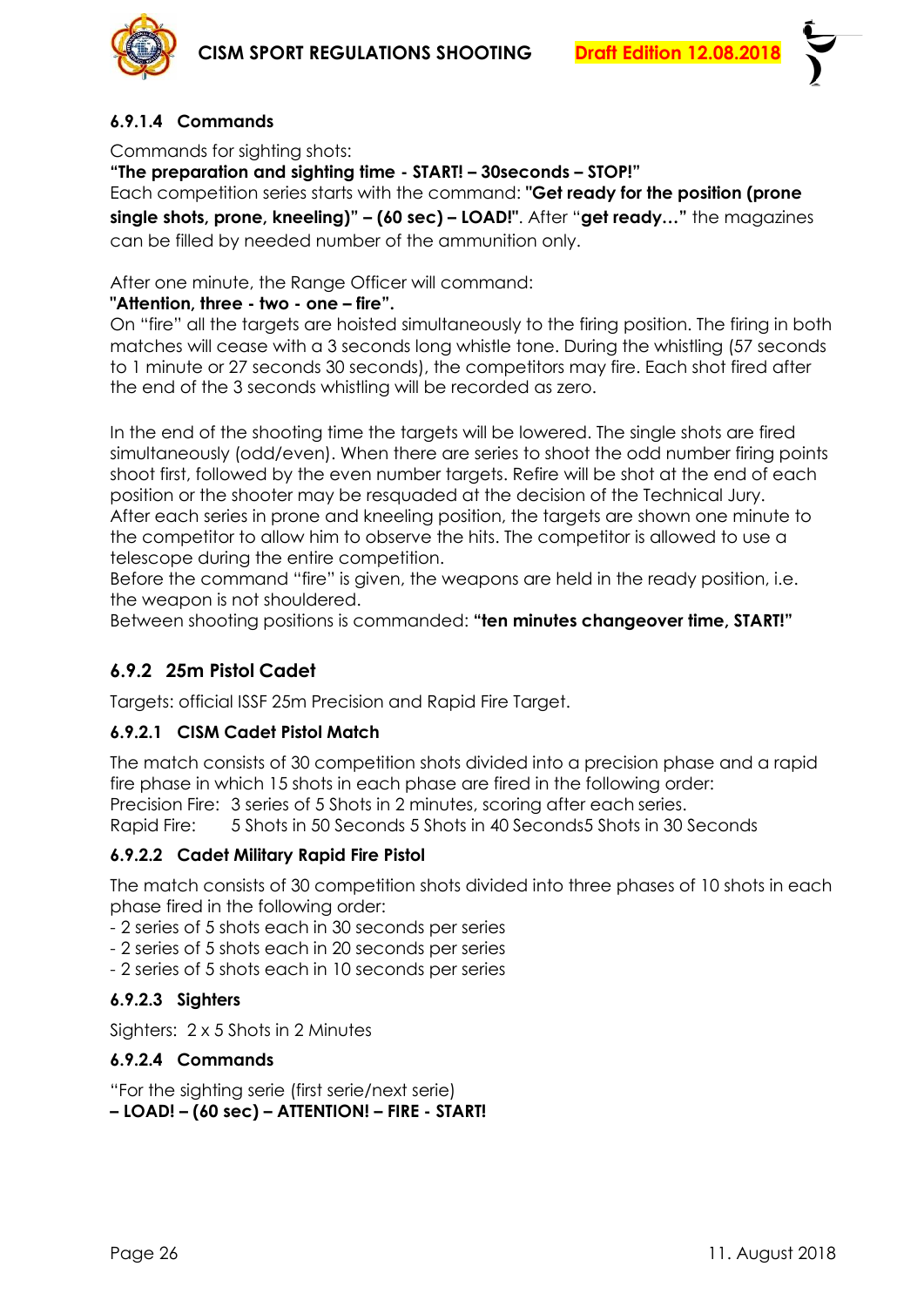



# <span id="page-26-0"></span>**6.10THE CHALLENGE CUP "BEST CADET NATION"**

This competition is shot in a separate competition.

1 male rifle, 1 female rifle, 1 male pistol and 1 female pistol shooter per nation start as a team.

Each shooter shoots the Cadet Military Rapid Fire Competition in his or her class. The team score is the sum of scores of all team members.

<span id="page-26-1"></span>The Nation with the highest team score wins the competition.

# **6.11MALFUNCTIONS**

<span id="page-26-2"></span>One allowable malfunction per competition.

# **6.12TIE - BREAKING**

Tied scores will be broken by the highest number of tens, nines, eights etc of all team. If the tied score still remains, the same ranking is given.

# <span id="page-26-3"></span>**6.13WEAPONS**

Military service rifles and pistols of the same type of the nation organizing the Cadet Games are used for all competitors. Any modifications of the weapon will result in a disqualification.

# <span id="page-26-4"></span>**6.14CLOTHING, GLASSES AND OTHER HELPS**

<span id="page-26-5"></span>For clothing, only the field uniform with according cap is allowed. No special shooting glasses, straps, eye-covers or hats are allowed.

# **7 CHECKLIST FOR WORLD AND INTERNATIONAL MILITARY CHAMPIONSHIPS**

# <span id="page-26-6"></span>**7.1 GENERAL PROCEDURES FOR ORGANIZING COMMITTEES**

Preparation of Application:

- □ Review CISM Policy Manual and CISM Manual of Procedures and CISM Shooting Regulations; identify requirements
- □ Establish a general timetable. Ensure that dates are realistic and give sufficient time for completion of important items. Allow adequate time for responses from member nations
- □ Estimate accommodation and transportation requirements, and make provisional arrangements
- □ Prepare an outline of units within an organizing committee, including number of people required, e.g., facilities, competition, general administration, supplies,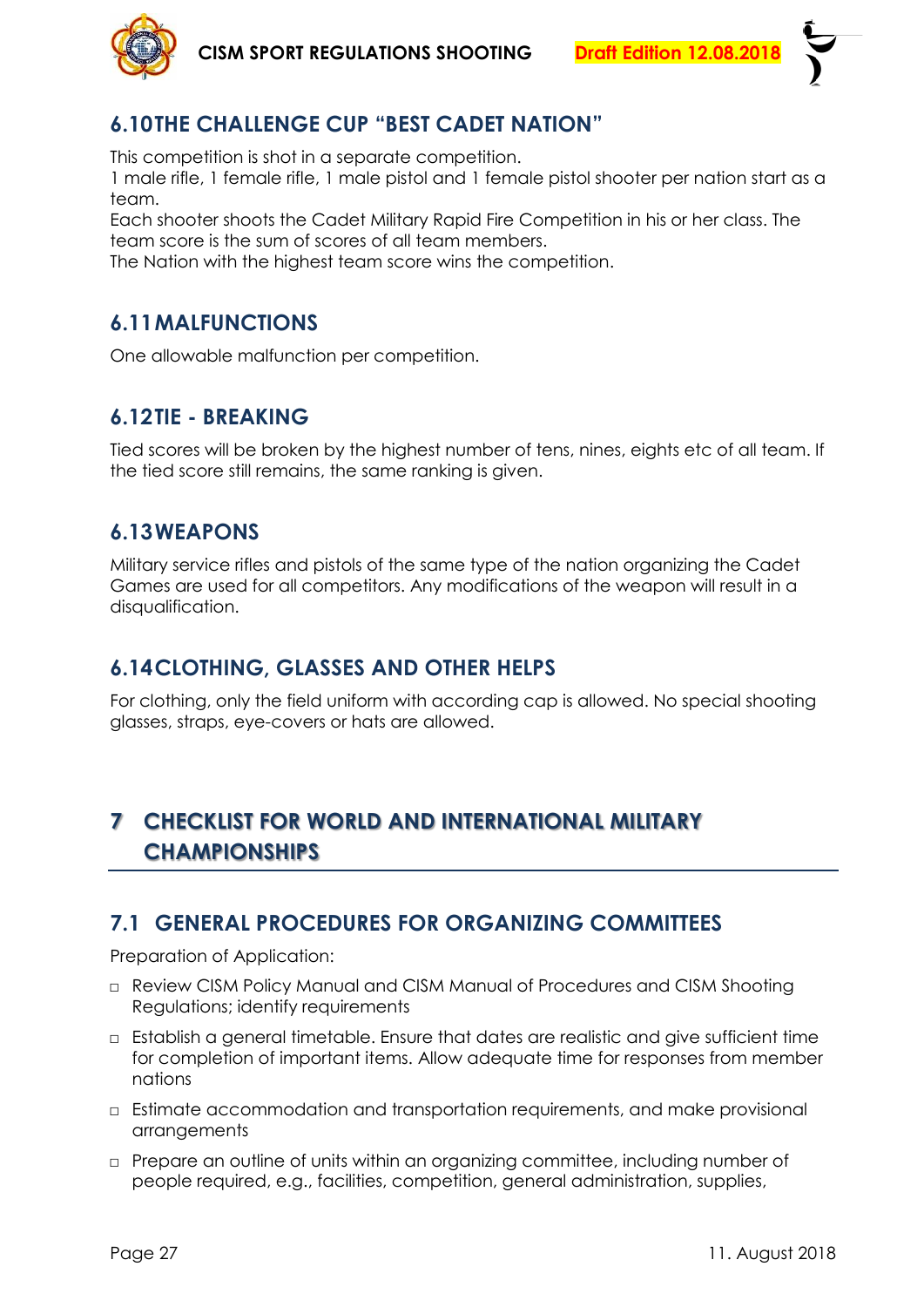

transportation, accommodation, catering, reception and accreditation, medical and anti-doping, emergency service support, results, protocol, public relations, media and communications

- □ Estimate the financial requirements of each unit, and prepare a preliminarybudget
- □ Submit proposal and preliminary budget to appropriate body, and obtain written commitments of support, including finance, if required
- □ Submit option for organizing a World Military Shooting Championship to CISM Headquarters complete with supporting documentation
- □ Prepare information packages for CISM General Assembly and next World Military Shooting Championship

# <span id="page-27-0"></span>**7.2 PREPARATION AND CONDUCT OF A WORLD AND INTERNATIONAL MILITARY SHOOTING CHAMPIONSHIP**

- □ Review and refine the items listed before
- □ Take contact with the President CISM Shooting-Committee and propose time of initial visit or contact, taking into account the necessary preparations
- □ Complete formation of Organizing Committee, identify committee chairmen and unit heads. Appoint a Competition Director
- □ Prepare terms of reference and position descriptions, identify and clarify areas of responsibility
- □ Identify potential individuals for staff and officials positions
- □ Prepare plan for engaging and training staff
- □ Prepare plan for engaging and training officials
- □ Draft detailed preliminary program, design entry forms, and submit for approval to CISM Headquarters and President CISM Shooting-Committee
- □ Prepare details of results procedures, arrange for result production equipment and operators, design public score boards
- □ Arrange medical services and facilities, including doping control testing (in consultation with President of CISM Medical Committee)
- □ Design award medals and certificates
- □ Estimate requirements and prepare procedures for reception and storage of participants' firearms, ammunition and equipment
- $\Box$  Liaise with the customs authorities to ensure easy entry into the country
- □ Prepare detailed procedures for reception, transportation, accreditation and accommodation of teams, officials, Juries and press representatives
- □ Draft programs for opening, closing and victory ceremonies
- □ Prepare final program and submit for approval to CISM Headquarters and President
- □ CISM Shooting-Committee
- □ After approval send invitation and final program to CISM member nations
- □ Prepare facilities and information procedures for the work of the media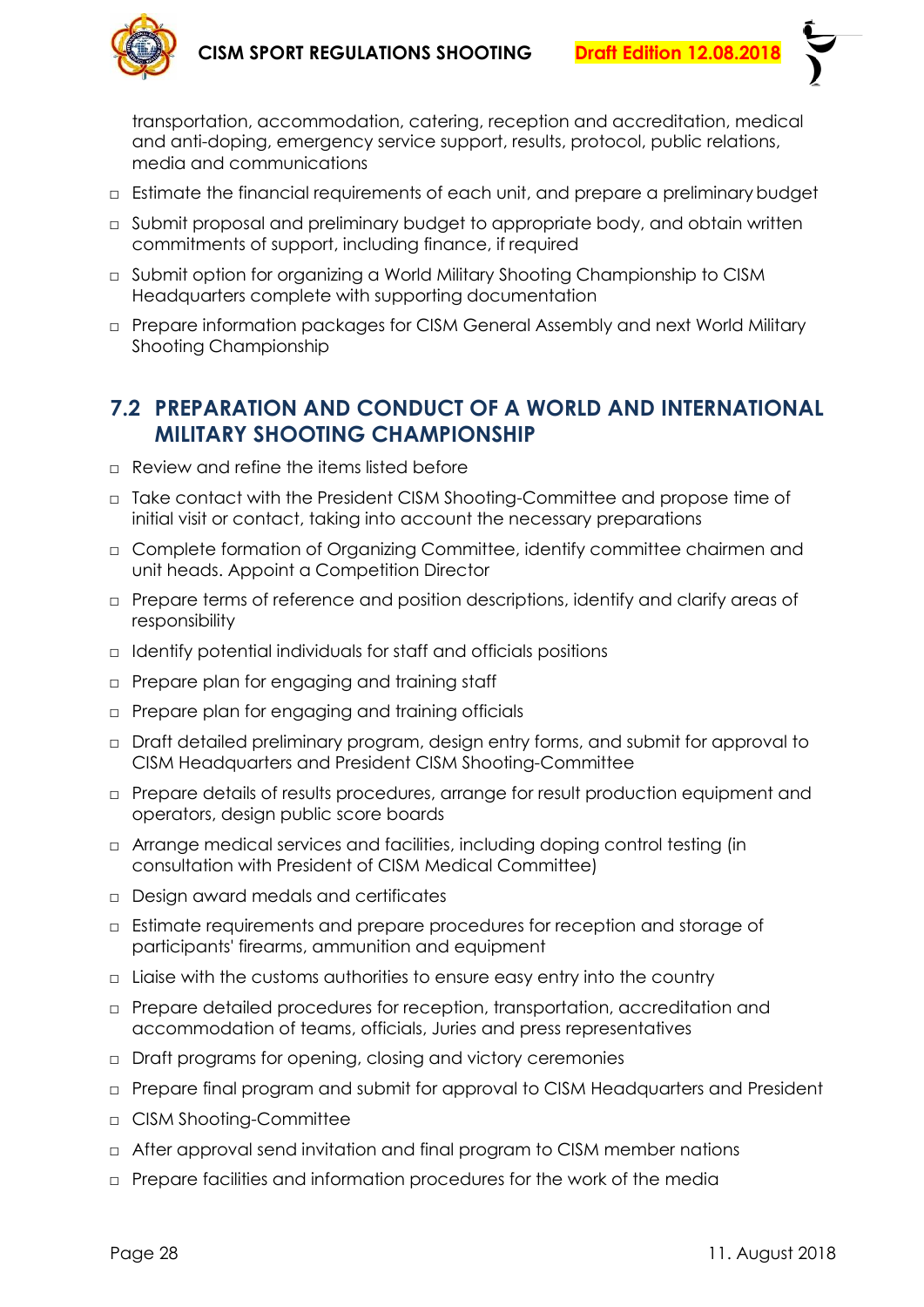

- □ Prepare plans and make arrangements for cultural activities
- □ Arrange final pre-competition inspection visit by the President CISM Shooting-Committee (6 months ahead of the competitions), ensure presence of the Organizing Committee and staff members
- □ Review recommendations of President CISM Shooting-Committee; take required actions
- □ Make arrangements for reception, accommodation and transportation of CISM Official Representative, President CISM Shooting-Committee, Members of CISM Shooting-Committee, Chairman of Jury andJury members and Guests of Honour. The CISM Official Representative, President CISM Shooting Committee, Members of CISM Shooting Committee and the Chairman of Jurys should be placed at the same accommondation.
- □ Conduct test events (not mandatory)
- □ Receive final entries and check accommodation facilities, reception and transportation services
- □ Prepare training schedules for competitors
- □ Verify range allocations with entries
- □ Verify with the President CISM Shooting-Committee the systems to be used in scoring and the arrangements for the drawing of lots
- □ Plan and prepare accommodation and information procedures for spectators and the promotion of maximum spectator attendance
- <span id="page-28-0"></span>□ Ensure that arrangements have been made to establish together with the Official CISM Representative and the President CISM Shooting-Committee the Joint Report to CISM- Headquarters with all the required attachments

# **8 FORMS FOR JURY**

| Form IR (Range incident Report Form)                | see annexe 01 |
|-----------------------------------------------------|---------------|
| Form CN (Classification Office Score Notification)  | see annexe 02 |
| Form CFP (25m Center Fire Pistol Men)               | see annexe 03 |
| Form SP (25m Pistol Women)                          | see annexe 04 |
| Form MRP (25m Military Rapid Fire Pistol Men&Women) | see annexe 05 |
| Form MRR (300m Military Rapid Fire Rifle)           | see annexe 06 |
| Form P (Protest Form)                               | see annexe 07 |
| Form AP (Request for decision by Jury of Appeal)    | see annexe 08 |
| Form DC (Dress/Advertising Code Violation Warning)  | see annexe 09 |
| Form CRM (300m Cadet Rifle Match)                   | see annexe 10 |
| Form CMRR (300m Cadet Military Rapid Fire Rifle)    | see annexe 11 |
| Form CCPM (25m Cadet Pistol Match)                  | see annexe 12 |
| Form CMRP (25m Cadet Military Rapid Fire Pistol)    | see annexe 13 |
|                                                     |               |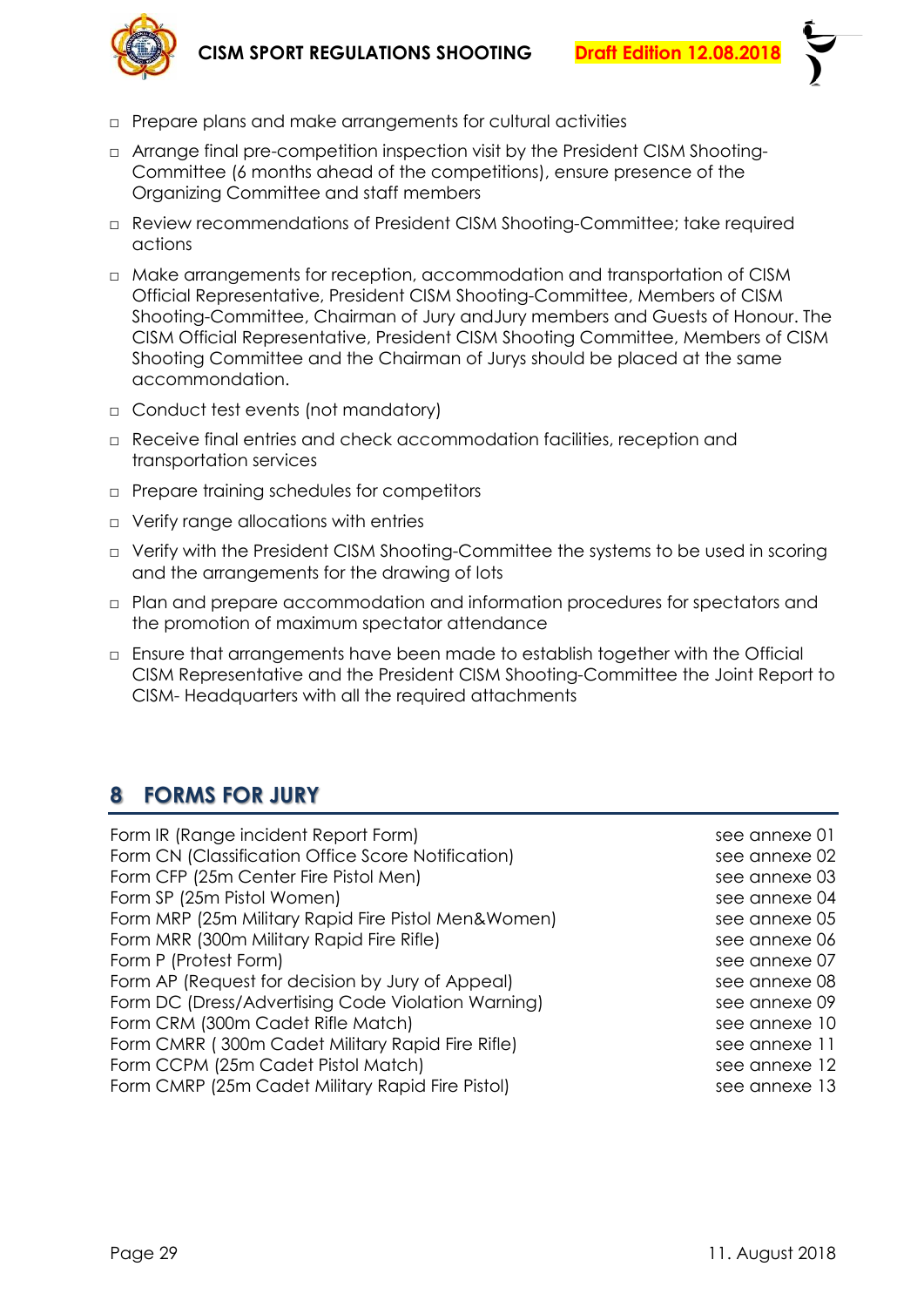

<span id="page-29-0"></span>

View next pages.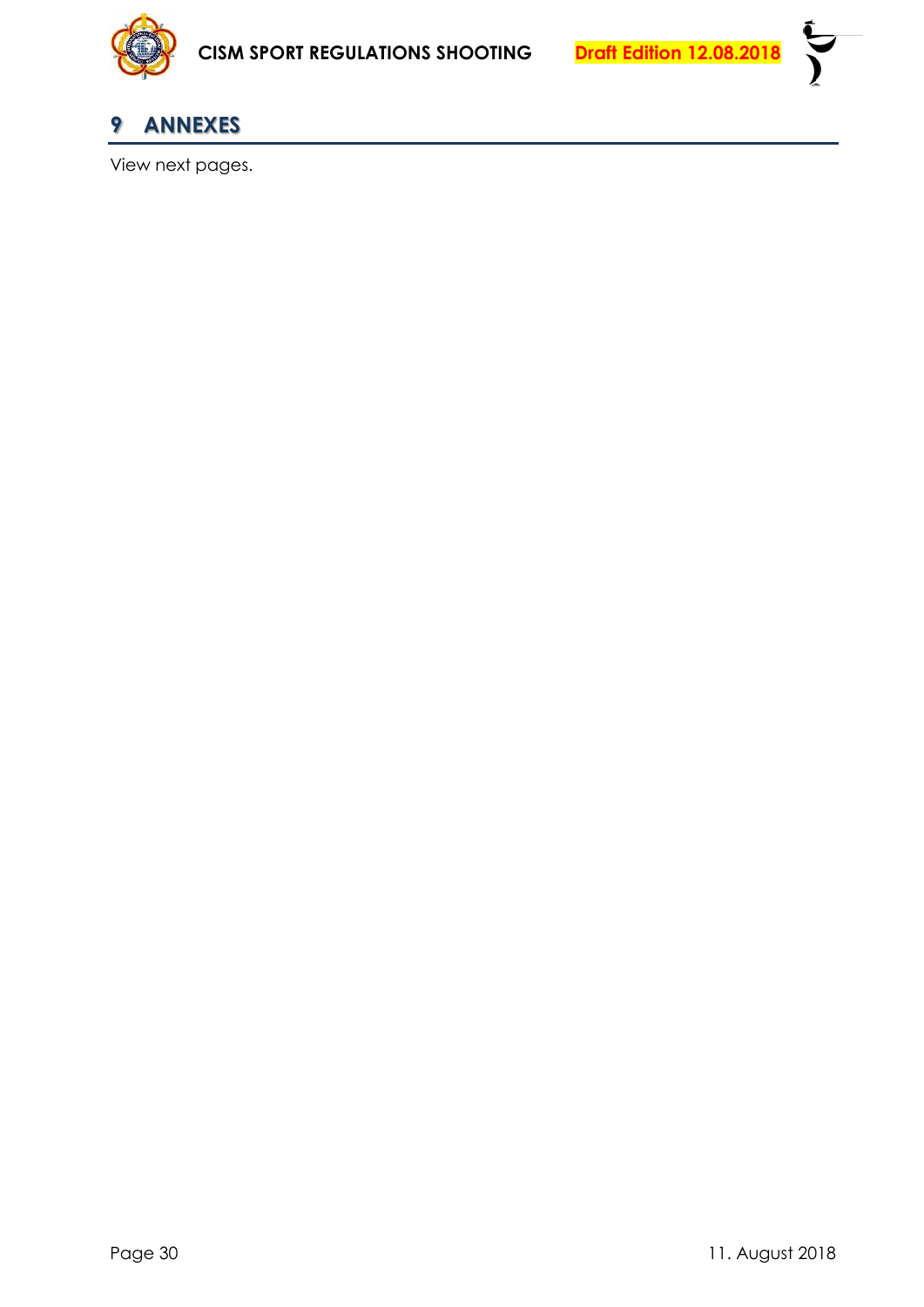

**تى**<br>)

|                                                  | IR                                |  |        |                 |              |                   |               |         |       |       |  |  |
|--------------------------------------------------|-----------------------------------|--|--------|-----------------|--------------|-------------------|---------------|---------|-------|-------|--|--|
| Incident Report Serial Number:                   |                                   |  |        |                 |              |                   |               |         |       |       |  |  |
| Date of Incident:                                |                                   |  |        |                 |              | Time of Incident: |               |         |       |       |  |  |
| Event:                                           |                                   |  | Relay: |                 |              |                   | Firing Point: |         |       |       |  |  |
| Athlete's<br>Name:                               |                                   |  |        |                 |              |                   |               | Stage:  |       |       |  |  |
| <b>Bib</b><br>Number:                            |                                   |  |        |                 | Nationality: |                   |               | Series: |       |       |  |  |
|                                                  | <b>Brief Details of Incident:</b> |  |        |                 |              |                   |               |         |       |       |  |  |
|                                                  |                                   |  |        |                 |              |                   |               |         |       |       |  |  |
|                                                  |                                   |  |        |                 |              |                   |               |         |       |       |  |  |
| Applicable ISSF Rules:                           |                                   |  |        |                 |              |                   |               |         |       |       |  |  |
| Penalty imposed:                                 |                                   |  |        |                 |              |                   |               |         |       |       |  |  |
| Signature of Range<br>Officer Initiating Report: |                                   |  |        |                 |              | Printed<br>Name:  |               |         |       | Time: |  |  |
| Signature of Competition<br>Jury Member          |                                   |  |        |                 |              | Printed<br>Name:  |               |         |       | Time: |  |  |
| Signature of<br><b>Classification Officer</b>    |                                   |  |        |                 |              | Printed<br>Name   |               |         |       | Time: |  |  |
| Signature of<br>Classification Jury<br>Member    |                                   |  |        | Printed<br>Name |              |                   |               |         |       | Time: |  |  |
| Signature of Ranking<br><b>Technical Officer</b> |                                   |  |        |                 |              | Printed<br>Name   |               |         | Time: |       |  |  |
| Score Amendment<br>Reference                     |                                   |  |        |                 |              |                   | Ref:          |         |       |       |  |  |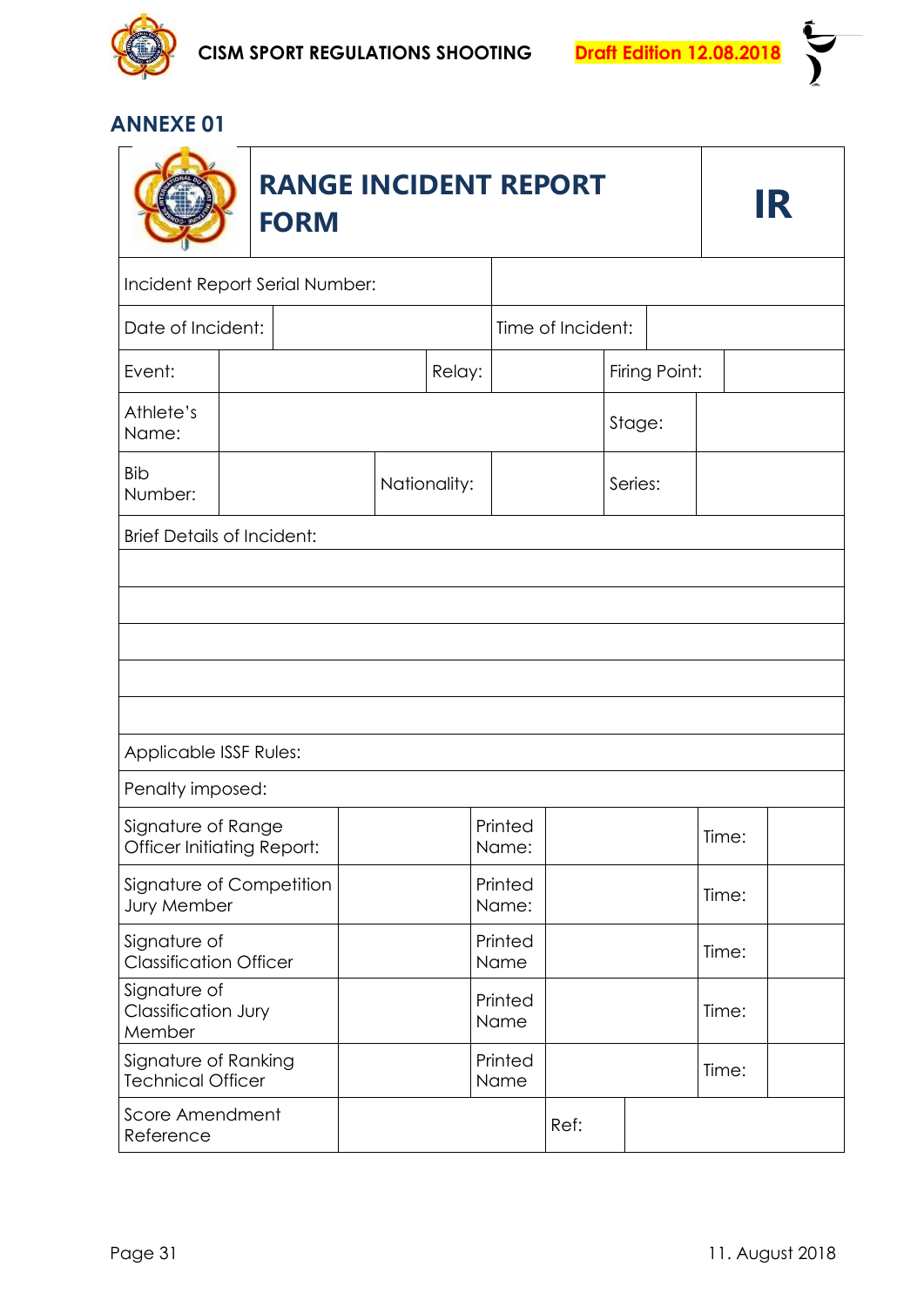

 $\sum_{i=1}^{n}$ 

|                                                    | <b>CN</b> |                                  |       |                      |  |  |
|----------------------------------------------------|-----------|----------------------------------|-------|----------------------|--|--|
| Event:                                             |           |                                  | Date: |                      |  |  |
| Relay:                                             |           | Elimination /<br>Qualification:  |       |                      |  |  |
| Preliminary Result<br>Posted by (name):            |           |                                  |       | Time:                |  |  |
| Protest Time ended at:                             |           |                                  |       |                      |  |  |
| There were NO Protests<br>(name):                  |           |                                  |       | Results<br>Confirmed |  |  |
| OR                                                 |           |                                  |       |                      |  |  |
| Protest Submitted<br>(See Attached Protest Form)   |           | <b>Time Protest</b><br>Received: |       |                      |  |  |
| Results NOT yet Confirmed                          |           |                                  |       |                      |  |  |
| Signature of<br><b>Classification Officer:</b>     |           |                                  |       |                      |  |  |
| Signature of<br><b>Classification Jury Member:</b> |           |                                  |       |                      |  |  |
| Signature of Ranking<br><b>Technical Officer:</b>  |           |                                  | Ref:  |                      |  |  |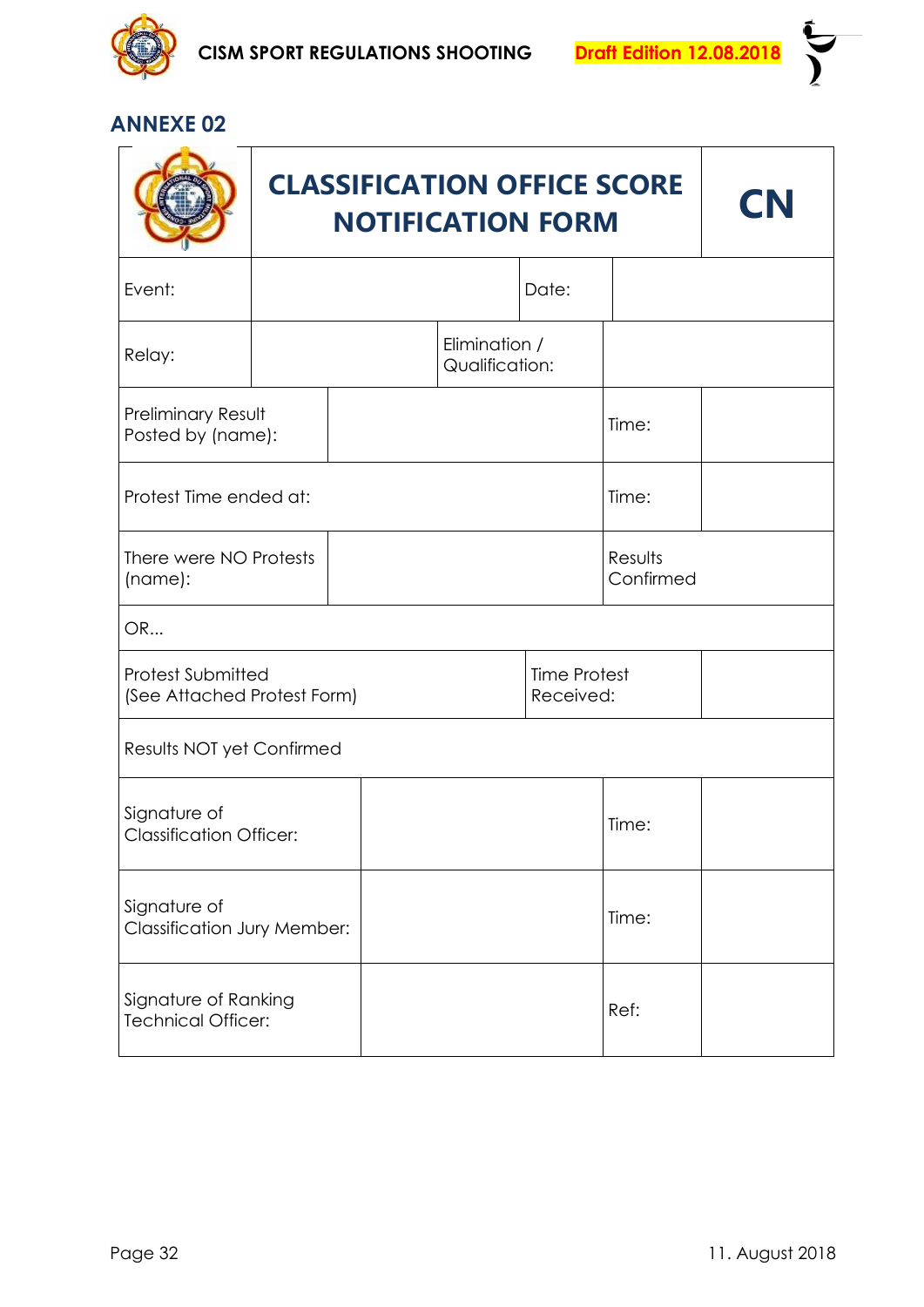

| <b>Malfunction Score Computation</b><br>25m Center Fire Pistol Men                                                |              |        |                |                                                   |                                            |                                                                                                                                                                                                      |  |                               |  |              |
|-------------------------------------------------------------------------------------------------------------------|--------------|--------|----------------|---------------------------------------------------|--------------------------------------------|------------------------------------------------------------------------------------------------------------------------------------------------------------------------------------------------------|--|-------------------------------|--|--------------|
| Relay                                                                                                             |              | Series |                |                                                   |                                            | 1st / 2nd / 3rd / 4th / 5th / 6th                                                                                                                                                                    |  | Time of                       |  |              |
|                                                                                                                   |              | Stage  |                |                                                   |                                            | Precision / Rapid Fire                                                                                                                                                                               |  | Malfunction                   |  |              |
| Firing Point<br>Number                                                                                            |              |        | Athlete's Name |                                                   |                                            |                                                                                                                                                                                                      |  |                               |  |              |
| <b>Bib Number</b>                                                                                                 |              |        | Nationality    |                                                   |                                            |                                                                                                                                                                                                      |  | Date                          |  |              |
| Shot:                                                                                                             |              |        |                |                                                   |                                            | For ALLOWABLE malfunction insert "AM", for NON-ALLOWABLE insert "NAM 0",<br>for UNFIRED SHOTS insert "0" - only for misses, or for shots not fired<br>(by shot number) on the target in both series: |  |                               |  |              |
| Series?                                                                                                           |              |        | $\mathbf 2$    |                                                   | 3                                          | 4                                                                                                                                                                                                    |  | 5                             |  | <b>Total</b> |
| Competition                                                                                                       |              |        |                |                                                   |                                            |                                                                                                                                                                                                      |  |                               |  |              |
| <b>Repetition</b>                                                                                                 |              |        |                |                                                   |                                            |                                                                                                                                                                                                      |  |                               |  |              |
| <b>Final Score</b>                                                                                                |              |        |                |                                                   |                                            |                                                                                                                                                                                                      |  |                               |  |              |
|                                                                                                                   |              |        |                |                                                   |                                            | (Final Score is the total of the five lowest value score in each column).                                                                                                                            |  |                               |  |              |
| If second part of a ten shot series,<br>the total of the previous (first) five<br>shots must be recorded; if not, | leave blank. |        |                | <b>Previous</b><br>five shot<br>score:            |                                            |                                                                                                                                                                                                      |  | Correct<br>Ten shot<br>score: |  |              |
| Range Officer's<br>Signature                                                                                      |              |        |                |                                                   |                                            | <b>Range Officer's</b><br><b>Name (Printed)</b>                                                                                                                                                      |  |                               |  |              |
| <b>Range Jury</b><br>Member's<br>Signature                                                                        |              |        |                |                                                   |                                            | Range Jury<br><b>Member's Name</b><br>(Printed)                                                                                                                                                      |  |                               |  |              |
| Classification<br>Officer's Signature                                                                             |              |        |                | <b>Classifications Jury</b><br>Member's Signature |                                            |                                                                                                                                                                                                      |  |                               |  |              |
| Confirmation of Manual<br>Intervention of Computer<br><b>Result at Ranking Computer</b>                           |              |        |                |                                                   | <b>Technical</b><br>Officer's<br>Signature |                                                                                                                                                                                                      |  |                               |  |              |
| <b>Classification Jury Member's</b>                                                                               | Signature    |        |                |                                                   |                                            | Correction<br>Reference<br>Number                                                                                                                                                                    |  |                               |  |              |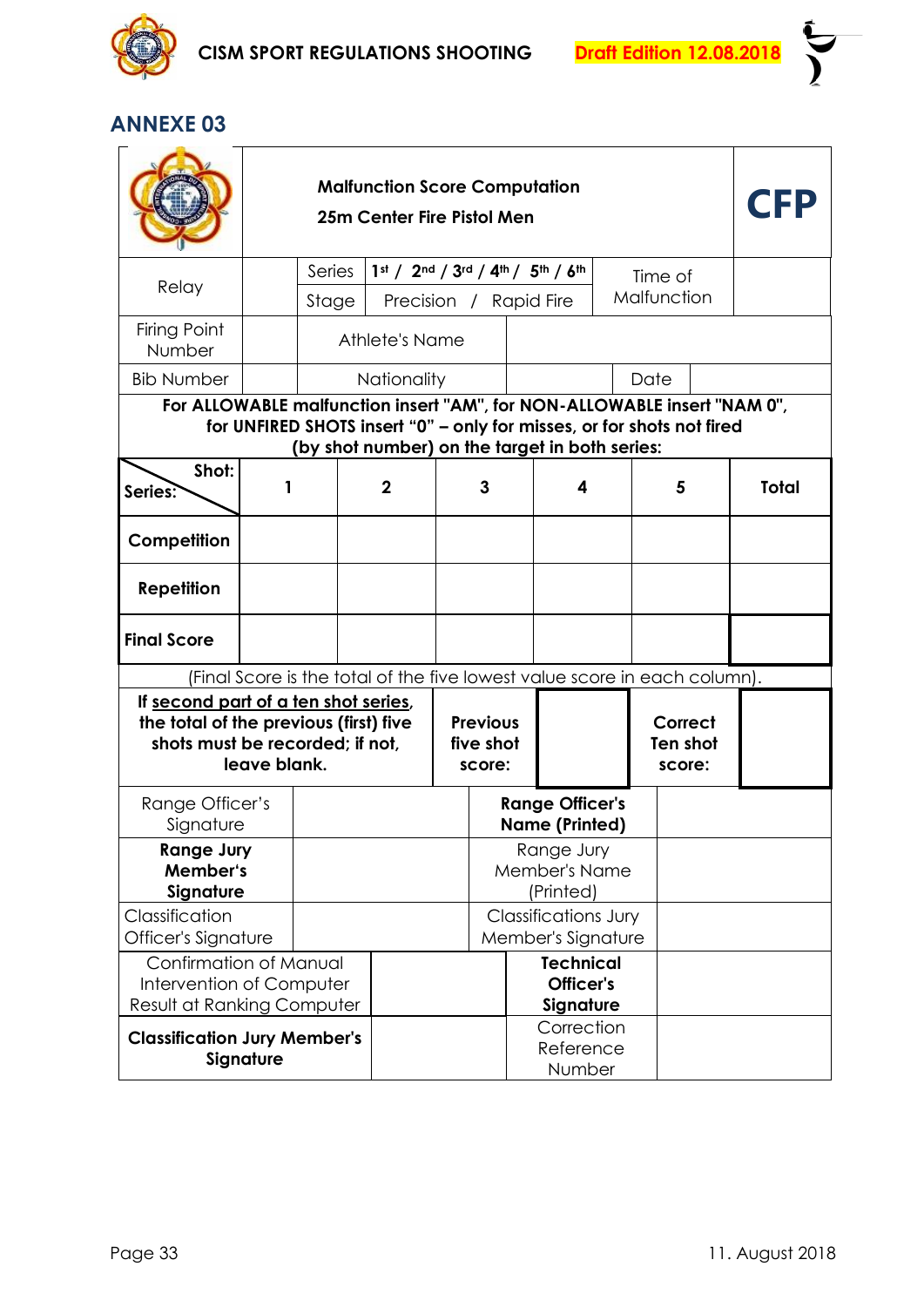

| <b>Malfunction Score Computation</b><br>25m Pistol Women                                                          |              |        |                |                                        |   |                                                                                                                                                                                                      |  |                               |  |              |
|-------------------------------------------------------------------------------------------------------------------|--------------|--------|----------------|----------------------------------------|---|------------------------------------------------------------------------------------------------------------------------------------------------------------------------------------------------------|--|-------------------------------|--|--------------|
| Relay                                                                                                             |              | Series |                |                                        |   | 1st / 2nd / 3rd / 4th / 5th / 6th                                                                                                                                                                    |  | Time of                       |  |              |
|                                                                                                                   |              | Stage  |                |                                        |   | Precision / Rapid Fire                                                                                                                                                                               |  | Malfunction                   |  |              |
| Firing Point<br>Number                                                                                            |              |        | Athlete's Name |                                        |   |                                                                                                                                                                                                      |  |                               |  |              |
| <b>Bib Number</b>                                                                                                 |              |        | Nationality    |                                        |   |                                                                                                                                                                                                      |  | Date                          |  |              |
| Shot:                                                                                                             |              |        |                |                                        |   | For ALLOWABLE malfunction insert "AM", for NON-ALLOWABLE insert "NAM 0",<br>for UNFIRED SHOTS insert "0" - only for misses, or for shots not fired<br>(by shot number) on the target in both series: |  |                               |  |              |
| Series:                                                                                                           | 1            |        | $\mathbf{2}$   |                                        | 3 | 4                                                                                                                                                                                                    |  | 5                             |  | <b>Total</b> |
| Competition                                                                                                       |              |        |                |                                        |   |                                                                                                                                                                                                      |  |                               |  |              |
| <b>Repetition</b>                                                                                                 |              |        |                |                                        |   |                                                                                                                                                                                                      |  |                               |  |              |
| <b>Final Score</b>                                                                                                |              |        |                |                                        |   |                                                                                                                                                                                                      |  |                               |  |              |
|                                                                                                                   |              |        |                |                                        |   | (Final Score is the total of the five lowest value score in each column).                                                                                                                            |  |                               |  |              |
| If second part of a ten shot series,<br>the total of the previous (first) five<br>shots must be recorded; if not, | leave blank. |        |                | <b>Previous</b><br>five shot<br>score: |   |                                                                                                                                                                                                      |  | Correct<br>Ten shot<br>score: |  |              |
| Range Officer's<br>Signature                                                                                      |              |        |                |                                        |   | <b>Range Officer's</b><br><b>Name (Printed)</b>                                                                                                                                                      |  |                               |  |              |
| <b>Range Jury</b><br>Member's<br>Signature                                                                        |              |        |                |                                        |   | Range Jury<br>Member's Name<br>(Printed)                                                                                                                                                             |  |                               |  |              |
| Classification<br>Officer's Signature                                                                             |              |        |                |                                        |   | <b>Classifications Jury</b><br>Member's Signature                                                                                                                                                    |  |                               |  |              |
| Confirmation of Manual<br>Intervention of Computer                                                                |              |        |                |                                        |   | <b>Technical</b><br>Officer's                                                                                                                                                                        |  |                               |  |              |
| Result at Ranking Computer                                                                                        |              |        |                |                                        |   | Signature                                                                                                                                                                                            |  |                               |  |              |
| <b>Classification Jury Member's</b>                                                                               | Signature    |        |                |                                        |   | Correction<br>Reference<br>Number                                                                                                                                                                    |  |                               |  |              |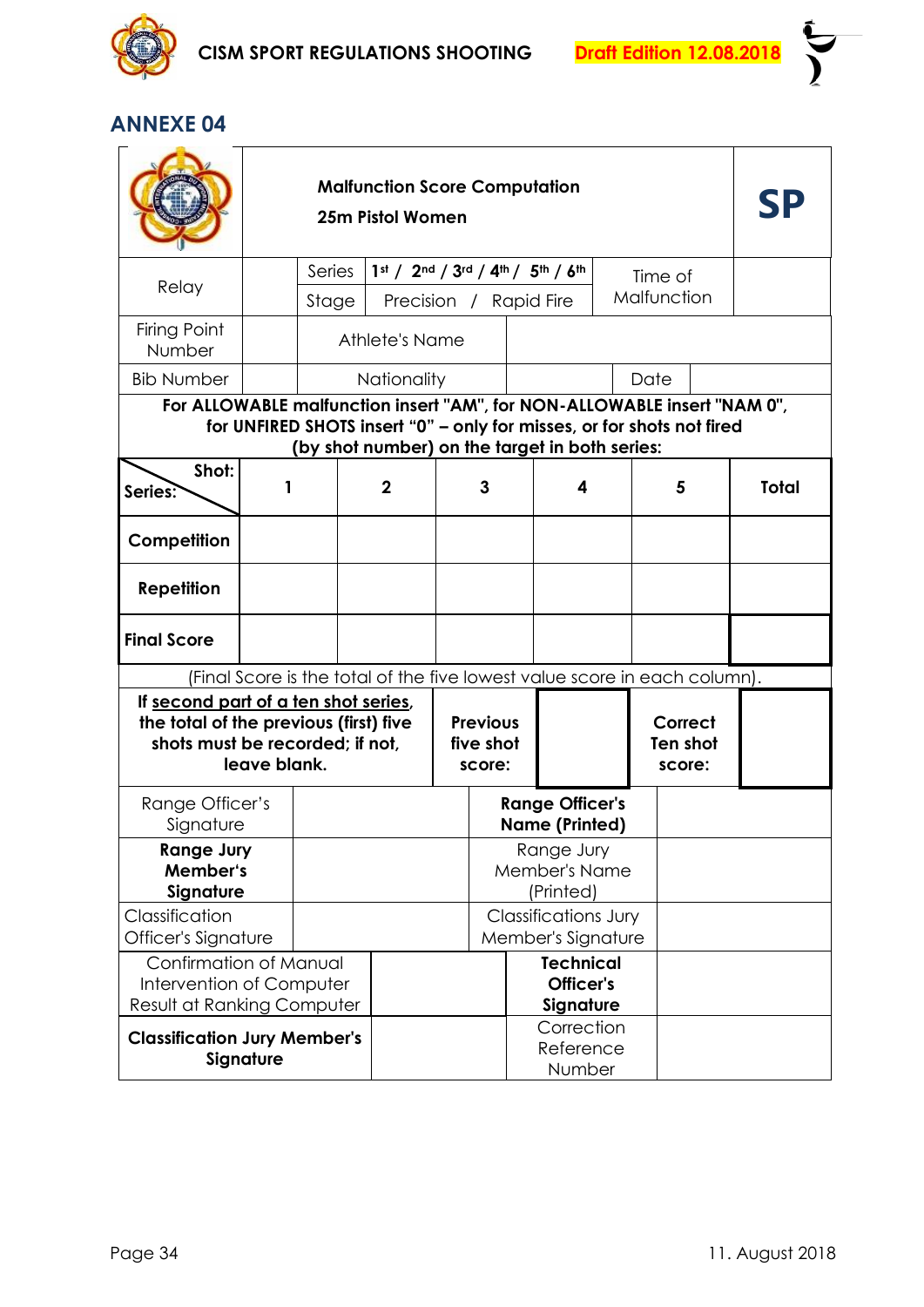

|                                                                                                                                                                                                |   |  | <b>MRP</b>                                                              |  |                                 |                                                  |  |                               |             |              |  |
|------------------------------------------------------------------------------------------------------------------------------------------------------------------------------------------------|---|--|-------------------------------------------------------------------------|--|---------------------------------|--------------------------------------------------|--|-------------------------------|-------------|--------------|--|
| Relay                                                                                                                                                                                          |   |  | Series                                                                  |  |                                 | 1st / 2nd / 3rd / 4th                            |  |                               | Time of     |              |  |
| Firing Point                                                                                                                                                                                   |   |  | Stage                                                                   |  | 10s /                           | 8s / 6s                                          |  |                               | Malfunction |              |  |
| Number                                                                                                                                                                                         |   |  | Athlete's Name                                                          |  |                                 |                                                  |  |                               |             |              |  |
| <b>Bib Number</b>                                                                                                                                                                              |   |  | <b>Nationality</b>                                                      |  |                                 |                                                  |  |                               | Date        |              |  |
| For ALLOWABLE malfunction insert "AM", for NON-ALLOWABLE insert "NAM 0", for<br>UNFIRED SHOTS insert "0" "- " only for misses, or for shots not fired on each single target<br>in both series: |   |  |                                                                         |  |                                 |                                                  |  |                               |             |              |  |
| Shot:<br>Series:                                                                                                                                                                               | 1 |  | $\mathbf{2}$                                                            |  | 3                               | 4                                                |  |                               | 5           | <b>Total</b> |  |
| Competition                                                                                                                                                                                    |   |  |                                                                         |  |                                 |                                                  |  |                               |             |              |  |
| <b>Repetition 1</b>                                                                                                                                                                            |   |  |                                                                         |  |                                 |                                                  |  |                               |             |              |  |
| <b>Repetition 2</b>                                                                                                                                                                            |   |  |                                                                         |  |                                 |                                                  |  |                               |             |              |  |
| <b>Final Score</b>                                                                                                                                                                             |   |  |                                                                         |  |                                 |                                                  |  |                               |             |              |  |
|                                                                                                                                                                                                |   |  | (Final Score equals the total of the lowest value score in each column) |  |                                 |                                                  |  |                               |             |              |  |
| If second part of a ten shot series, the<br>total of the previous (first) five shots<br>must be recorded; if not, leave blank.                                                                 |   |  |                                                                         |  | Previous<br>five shot<br>score: |                                                  |  | Correct<br>Ten shot<br>score: |             |              |  |
| Range Officer's<br>Signature                                                                                                                                                                   |   |  |                                                                         |  |                                 | <b>Range Officer's</b><br><b>Name (Printed)</b>  |  |                               |             |              |  |
| <b>Range Jury</b><br><b>Member's Signature</b>                                                                                                                                                 |   |  |                                                                         |  |                                 | Range Jury<br>Member's Name<br>(Printed)         |  |                               |             |              |  |
| Classification<br>Officer's Signature                                                                                                                                                          |   |  |                                                                         |  |                                 | <b>Classification Jury</b><br>Member's Signature |  |                               |             |              |  |
| Confirmation of Manual<br>Intervention of Computer<br>Result at Ranking Computer                                                                                                               |   |  | <b>Technical</b><br>Officer's<br>Signature                              |  |                                 |                                                  |  |                               |             |              |  |
| <b>Classification Jury</b><br><b>Member's Signature</b>                                                                                                                                        |   |  |                                                                         |  |                                 | Correction<br>Reference<br>Number                |  |                               |             |              |  |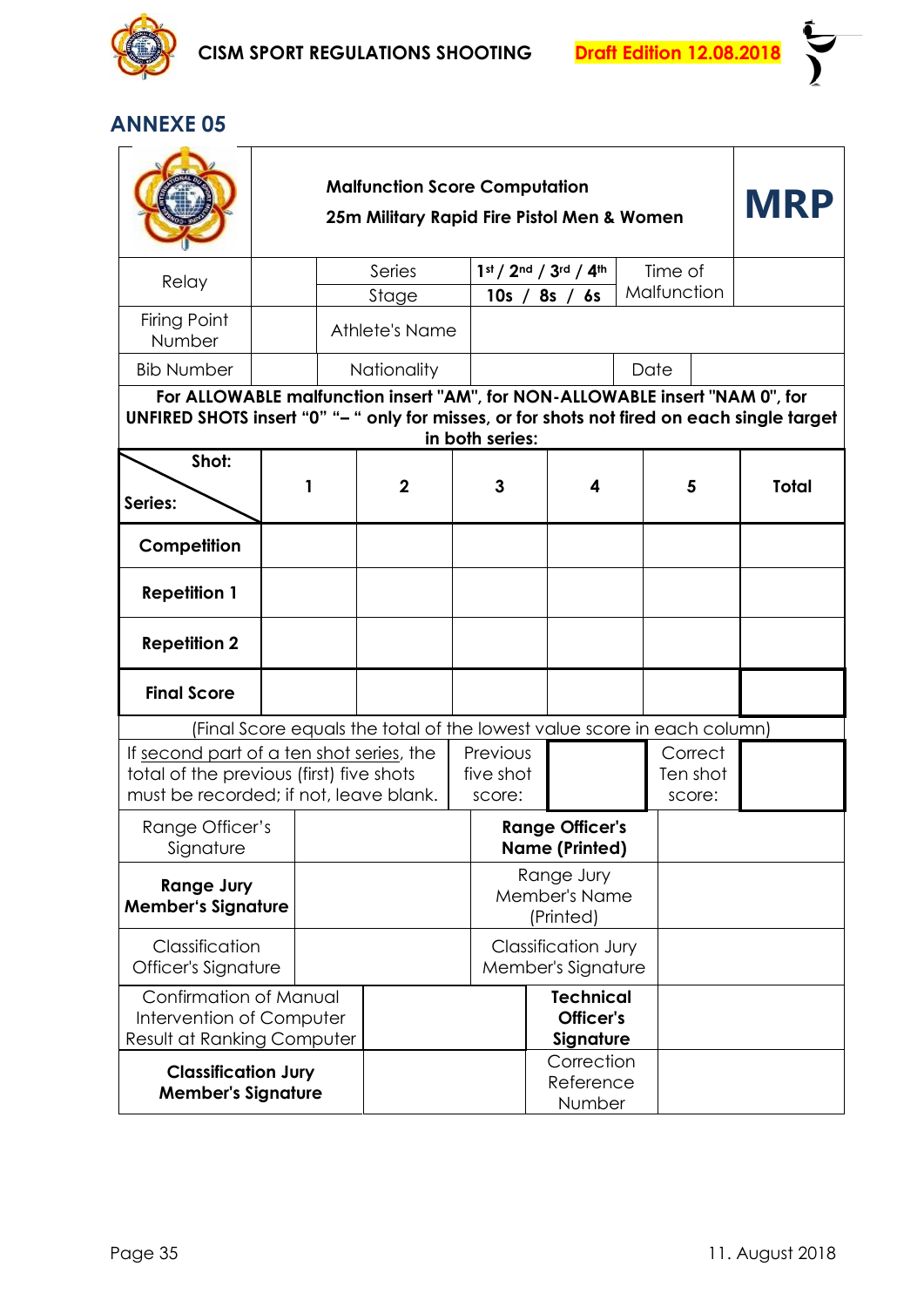

|                                                                                                                               |                                                                                                                                                                                                                    | <b>Malfunction Score Computation</b><br><b>300m Military Rapid Fire Rifle</b> |                    | <b>MRR</b>            |                                                  |                                                                                                          |                 |                                                 |                        |  |                               |    |              |
|-------------------------------------------------------------------------------------------------------------------------------|--------------------------------------------------------------------------------------------------------------------------------------------------------------------------------------------------------------------|-------------------------------------------------------------------------------|--------------------|-----------------------|--------------------------------------------------|----------------------------------------------------------------------------------------------------------|-----------------|-------------------------------------------------|------------------------|--|-------------------------------|----|--------------|
| Relay                                                                                                                         |                                                                                                                                                                                                                    | Series                                                                        | ing                | knieeling/prone/stand |                                                  |                                                                                                          |                 |                                                 | Time of<br>Malfunction |  |                               |    |              |
| Firing Point                                                                                                                  |                                                                                                                                                                                                                    |                                                                               | Stage<br>Athlete's |                       |                                                  | 1 <sup>st</sup>                                                                                          | 2 <sub>nd</sub> |                                                 |                        |  |                               |    |              |
| Number<br><b>Bib Number</b>                                                                                                   |                                                                                                                                                                                                                    |                                                                               | Name               |                       |                                                  |                                                                                                          |                 |                                                 |                        |  |                               |    |              |
|                                                                                                                               | Nationality<br>Date<br>For ALLOWABLE malfunction insert "AM", for NON-ALLOWABLE insert "NAM 0", for UNFIRED<br>SHOTS insert "0" - only for misses, or for shots not fired on each single target in both<br>series: |                                                                               |                    |                       |                                                  |                                                                                                          |                 |                                                 |                        |  |                               |    |              |
| Shot:<br>Series:                                                                                                              | 1                                                                                                                                                                                                                  | $\mathbf{2}$                                                                  | 3                  | 4                     | 5                                                | 6                                                                                                        |                 | $\overline{7}$                                  | 8                      |  | 9                             | 10 | <b>Total</b> |
| Competition                                                                                                                   |                                                                                                                                                                                                                    |                                                                               |                    |                       |                                                  |                                                                                                          |                 |                                                 |                        |  |                               |    |              |
| <b>Repetition 1</b>                                                                                                           |                                                                                                                                                                                                                    |                                                                               |                    |                       |                                                  |                                                                                                          |                 |                                                 |                        |  |                               |    |              |
| <b>Repetition 2</b>                                                                                                           |                                                                                                                                                                                                                    |                                                                               |                    |                       |                                                  |                                                                                                          |                 |                                                 |                        |  |                               |    |              |
| <b>Final Score</b>                                                                                                            |                                                                                                                                                                                                                    |                                                                               |                    |                       |                                                  |                                                                                                          |                 |                                                 |                        |  |                               |    |              |
| If second part of a ten shot series, the<br>total of the previous (first) ten shots<br>must be recorded; if not, leave blank. |                                                                                                                                                                                                                    |                                                                               |                    |                       |                                                  | (Final Score is the total of the ten lowest value shot-scores overall)<br>Previous<br>ten shot<br>score: |                 |                                                 |                        |  | Correct<br>ten shot<br>score: |    |              |
| Range Officer's<br>Signature                                                                                                  |                                                                                                                                                                                                                    |                                                                               |                    |                       |                                                  |                                                                                                          |                 | <b>Range Officer's</b><br><b>Name (Printed)</b> |                        |  |                               |    |              |
| <b>Range Jury Member's</b><br>Signature                                                                                       |                                                                                                                                                                                                                    |                                                                               |                    |                       |                                                  |                                                                                                          |                 | Range Jury<br>Member's Name<br>(Printed)        |                        |  |                               |    |              |
| <b>Classification Officer's</b><br>Signature                                                                                  |                                                                                                                                                                                                                    |                                                                               |                    |                       | <b>Classification Jury</b><br>Member's Signature |                                                                                                          |                 |                                                 |                        |  |                               |    |              |
| Confirmation of Manual<br>Intervention of Computer<br><b>Result at Ranking Computer</b>                                       |                                                                                                                                                                                                                    |                                                                               |                    |                       | <b>Technical</b><br>Officer's<br>Signature       |                                                                                                          |                 |                                                 |                        |  |                               |    |              |
| <b>Classification Jury Member's</b><br>Signature                                                                              |                                                                                                                                                                                                                    |                                                                               |                    |                       |                                                  |                                                                                                          |                 | Correction<br>Reference<br>Number               |                        |  |                               |    |              |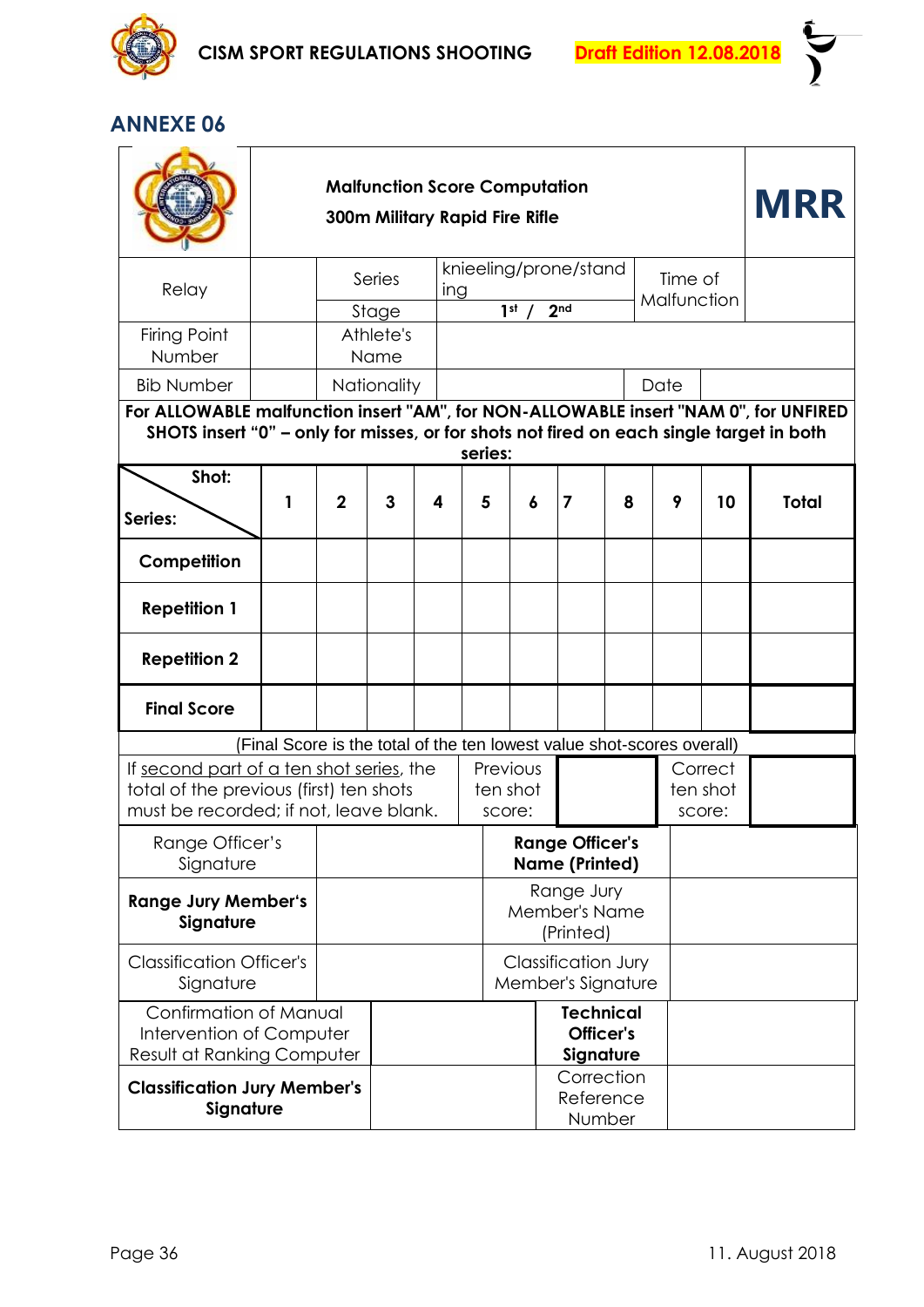

Page1/2

|                         | <b>PROTEST FORM</b>                                             |  |  |  |  |  |  |  |  |  |
|-------------------------|-----------------------------------------------------------------|--|--|--|--|--|--|--|--|--|
|                         | PROTEST INFORMATION (TO BE COMPLETED BY ATHLETE OR OFFICIAL)    |  |  |  |  |  |  |  |  |  |
| Event:                  |                                                                 |  |  |  |  |  |  |  |  |  |
| Protest to Jury:        |                                                                 |  |  |  |  |  |  |  |  |  |
| Date                    | and time<br>of action or decision being protested.              |  |  |  |  |  |  |  |  |  |
|                         | Action or Decision Being Protested (describe in writing):       |  |  |  |  |  |  |  |  |  |
|                         |                                                                 |  |  |  |  |  |  |  |  |  |
|                         |                                                                 |  |  |  |  |  |  |  |  |  |
|                         |                                                                 |  |  |  |  |  |  |  |  |  |
|                         |                                                                 |  |  |  |  |  |  |  |  |  |
|                         |                                                                 |  |  |  |  |  |  |  |  |  |
|                         |                                                                 |  |  |  |  |  |  |  |  |  |
|                         | Reason for Protest (also list ISSF Rules concerned):            |  |  |  |  |  |  |  |  |  |
|                         |                                                                 |  |  |  |  |  |  |  |  |  |
|                         |                                                                 |  |  |  |  |  |  |  |  |  |
|                         |                                                                 |  |  |  |  |  |  |  |  |  |
|                         |                                                                 |  |  |  |  |  |  |  |  |  |
|                         |                                                                 |  |  |  |  |  |  |  |  |  |
|                         |                                                                 |  |  |  |  |  |  |  |  |  |
|                         |                                                                 |  |  |  |  |  |  |  |  |  |
| Protest Submitted By:   |                                                                 |  |  |  |  |  |  |  |  |  |
|                         | Name - Nation - Signature                                       |  |  |  |  |  |  |  |  |  |
|                         | Protest RECEIPT (TO BE COMPLETED BY OFFICIAL RECEIVING PROTEST) |  |  |  |  |  |  |  |  |  |
| Protest received: Date: | Time:                                                           |  |  |  |  |  |  |  |  |  |
| <b>Amount Fee Paid:</b> | Received by:                                                    |  |  |  |  |  |  |  |  |  |
|                         | Printed Name and Signature of official receiving protest        |  |  |  |  |  |  |  |  |  |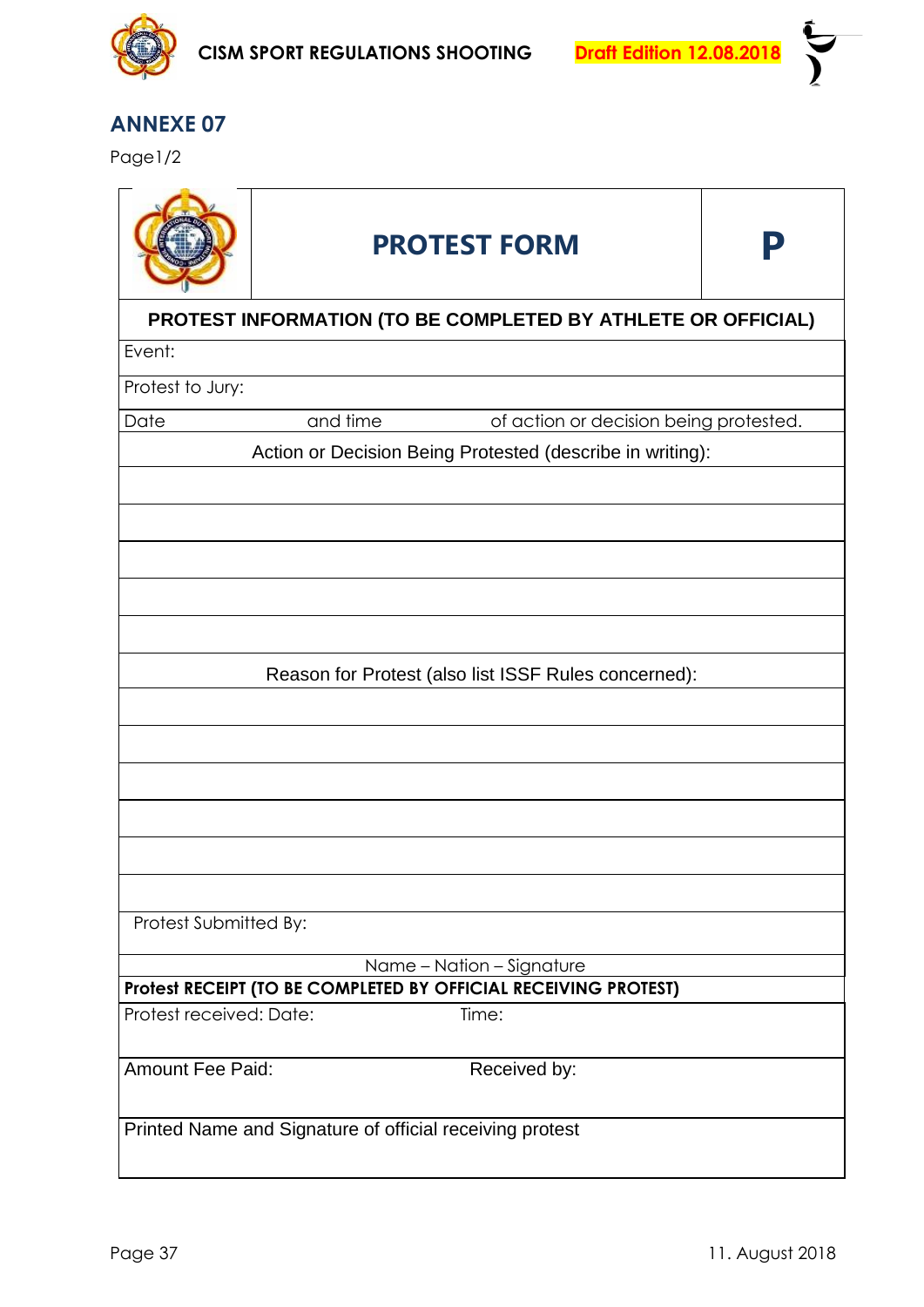

Page 2/2

| Jury decision (to be completed by Jury Chairman) |                 |                        |  |  |  |  |  |  |  |
|--------------------------------------------------|-----------------|------------------------|--|--|--|--|--|--|--|
| The Jury met on:<br>protest                      | (Date) at       | (Time) to consider the |  |  |  |  |  |  |  |
| The protest was                                  | upheld / denied |                        |  |  |  |  |  |  |  |
| Reason for Jury-decision:                        |                 |                        |  |  |  |  |  |  |  |
|                                                  |                 |                        |  |  |  |  |  |  |  |
|                                                  |                 |                        |  |  |  |  |  |  |  |
|                                                  |                 |                        |  |  |  |  |  |  |  |
|                                                  |                 |                        |  |  |  |  |  |  |  |
|                                                  |                 |                        |  |  |  |  |  |  |  |
|                                                  |                 |                        |  |  |  |  |  |  |  |
|                                                  |                 |                        |  |  |  |  |  |  |  |
|                                                  |                 |                        |  |  |  |  |  |  |  |
|                                                  |                 |                        |  |  |  |  |  |  |  |
|                                                  |                 |                        |  |  |  |  |  |  |  |
|                                                  |                 |                        |  |  |  |  |  |  |  |
|                                                  |                 |                        |  |  |  |  |  |  |  |
|                                                  |                 |                        |  |  |  |  |  |  |  |
|                                                  |                 |                        |  |  |  |  |  |  |  |
|                                                  |                 |                        |  |  |  |  |  |  |  |
|                                                  |                 |                        |  |  |  |  |  |  |  |
|                                                  |                 |                        |  |  |  |  |  |  |  |
| Jury Chairman:                                   |                 |                        |  |  |  |  |  |  |  |
|                                                  |                 |                        |  |  |  |  |  |  |  |
|                                                  |                 |                        |  |  |  |  |  |  |  |
| Notification to the Protester:                   |                 |                        |  |  |  |  |  |  |  |
| Date:                                            |                 |                        |  |  |  |  |  |  |  |
| Time:                                            |                 |                        |  |  |  |  |  |  |  |
| Fee retained / returned:                         |                 |                        |  |  |  |  |  |  |  |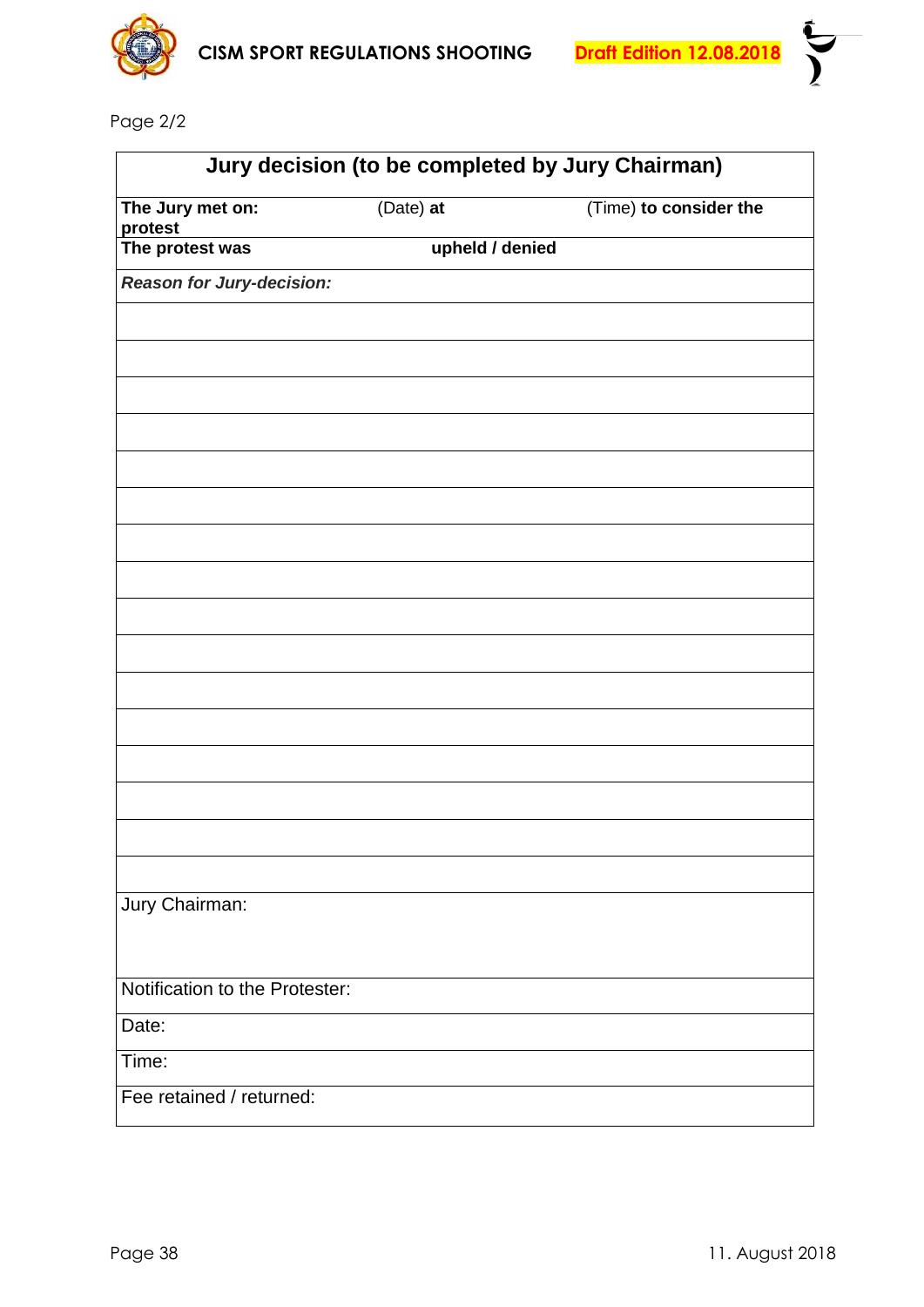

Page 1/2



# **REQUEST FOR DECISION BY JURY OF APPEAL AP**



#### **TO BE COMPLETED BY TEAM LEADER OR REPRESENTATIVE:**

If there is continued disagreement with a Jury decision, the matter may be submitted to the Jury of Appeal. A copy of the previous Protest Form 8.1 (P) must be attached.

|                        | $\frac{1}{2}$ into dary or $\frac{1}{2}$ points. The provided Frotoch Form 0.1 $\frac{1}{2}$ finder bo ditionion. |
|------------------------|-------------------------------------------------------------------------------------------------------------------|
|                        | Reason for Appeal:                                                                                                |
|                        |                                                                                                                   |
|                        |                                                                                                                   |
|                        |                                                                                                                   |
|                        |                                                                                                                   |
|                        |                                                                                                                   |
|                        |                                                                                                                   |
|                        |                                                                                                                   |
|                        | Appeal Information:                                                                                               |
|                        |                                                                                                                   |
|                        |                                                                                                                   |
|                        |                                                                                                                   |
|                        |                                                                                                                   |
|                        |                                                                                                                   |
|                        |                                                                                                                   |
|                        |                                                                                                                   |
| Appeal Submitted By:   |                                                                                                                   |
|                        |                                                                                                                   |
|                        |                                                                                                                   |
|                        | Name - Nation - Signature                                                                                         |
|                        | APPEAL INFORMATION (To Be Completed By Official Receiving Appeal)                                                 |
| Appeal received: Date: | Time:                                                                                                             |
| Amount Fee Paid        | Received by:                                                                                                      |

Printed Name and Signature of official receiving protest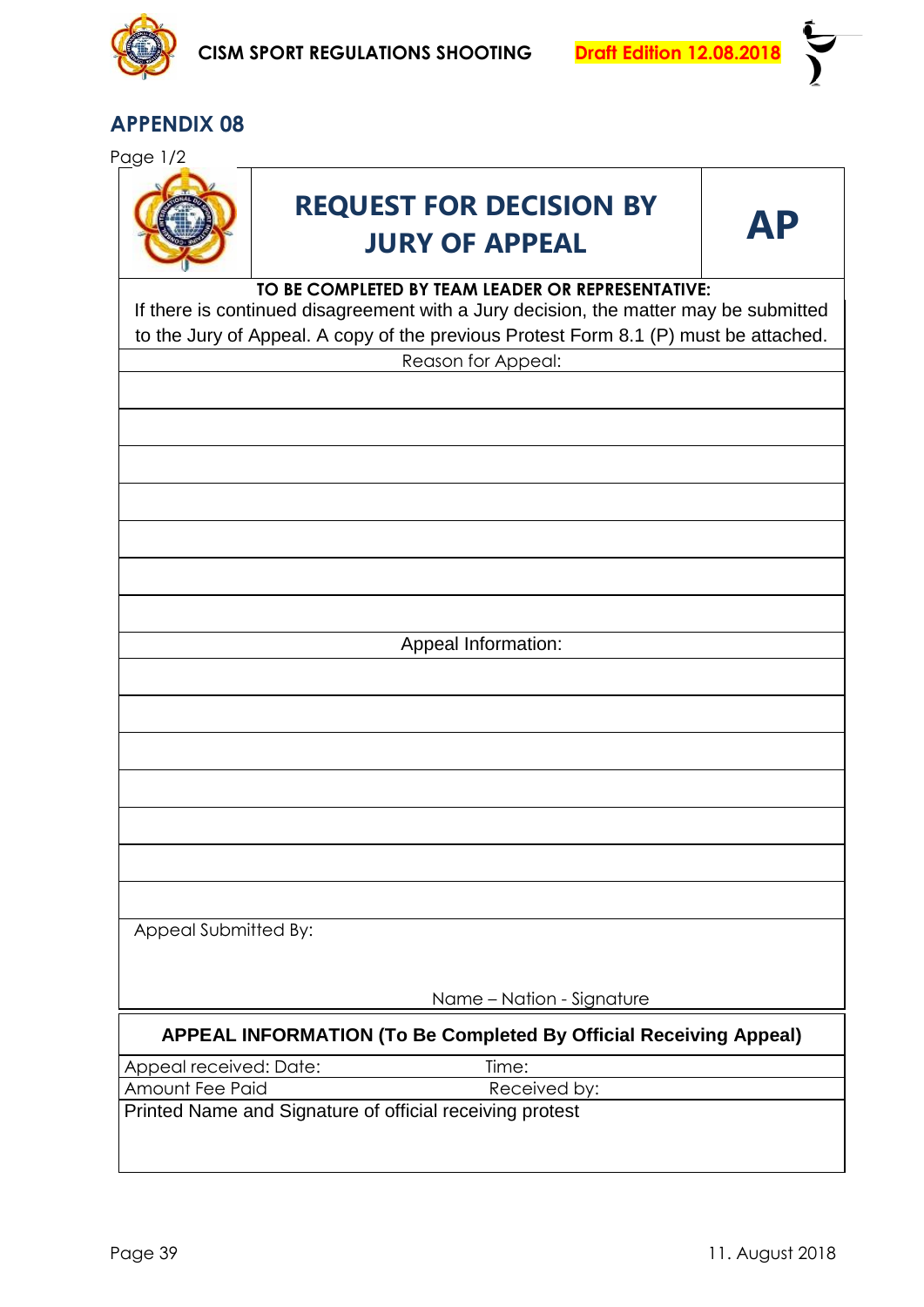

i<br>V<br>V

|  | Page 2/2 |  |
|--|----------|--|
|--|----------|--|

| The Jury of Appeal met on:                  | (Date) at | (Time) to consider the protest |
|---------------------------------------------|-----------|--------------------------------|
| The decision of the Jury was                |           | / denied<br>upheld             |
| Reason for Jury of Appeal - decision:       |           |                                |
|                                             |           |                                |
|                                             |           |                                |
|                                             |           |                                |
|                                             |           |                                |
|                                             |           |                                |
|                                             |           |                                |
|                                             |           |                                |
|                                             |           |                                |
|                                             |           |                                |
|                                             |           |                                |
|                                             |           |                                |
|                                             |           |                                |
|                                             |           |                                |
| Jury Chairman:                              |           |                                |
|                                             |           |                                |
| Notification to the Appellant:              |           | Name and Signature             |
|                                             |           |                                |
| Date:                                       |           |                                |
| Time:                                       |           |                                |
| Fee retained / returned:                    |           |                                |
| The decision of the Jury of Appeal is Final |           |                                |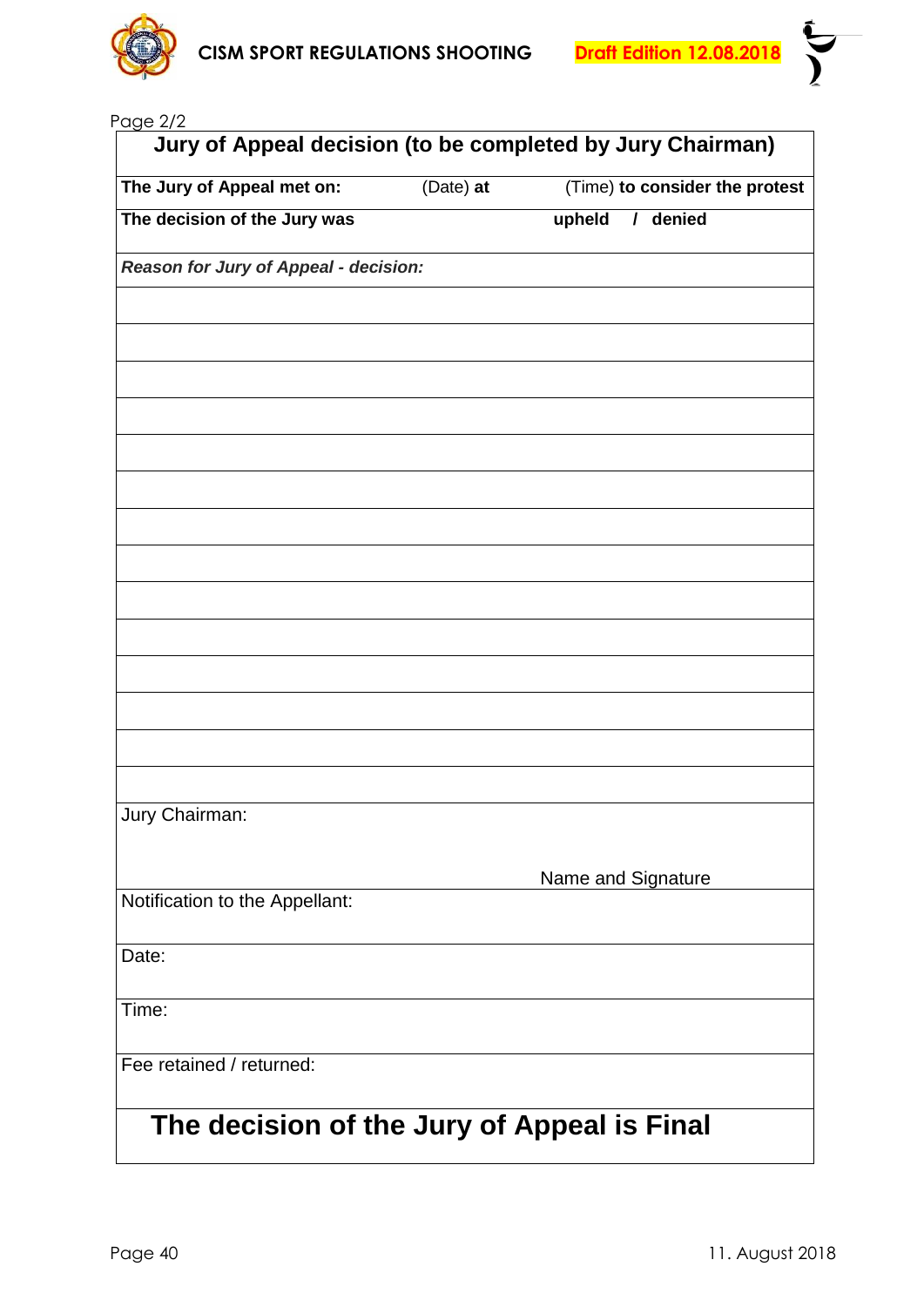



|                                                         |                                                  | <b>DRESS/ADVERTISING CODE</b><br><b>VIOLATION WARNING</b> |              | DC      |  |  |       |  |  |  |
|---------------------------------------------------------|--------------------------------------------------|-----------------------------------------------------------|--------------|---------|--|--|-------|--|--|--|
| Incident Report Serial Number:                          |                                                  |                                                           |              |         |  |  |       |  |  |  |
|                                                         | Date of Violation:<br>Time of Violation:         |                                                           |              |         |  |  |       |  |  |  |
| Athlete's<br>Name:                                      |                                                  |                                                           |              |         |  |  |       |  |  |  |
| <b>Bib</b><br>Number:                                   |                                                  |                                                           | Nationality: |         |  |  |       |  |  |  |
|                                                         | Description of Dress/Advertising Code Violation: |                                                           |              |         |  |  |       |  |  |  |
|                                                         |                                                  |                                                           |              |         |  |  |       |  |  |  |
|                                                         |                                                  |                                                           |              |         |  |  |       |  |  |  |
|                                                         |                                                  |                                                           |              |         |  |  |       |  |  |  |
|                                                         |                                                  |                                                           |              |         |  |  |       |  |  |  |
| Corrective Action Requested:                            |                                                  |                                                           |              |         |  |  |       |  |  |  |
|                                                         |                                                  |                                                           |              |         |  |  |       |  |  |  |
|                                                         |                                                  |                                                           |              |         |  |  |       |  |  |  |
|                                                         |                                                  |                                                           |              |         |  |  |       |  |  |  |
|                                                         |                                                  |                                                           |              |         |  |  |       |  |  |  |
|                                                         |                                                  |                                                           |              |         |  |  |       |  |  |  |
|                                                         |                                                  |                                                           |              |         |  |  |       |  |  |  |
|                                                         |                                                  |                                                           |              |         |  |  |       |  |  |  |
|                                                         |                                                  |                                                           |              | Printed |  |  |       |  |  |  |
| Signature of Range<br><b>Officer Initiating Report:</b> |                                                  |                                                           |              | Name:   |  |  | Time: |  |  |  |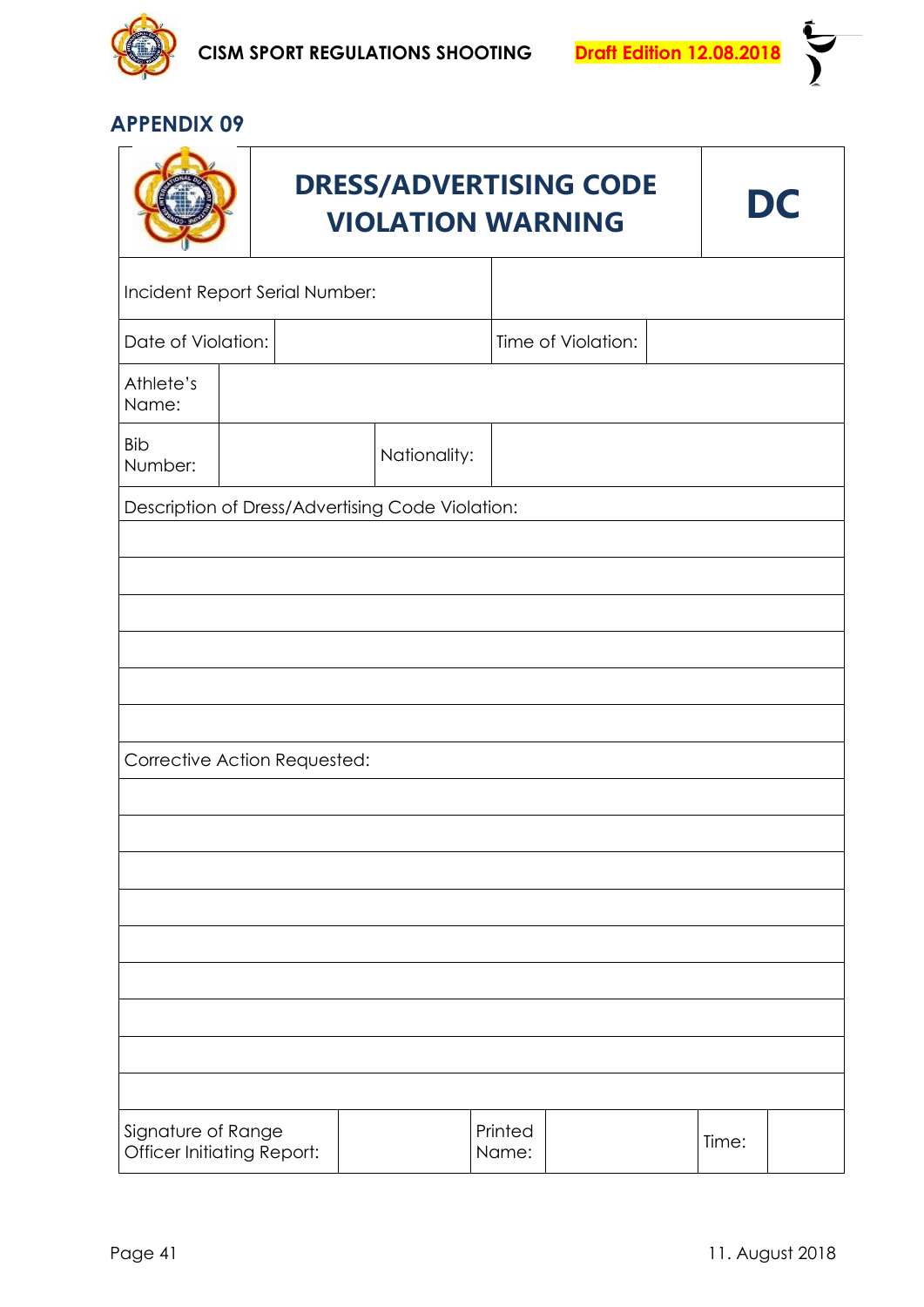

| <b>Malfunction Score Computation</b><br><b>300m Cadet Rifle Match</b>                                                             |                                                                                                                                                                                                      |        |                                                                           |                                          |                                                   |  |                                                 |  | <b>CRM</b>                    |  |              |
|-----------------------------------------------------------------------------------------------------------------------------------|------------------------------------------------------------------------------------------------------------------------------------------------------------------------------------------------------|--------|---------------------------------------------------------------------------|------------------------------------------|---------------------------------------------------|--|-------------------------------------------------|--|-------------------------------|--|--------------|
| Relay                                                                                                                             |                                                                                                                                                                                                      | Series |                                                                           |                                          | 1st / 2nd / 3rd                                   |  |                                                 |  | Time of<br>Malfunction        |  |              |
| Firing Point<br>Number                                                                                                            |                                                                                                                                                                                                      |        |                                                                           | Athlete's Name                           |                                                   |  |                                                 |  |                               |  |              |
| <b>Bib Number</b>                                                                                                                 |                                                                                                                                                                                                      |        | <b>Nationality</b>                                                        |                                          |                                                   |  |                                                 |  | Date                          |  |              |
|                                                                                                                                   | For ALLOWABLE malfunction insert "AM", for NON-ALLOWABLE insert "NAM 0",<br>for UNFIRED SHOTS insert "0" - only for misses, or for shots not fired<br>(by shot number) on the target in both series: |        |                                                                           |                                          |                                                   |  |                                                 |  |                               |  |              |
| Shot:<br>Series:                                                                                                                  |                                                                                                                                                                                                      |        | $\mathbf 2$                                                               | 3                                        |                                                   |  | 4                                               |  | 5                             |  | <b>Total</b> |
| Competition                                                                                                                       |                                                                                                                                                                                                      |        |                                                                           |                                          |                                                   |  |                                                 |  |                               |  |              |
| <b>Repetition</b>                                                                                                                 |                                                                                                                                                                                                      |        |                                                                           |                                          |                                                   |  |                                                 |  |                               |  |              |
| <b>Final Score</b>                                                                                                                |                                                                                                                                                                                                      |        |                                                                           |                                          |                                                   |  |                                                 |  |                               |  |              |
|                                                                                                                                   |                                                                                                                                                                                                      |        | (Final Score is the total of the five lowest value score in each column). |                                          |                                                   |  |                                                 |  |                               |  |              |
| If second part of a ten shot series,<br>the total of the previous (first) five<br>shots must be recorded; if not,<br>leave blank. |                                                                                                                                                                                                      |        |                                                                           |                                          | <b>Previous</b><br>five shot<br>score:            |  |                                                 |  | Correct<br>Ten shot<br>score: |  |              |
| Range Officer's<br>Signature                                                                                                      |                                                                                                                                                                                                      |        |                                                                           |                                          |                                                   |  | <b>Range Officer's</b><br><b>Name (Printed)</b> |  |                               |  |              |
| <b>Range Jury</b><br>Member's<br>Signature                                                                                        |                                                                                                                                                                                                      |        |                                                                           | Range Jury<br>Member's Name<br>(Printed) |                                                   |  |                                                 |  |                               |  |              |
| Classification                                                                                                                    | Officer's Signature                                                                                                                                                                                  |        |                                                                           |                                          | <b>Classifications Jury</b><br>Member's Signature |  |                                                 |  |                               |  |              |
| <b>Confirmation of Manual</b><br>Intervention of Computer                                                                         |                                                                                                                                                                                                      |        |                                                                           |                                          |                                                   |  | <b>Technical</b><br>Officer's<br>Signature      |  |                               |  |              |
| Result at Ranking Computer<br><b>Classification Jury Member's</b><br>Signature                                                    |                                                                                                                                                                                                      |        |                                                                           |                                          |                                                   |  | Correction<br>Reference<br>Number               |  |                               |  |              |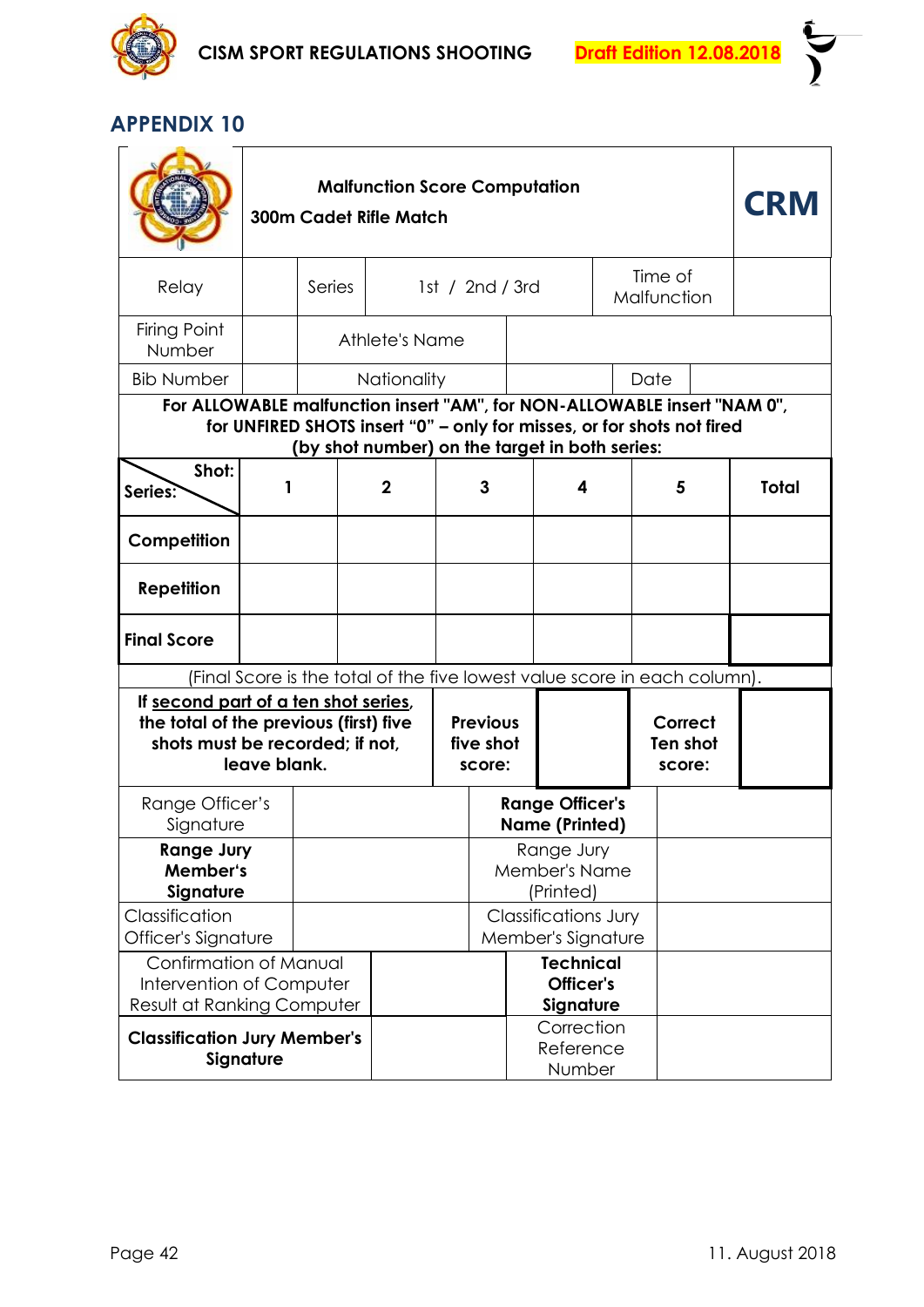

| <b>Malfunction Score Computation</b><br><b>300m Cadet Military Rapid Fire Rifle</b>                                               |                                                                                                                                                                                                      |        |                                                                           |                                                 |                  |                                                   |                               |             |  | <b>CM</b><br><b>RR</b> |
|-----------------------------------------------------------------------------------------------------------------------------------|------------------------------------------------------------------------------------------------------------------------------------------------------------------------------------------------------|--------|---------------------------------------------------------------------------|-------------------------------------------------|------------------|---------------------------------------------------|-------------------------------|-------------|--|------------------------|
| Relay                                                                                                                             |                                                                                                                                                                                                      | Series |                                                                           |                                                 | 1st / 2nd / 3rd  |                                                   |                               | Time of     |  |                        |
|                                                                                                                                   |                                                                                                                                                                                                      | Stage  |                                                                           |                                                 | Kneeling / Prone |                                                   |                               | Malfunction |  |                        |
| Firing Point<br>Number                                                                                                            |                                                                                                                                                                                                      |        | Athlete's Name                                                            |                                                 |                  |                                                   |                               |             |  |                        |
| <b>Bib Number</b>                                                                                                                 |                                                                                                                                                                                                      |        | Nationality                                                               |                                                 |                  |                                                   |                               | Date        |  |                        |
| Shot:                                                                                                                             | For ALLOWABLE malfunction insert "AM", for NON-ALLOWABLE insert "NAM 0",<br>for UNFIRED SHOTS insert "0" - only for misses, or for shots not fired<br>(by shot number) on the target in both series: |        |                                                                           |                                                 |                  |                                                   |                               |             |  |                        |
| Series?                                                                                                                           |                                                                                                                                                                                                      |        | $\mathbf 2$                                                               |                                                 | 3<br>4           |                                                   |                               | 5           |  | <b>Total</b>           |
| Competition                                                                                                                       |                                                                                                                                                                                                      |        |                                                                           |                                                 |                  |                                                   |                               |             |  |                        |
| <b>Repetition</b>                                                                                                                 |                                                                                                                                                                                                      |        |                                                                           |                                                 |                  |                                                   |                               |             |  |                        |
| <b>Final Score</b>                                                                                                                |                                                                                                                                                                                                      |        |                                                                           |                                                 |                  |                                                   |                               |             |  |                        |
|                                                                                                                                   |                                                                                                                                                                                                      |        | (Final Score is the total of the five lowest value score in each column). |                                                 |                  |                                                   |                               |             |  |                        |
| If second part of a ten shot series,<br>the total of the previous (first) five<br>shots must be recorded; if not,<br>leave blank. |                                                                                                                                                                                                      |        |                                                                           | <b>Previous</b><br>five shot<br>score:          |                  |                                                   | Correct<br>Ten shot<br>score: |             |  |                        |
| Range Officer's<br>Signature                                                                                                      |                                                                                                                                                                                                      |        |                                                                           |                                                 |                  | <b>Range Officer's</b><br><b>Name (Printed)</b>   |                               |             |  |                        |
| <b>Range Jury</b><br>Member's<br>Signature                                                                                        |                                                                                                                                                                                                      |        |                                                                           | Range Jury<br><b>Member's Name</b><br>(Printed) |                  |                                                   |                               |             |  |                        |
| Classification<br>Officer's Signature                                                                                             |                                                                                                                                                                                                      |        |                                                                           |                                                 |                  | <b>Classifications Jury</b><br>Member's Signature |                               |             |  |                        |
| Confirmation of Manual<br>Intervention of Computer<br><b>Result at Ranking Computer</b>                                           |                                                                                                                                                                                                      |        |                                                                           |                                                 |                  | <b>Technical</b><br>Officer's<br>Signature        |                               |             |  |                        |
| <b>Classification Jury Member's</b><br>Signature                                                                                  |                                                                                                                                                                                                      |        |                                                                           |                                                 |                  | Correction<br>Reference<br>Number                 |                               |             |  |                        |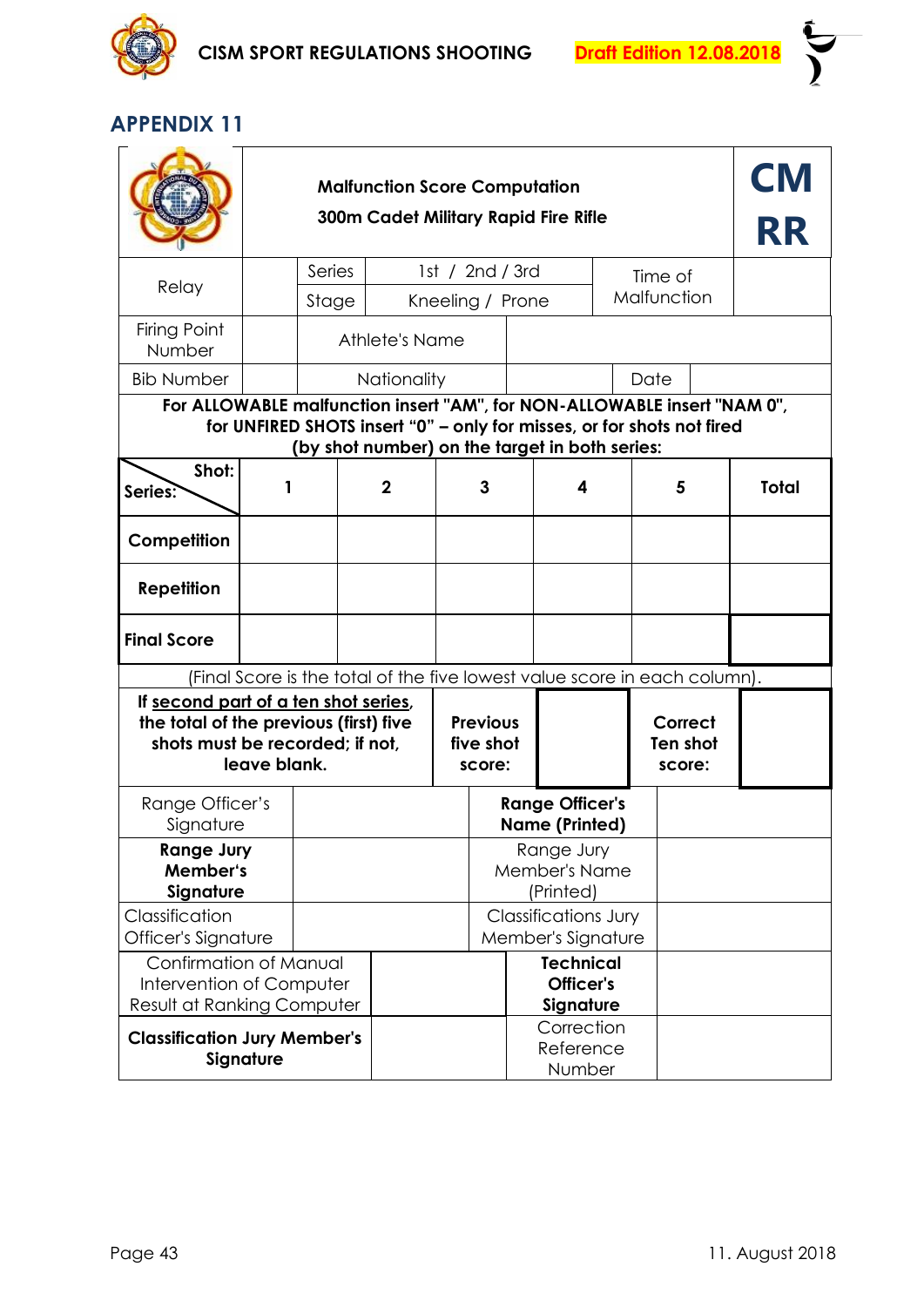

| <b>Malfunction Score Computation</b><br><b>25m Cadet Pistol Match</b>                                                             |                                                                                                                                                                                                      |        |                                                                           |                                                   |   |                                                 |                                            |                        | CC<br>PM |              |
|-----------------------------------------------------------------------------------------------------------------------------------|------------------------------------------------------------------------------------------------------------------------------------------------------------------------------------------------------|--------|---------------------------------------------------------------------------|---------------------------------------------------|---|-------------------------------------------------|--------------------------------------------|------------------------|----------|--------------|
| Relay                                                                                                                             |                                                                                                                                                                                                      | Series |                                                                           |                                                   |   | 50sec / 40sec / 30sec                           |                                            | Time of<br>Malfunction |          |              |
| Firing Point<br>Number                                                                                                            |                                                                                                                                                                                                      |        | Athlete's Name                                                            |                                                   |   |                                                 |                                            |                        |          |              |
| <b>Bib Number</b>                                                                                                                 |                                                                                                                                                                                                      |        | Nationality                                                               |                                                   |   |                                                 |                                            | Date                   |          |              |
|                                                                                                                                   | For ALLOWABLE malfunction insert "AM", for NON-ALLOWABLE insert "NAM 0",<br>for UNFIRED SHOTS insert "0" - only for misses, or for shots not fired<br>(by shot number) on the target in both series: |        |                                                                           |                                                   |   |                                                 |                                            |                        |          |              |
| Shot:<br>Series?                                                                                                                  |                                                                                                                                                                                                      |        | $\mathbf 2$                                                               |                                                   | 3 |                                                 | 4                                          | 5                      |          | <b>Total</b> |
| Competition                                                                                                                       |                                                                                                                                                                                                      |        |                                                                           |                                                   |   |                                                 |                                            |                        |          |              |
| <b>Repetition</b>                                                                                                                 |                                                                                                                                                                                                      |        |                                                                           |                                                   |   |                                                 |                                            |                        |          |              |
| <b>Final Score</b>                                                                                                                |                                                                                                                                                                                                      |        |                                                                           |                                                   |   |                                                 |                                            |                        |          |              |
|                                                                                                                                   |                                                                                                                                                                                                      |        | (Final Score is the total of the five lowest value score in each column). |                                                   |   |                                                 |                                            |                        |          |              |
| If second part of a ten shot series,<br>the total of the previous (first) five<br>shots must be recorded; if not,<br>leave blank. |                                                                                                                                                                                                      |        |                                                                           | <b>Previous</b><br>five shot<br>score:            |   |                                                 | Correct<br>Ten shot<br>score:              |                        |          |              |
| Range Officer's<br>Signature                                                                                                      |                                                                                                                                                                                                      |        |                                                                           |                                                   |   | <b>Range Officer's</b><br><b>Name (Printed)</b> |                                            |                        |          |              |
| <b>Range Jury</b><br>Member's<br>Signature                                                                                        |                                                                                                                                                                                                      |        | Range Jury<br><b>Member's Name</b><br>(Printed)                           |                                                   |   |                                                 |                                            |                        |          |              |
| Classification                                                                                                                    | Officer's Signature                                                                                                                                                                                  |        |                                                                           | <b>Classifications Jury</b><br>Member's Signature |   |                                                 |                                            |                        |          |              |
| Confirmation of Manual<br>Intervention of Computer<br><b>Result at Ranking Computer</b>                                           |                                                                                                                                                                                                      |        |                                                                           |                                                   |   |                                                 | <b>Technical</b><br>Officer's<br>Signature |                        |          |              |
| <b>Classification Jury Member's</b><br>Signature                                                                                  |                                                                                                                                                                                                      |        |                                                                           |                                                   |   |                                                 | Correction<br>Reference<br>Number          |                        |          |              |